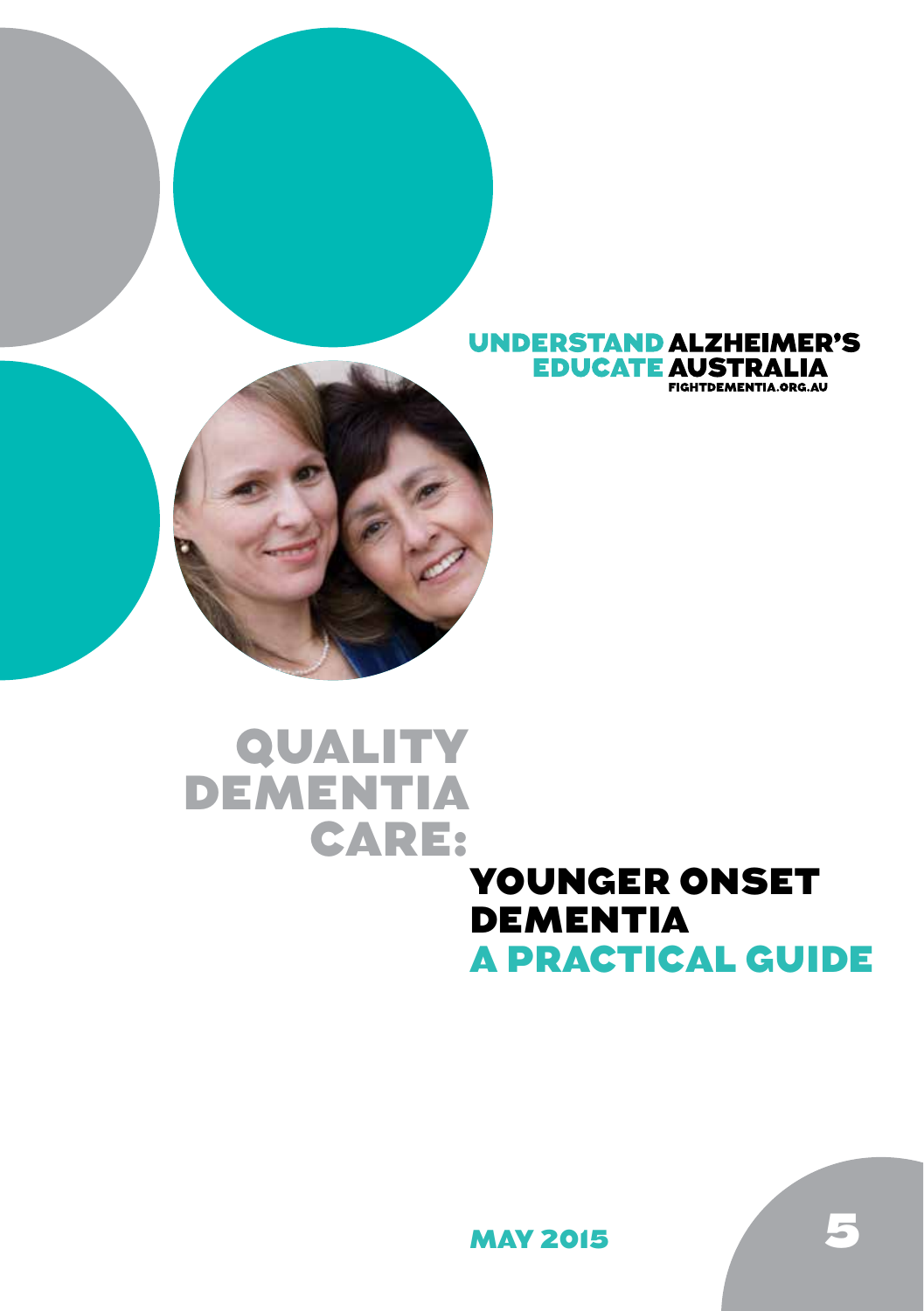

## MAY 2015

John R Hodges<sup>1</sup> Colleen McKinnon 2 Wendy Kelso<sup>3</sup> Eneida Mioshi<sup>1</sup> Olivier Piguet<sup>1</sup>

1. FRONTIER. Frontotemporal Dementia Research Group, NeuRA, Barker St, Randwick, NSW 2031

2. The Huntington Disease Service, Westmead Hospital, Westmead, NSW 2145

3. Melbourne Young Onset Dementia Service, Neuropsychiatry Unit, Royal Melbourne Hospital, Parkville, 3050

© Alzheimer's Australia May 2015 ABN 79 625 582 771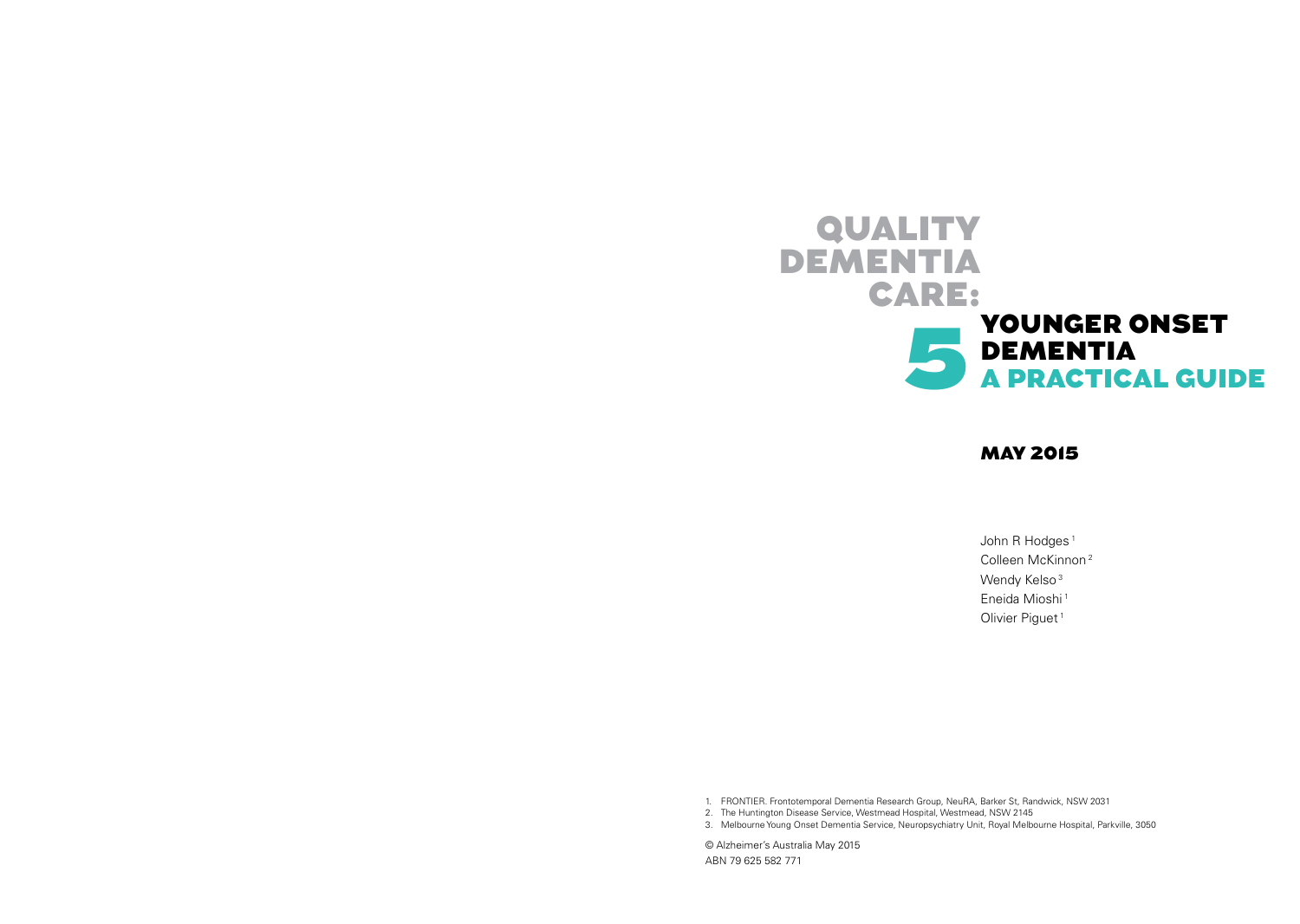## FOREWORD

## CONTENTS

Younger onset dementia is the development of dementia before the age of 65. In 2015, it is estimated that approximately 25,100 people in Australia are living with younger onset dementia.<sup>1</sup>

The impact of dementia on younger people is quite different than the experience of older people with dementia. A diagnosis of dementia can have a major impact on employment, finances and family relationships. People can also experience social isolation as their friends and family and the broader community find it difficult to accept or understand that dementia can occur at a young age. In some cases, people with younger onset dementia may disengage from everyday activities long before the condition requires them to. People with younger onset dementia also often have difficulty accessing appropriate services and supports and can find themselves lost between the gaps of the disability and aged care systems.

On 19 and 20 March 2013, people living with younger onset dementia, their carers, service providers, health professionals and policy makers from across Australia came together at the Alzheimer's Australia National Summit, *Younger Onset Dementia: A New Horizon?* to identify priorities to improve care and support for individuals with younger onset dementia. A number of policy developments began in July 2013 following the summit, such as the major reforms of the disability and aged care sectors, and the Alzheimer's Australia Younger Onset Dementia Key Worker Program. These developments have begun to address the priorities raised at the Younger Onset Dementia Summit and increase the number of available services and supports for people with younger onset dementia.

People with younger onset dementia have had more assistance, choice and control with accessing services and support as a result of the Alzheimer's Australia Younger Onset Dementia Key Worker Program. However the program now

faces uncertainty with the ongoing rollout of the National Disability Insurance Scheme (NDIS), and the proposed integration of the Younger Onset Dementia Key Worker Program into the NDIS. The NDIS represents a major change to the disability sector, and the integration of the Younger Onset Dementia Key Worker Program into the NDIS will have an impact on younger people with dementia, who will be transferred for assistance under the NDIS.

Alzheimer's Australia is keen to ensure that this this does not result in a loss of access to specialist services currently provided under the Younger Onset Dementia Key Worker Program such as the Key Workers who support people in obtaining a diagnosis, provide support for families and carers, identify service gaps and facilitate service development to meets a person's unique needs.

People with younger onset dementia and their families require information on dementia and the variety of services and supports they can access. Whereas *QDC4 – Understanding Younger Onset*  Dementia<sup>1</sup> provided detailed information about the different types of younger onset dementia and their symptoms, this publication is a practical guide to younger onset dementia, including suggestions and references to the supports currently available for people with younger onset dementia, their carers and families. I hope that these two resources combined are a useful and helpful source of information for people whose lives are affected by younger onset dementia.

I wish to thank Jess Walsh, Kim Taylor and Jane Thompson for the revision of this document, and the consumers who voluntarily provided constructive feedback.

**Carol Bennett CEO, Alzheimer's Australia** 

28 May 2015

## **Foreword 4**

|    | <b>Introduction</b>                                                               | 6  |
|----|-----------------------------------------------------------------------------------|----|
| А. | Practical tips and advice for people with younger onset dementia and their carers | 8  |
|    | Cognitive abilities: working with strengths<br>1.                                 | 8  |
|    | 2.<br>Behavioural and psychological symptoms of Dementia                          | 12 |
|    | 3.<br>Restraint                                                                   | 18 |
|    | 4. Activities of daily living                                                     | 18 |
|    | 5. Personal care                                                                  | 21 |
|    | 6. Dementia-Friendly environments                                                 | 23 |
|    | 7.<br>Employment                                                                  | 24 |
|    | 8. Volunteering                                                                   | 25 |
|    | 9. Social engagement and respite                                                  | 25 |
|    | 10. Driving and the law                                                           | 25 |
|    | 10. Medical treatment of dementia                                                 | 30 |
|    | 11. Alzheimer's Australia programs and support                                    | 34 |
| В. | Planning for future care of the person with dementia                              | 35 |
|    | Advance care planning<br>1.                                                       | 35 |
|    | 2.<br>Legal issues                                                                | 36 |
|    | 3.<br>Financial issues: where to go for advice and help                           | 39 |
|    | Payments for people with dementia<br>4.                                           | 39 |
|    | Payments for carers<br>5.                                                         | 40 |
|    | 6. National Disability Insurance Scheme                                           | 40 |
|    | 7.<br>Practical supports in the home                                              | 40 |
|    | 8. Residential care                                                               | 43 |
| C. | <b>Changing Roles and Relationships</b>                                           | 44 |
|    | The experience for the person with younger onset dementia<br>1.                   | 44 |
|    | 2.<br>Changing family roles and relationships                                     | 44 |
|    | 3.<br>Assuming the caring role                                                    | 46 |
|    | 4. Grief and loss                                                                 | 49 |
| D. | <b>Contributing to Dementia Research</b>                                          | 51 |
|    | Research participation<br>1.                                                      | 51 |
|    | 2. Active Involvement in the research process                                     | 52 |
|    | Brain donation, the ultimate gift to future generations<br>3.                     | 52 |
|    | 4. How to find out more                                                           | 53 |
|    | <b>Further information</b>                                                        | 54 |
|    |                                                                                   |    |

<sup>1.</sup> Australian Institute of Health and Welfare (2012) Dementia in Australia.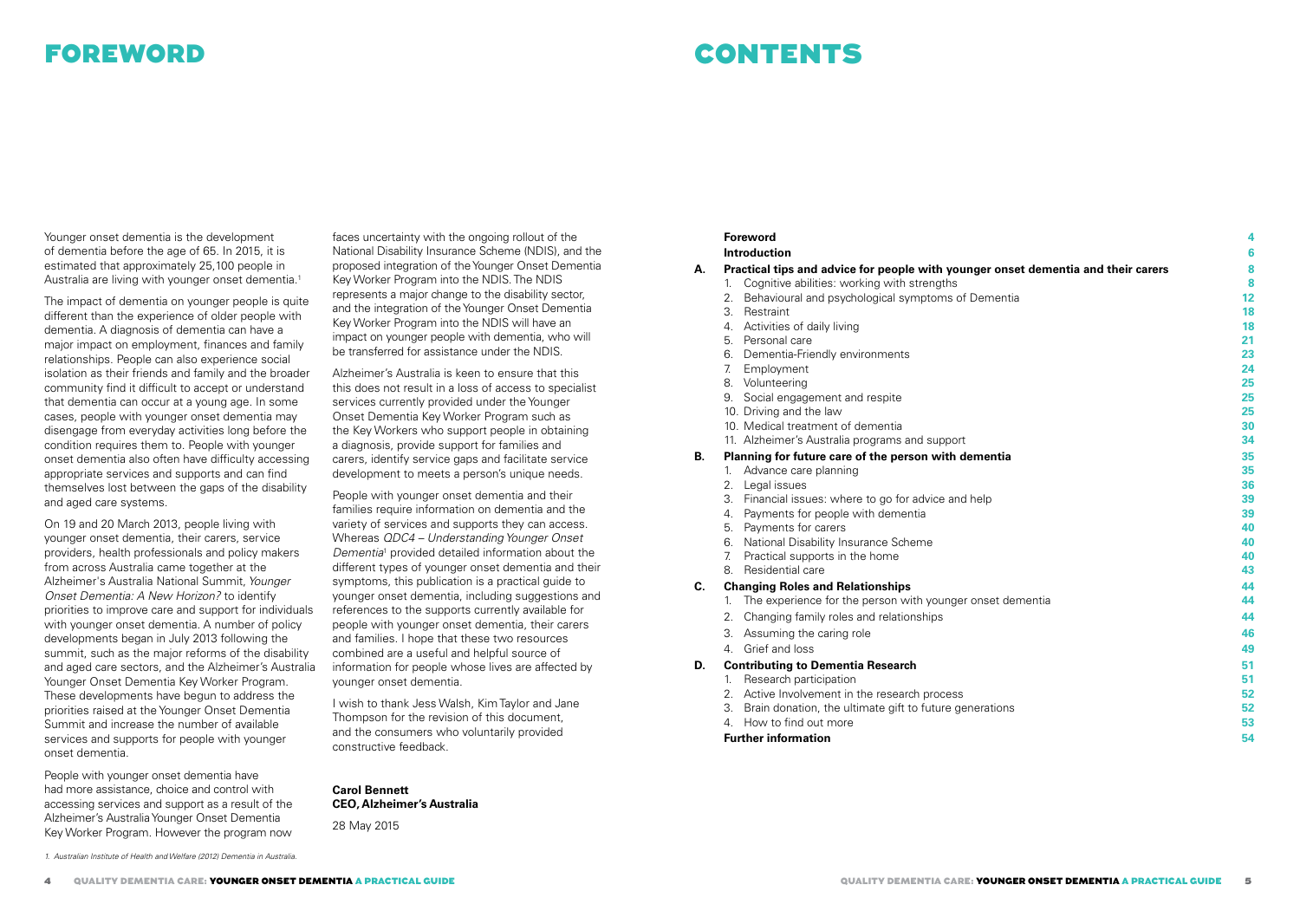## INTRODUCTION

Dementia describes a collection of symptoms which are caused by disorders that affect the brain. These symptoms include progressive change and deterioration in memory, thinking, learning, decisionmaking, language, behavioural and emotional regulation and functional ability to perform everyday tasks. Most brain disorders that cause dementia occur more commonly in older people but dementia can also occur in younger people.

Younger onset dementia, early onset dementia and presenile dementia are all terms that refer to dementia developed before the age of 65. Younger onset dementia has gradually become the preferred term because early onset dementia can also refer to people in the early stages of dementia at any age.

In 2015, it is estimated that there are approximately 25,100 people with younger onset dementia in Australia. This represents approximately 7% of all those with dementia.

Younger onset dementia may be caused by a number of different types of dementia including Alzheimer's disease, stroke (vascular dementia), frontotemporal lobar degeneration, alcohol, Parkinson's disease, Lewy bodies, Huntington's disease and other neurological conditions. Figure 1 shows the prevalence of different causes of younger onset dementia, each of which can affect functions differently. Figure 2 summarises the extent that various functions are affected by different types of younger onset dementia.

**Figure 1.** Prevalence of the main causes of Younger Onset Dementia. Withall et al., (2014). The prevalence and causes of younger onset dementia in Eastern Sydney, Australia. International Psychogeriatric Association, 26:12, 1955-1965.



**Figure 2.** Summary of the extent that various functions are affected by different types of younger onset dementia.

|                                                                                                                             | Alzheimer's<br>disease  | Vascular dementia       | Frontotemporal<br>dementia | <b>Alcohol related</b><br>dementia | Parkinson's with<br>dementia | Lewy body disease       | Huntington's<br>disease        |
|-----------------------------------------------------------------------------------------------------------------------------|-------------------------|-------------------------|----------------------------|------------------------------------|------------------------------|-------------------------|--------------------------------|
| <b>Memory storage</b>                                                                                                       |                         |                         |                            |                                    |                              | $\bullet$               |                                |
| <b>Memory retrieval</b>                                                                                                     |                         |                         | .                          | $\bullet$                          | $\bullet\bullet$             |                         | $\bullet$                      |
| <b>Attention</b>                                                                                                            | $\bullet$               |                         |                            | $\bullet$                          |                              |                         |                                |
| Language                                                                                                                    | $\bullet\bullet\bullet$ |                         |                            |                                    | $\bullet$                    | $\bullet$               | $\bullet$                      |
| <b>Verbal Skills</b>                                                                                                        | $\bullet\bullet$        | $\bullet$               | $\bullet$                  | $\bullet$                          | $\bullet\bullet\bullet$      | $\bullet$               | $\bullet$                      |
| <b>Visuospatial skills</b>                                                                                                  | $\bullet\bullet\bullet$ | $\bullet$               | $\epsilon$                 | $\bullet$                          | $\bullet$                    |                         | $\bullet$                      |
| <b>Information Processing</b>                                                                                               | $\bullet$               | $^{\bullet}$            |                            |                                    |                              |                         |                                |
| <b>Executive function</b>                                                                                                   | $\bullet\bullet$        | $\bullet\bullet\bullet$ |                            | $\bullet\bullet\bullet$            |                              |                         |                                |
| <b>Behaviour &amp; personality</b>                                                                                          | $\bullet\bullet$        | $\bullet\bullet\bullet$ |                            | $\bullet\bullet$                   | $\bullet$                    | $\bullet\bullet\bullet$ | $\bullet\bullet\bullet\bullet$ |
| <b>Greatly affected</b><br>Moderately affected •••<br><b>Slightly affected</b><br><b>Midly</b><br>$\bullet\bullet$<br>٠<br> |                         |                         |                            |                                    |                              |                         |                                |

For more information on the different diseases that cause younger onset dementia and their symptoms, please refer to Alzheimer's Australia Quality Dementia Care 4: Understanding Younger Onset Dementia (2013).

**www.fightdementia.org.au/common/files/NAT/20130808\_QDC4.pdf**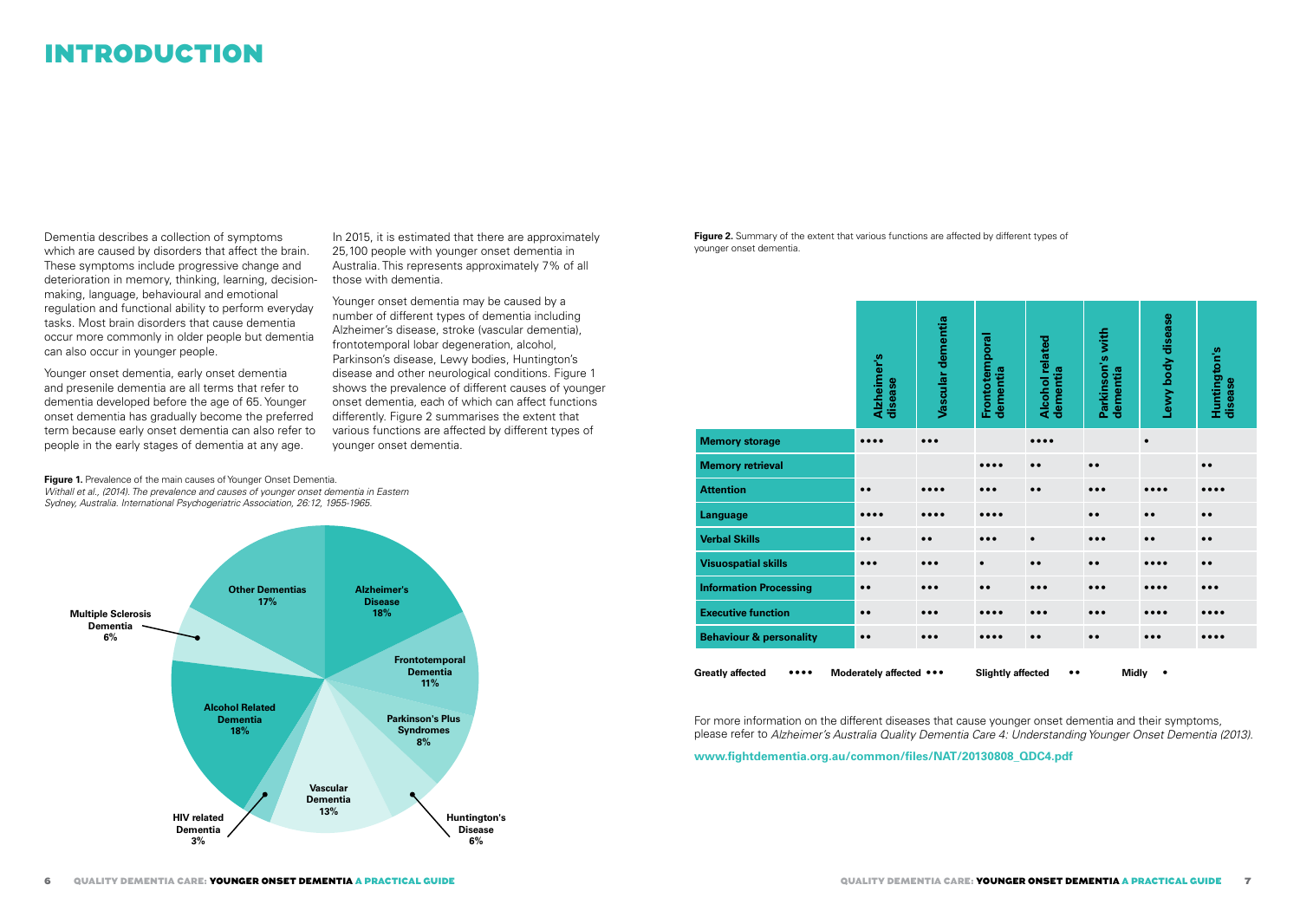## A. PRACTICAL TIPS AND ADVICE FOR PEOPLE WITH YOUNGER ONSET DEMENTIA AND THEIR CARERS

The following section covers practical tips and advice for people living with younger onset dementia and their carers. It discusses key issues and provides suggestions for further reading.

The Alzheimer's Australia website *www.fightdementia.org.au* has excellent resources about younger onset dementia including practical help sheets *www.fightdementia.org.au/aboutdementia-and-memory-loss/help-sheets*.

For further assistance you can also call the National Dementia Helpline on 1800 100 500.

Younger onset dementia affects each person differently and symptoms vary. Information and other needs will likewise vary. Therefore services and supports need to be tailored to meet the identified needs of the person living with younger onset dementia and their family and carer.<sup>2</sup>

#### 1. COGNITIVE ABILITIES: WORKING WITH STRENGTHS

Cognition refers to a set of mental processes which includes but is not limited to memory, attention, speech and language and executive functioning. In many types of younger onset dementia, cognitive abilities are the first functions to be impaired.

Many people with younger onset dementia will have an assessment by a neuropsychologist, which identifies a person's cognitive strengths and weaknesses through a variety of tests. This information is important to develop strategies to adjust to the changes in their abilities. Strategies will vary depending on the type of dementia, and the unique strengths of the individual.

While there are promising research initiatives being developed with the aim of restoring cognitive abilities in people with dementia, the current evidence to support 'brain retraining' programs is limited. The most effective ways to manage these difficulties are to focus on strengths, modify communication styles and adapt the environment. Here are some strategies that may be helpful for people with dementia and their carers to cope with affected cognitive processes.

## **Memory**

Dementia commonly causes problems with what is called 'episodic memory' (the ability to remember personally experienced events). This is the hallmark of Alzheimer's disease, but may be experienced in any form of dementia. Dementia can also affect 'semantic memory' (the ability to remember meanings and acquired knowledge) and 'procedural memory' (the ability to remember processes).

Common challenges for people with dementia include:

- forgetting conversations
- misplacing commonly used items
- poor recall of events
- forgetting people's names or identities
- forgetting what an object is used for
- forgetting their way around a familiar area.

## **Strategies for people with dementia:**

- Carry a diary, notepad, phone or tablet for writing down messages, important information or tasks.
- Link information to something that's already known. For example, a person's name might be better recalled if it is associated with that of a relative.
- Set reminders. Try using an electronic diary, calendar or phone/tablet application to remember tasks throughout the day. "It's Done!" is an example of an application which allows reminders to be set, has a checklist of daily tasks and automatically sends messages to a carer when the task is complete.
- Write important phone numbers on a large sign placed next to the phone or store them in the phone's contact list.
- Attach important items to yourself so they cannot be misplaced. For example, clip keys to a belt or wear a lanyard with keys attached.

#### **Strategies for carers:**

- Decide on a consistent place to keep bags, keys and wallets.
- Label doors, drawers and cupboards.
- If the person with dementia is continuously repeating themselves, use distraction to change the topic. For example, introduce other enjoyable activities or conversations.
- If the person with dementia keeps asking the same question, try to understand why they may be repeating themselves. Is it due to increasing anxiety about an upcoming event/issue?
- When a person is trying to recall an event, assist them by providing a meaningful context (who was there, what the event was for, when did it occur). Providing cues and prompts can aid recall.
- When assisting the person with dementia to learn or remember something new, use the rule of 'little and often'. Generally, it is better to work at remembering one or two new things that can be repeated several times a day, rather than a number of things in one session.
- When providing information, check that it has been understood by asking the person with dementia to repeat it back to you, or ask them to re-tell it in their own words.
- If the person with dementia continuously misplaces things they may begin to think that people are stealing from them and they may hide their belongings. It is a good idea to lock up valuables such as jewellery or sentimental gifts. Keep photo albums in a safe place, make copies of important documents and back up digital information.
- Ensure the person with dementia has their name, address and emergency contact details in their wallet/purse and consider an identity bracelet or electronic tracking device if disorientation is becoming a problem.

**For more information on memory, see the Alzheimer's Australia Help Sheet "Memory Changes" on the website: fightdementia. org.au/common/files/NAT/2012\_NAT\_HS\_ AD\_12\_MemoryChanges.pdf**

2. In this publication 'carers' refer to unpaid carers who are close to the person with dementia, for example relatives, friends or neighbours and have assumed responsibility for the person with dementia's physical, emotional or developmental wellbeing.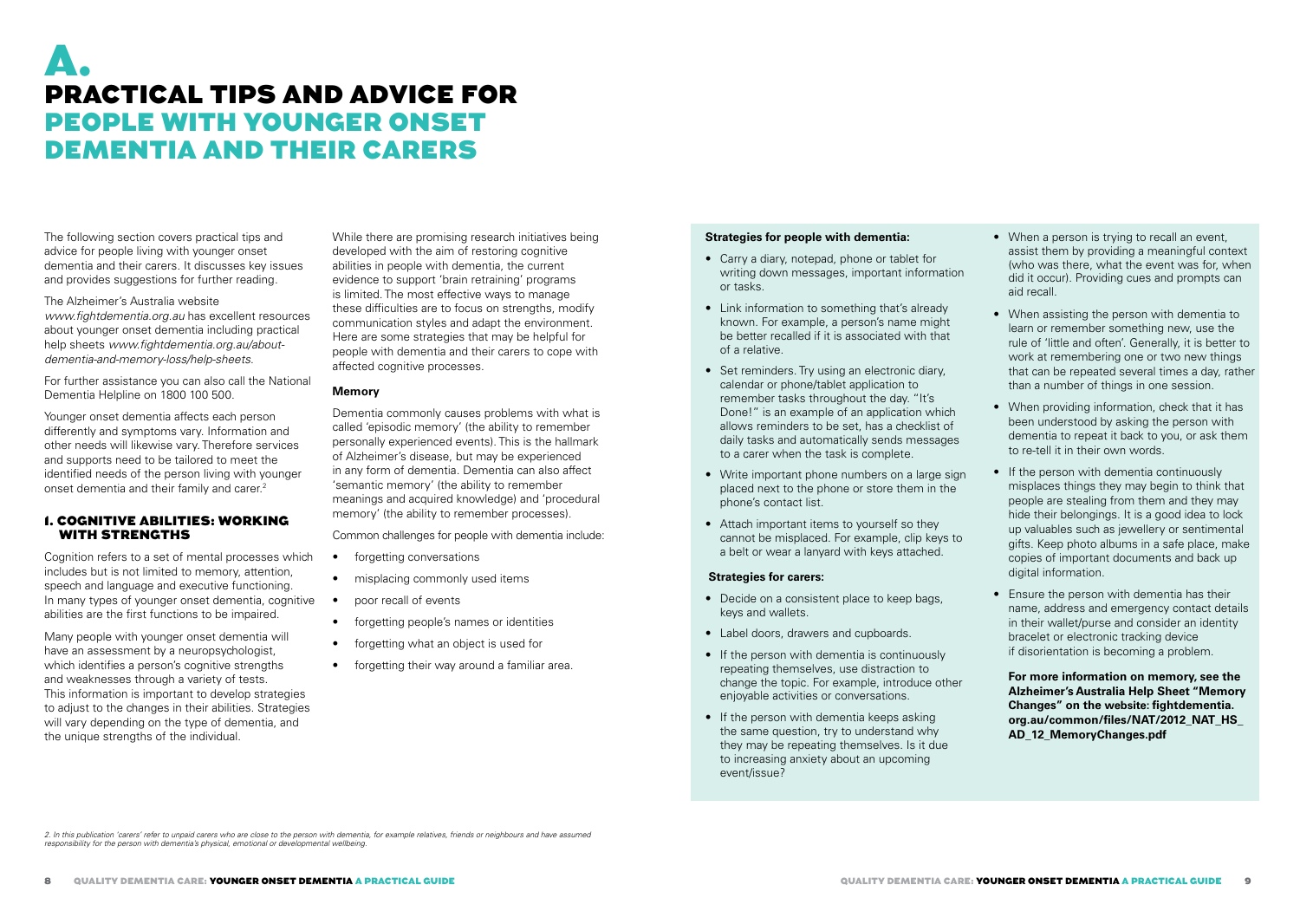#### **Attention**

Attention refers to the ability to focus and to sustain concentration over prolonged periods of time. Impairments in attention may affect the ability of a person with younger onset dementia to learn new information.

Common challenges for people with dementia include:

- being easily distracted
- having reduced ability to follow through with a task or instruction
- having difficulty completing tasks with several components/steps
- being unable to do more than one task at a time (multi-task).

#### **Strategies for people with dementia:**

- Break down tasks into small, manageable parts.
- Focus on only one task at a time.
- Allow breaks in between tasks.

## **Strategies for carers:**

- Remove distractions whenever possible (For example, turn off the TV and radio during conversations).
- Where possible, talk one-on-one rather than in a large group.
- Simplify information and written instructions.
- If possible, present information in both a verbal and written format. The person's ability to read written information may be impeded due to changes in language comprehension or visual perception.
- Allow time for information to be processed.

## **Speech and Language**

Language is a complex human ability, which depends on a network of structures in the brain. Language impairments can affect a person with dementia's ability to speak, read, understand spoken or written words, or speak with meaningful content.

Common challenges experienced by people with dementia include:

- difficulty finding words or constructing sentences
- difficulty reading and understanding written information
- difficulty expressing oneself verbally as well as in writing
- speaking fluently but the words are incomprehensible.
- difficulty understanding the meaning of words
- frustration because of difficulties communicating
- reduced ability to express needs, which can lead to more challenging behavioural and psychological symptoms of dementia.

## **Strategies for people with dementia:**

- Try using more non-verbal forms of communication, such as gestures.
- Talk to your doctor about organising an assessment. An assessment by a speech pathologist can be very helpful in developing strategies to enable effective communication.

#### **Strategies for carers:**

- Be patient and allow more time to communicate.
- If the person is struggling to find a word in conversation, allow a reasonable amount of time before offering assistance.
- When communicating, stand in front of the person and at eye level to minimise distractions.
- Only provide small amounts of information at once.
- Ask the person with dementia questions in a format that allows an easy answer, and only ask one question at a time.
- Repeat the message back to the person with dementia to assist comprehension.
- Smile and use humour.
- Inform others about the nature of the language difficulty.
- Gesture and visual aids can be used to enhance communication. Communication boards (where a picture of an action or item is displayed) can be very helpful.
- There are numerous iPad and tablet applications that have been developed to assist people with communication difficulties. A number of these programs were initially developed for individuals who had experienced communication changes due to stroke. They can be modified for people with dementia, who have progressive language difficulties.
- If the person can use a computer, they may prefer to communicate via email, rather than via the telephone. This allows the person extra time to comprehend the information and reply in their own time.

#### **For more information on communication, see the Alzheimer's Australia Help sheets:**

**Communication: www.fightdementia.org. au/common/files/NAT/2012\_NAT\_HS\_ CSD\_01\_Communication.pdf**

## **Therapies and Communication:**

**fightdementia.org.au/support-andservices/i-care-for-someone-with-dementia/ therapies-and-communication-approaches www.communicaid.com.au**

## **National Aphasia Association**

The National Aphasia Association has a range of communication resources on their website under 'Aphasia Aids'. There is a comprehensive list of assistive technology and tablet and smart phone applications that may be of assistance for people with dementia and progressive language changes **www.aphasia.org/**

### **Executive functioning**

Executive functioning refers to higher-level thinking abilities that enable a person to successfully engage in independent, goal-directed behaviour. These abilities guide complex behaviour through planning, decision-making, reasoning and self-monitoring of judaments and impulses. Executive functioning is also involved in complex social interactions, abstract thinking and self-reflection.

Changes to executive functioning are often the hardest of all cognitive problems to manage. A number of strategies may need to be trailed and reviewed regularly.

Common challenges experienced by people with dementia include:

- difficulty with planning and organisation
- difficulty making decisions
- poor judgment
- impulsive behaviour. For example, spending money recklessly or driving dangerously
- disinhibition (losing the ability to control instinctual or socially-inappropriate behaviours, including sexual behaviours)
- rigid or concrete thinking
- difficulty understanding concepts and metaphors
- inability to stop or start an action or activity
- inability to monitor own behaviour or pick up on others' responses
- lack of remorse toward people
- reduced drive or motivation
- unawareness or denial that the behaviour is a problem.

## **Strategies for people with dementia:**

- Try writing down the steps of complex tasks and placing the instructions in relevant locations. For example, keep instructions for how to check emails next to the computer.
- If still working, ensure that there are checks in place to monitor work performance; supervision is crucial.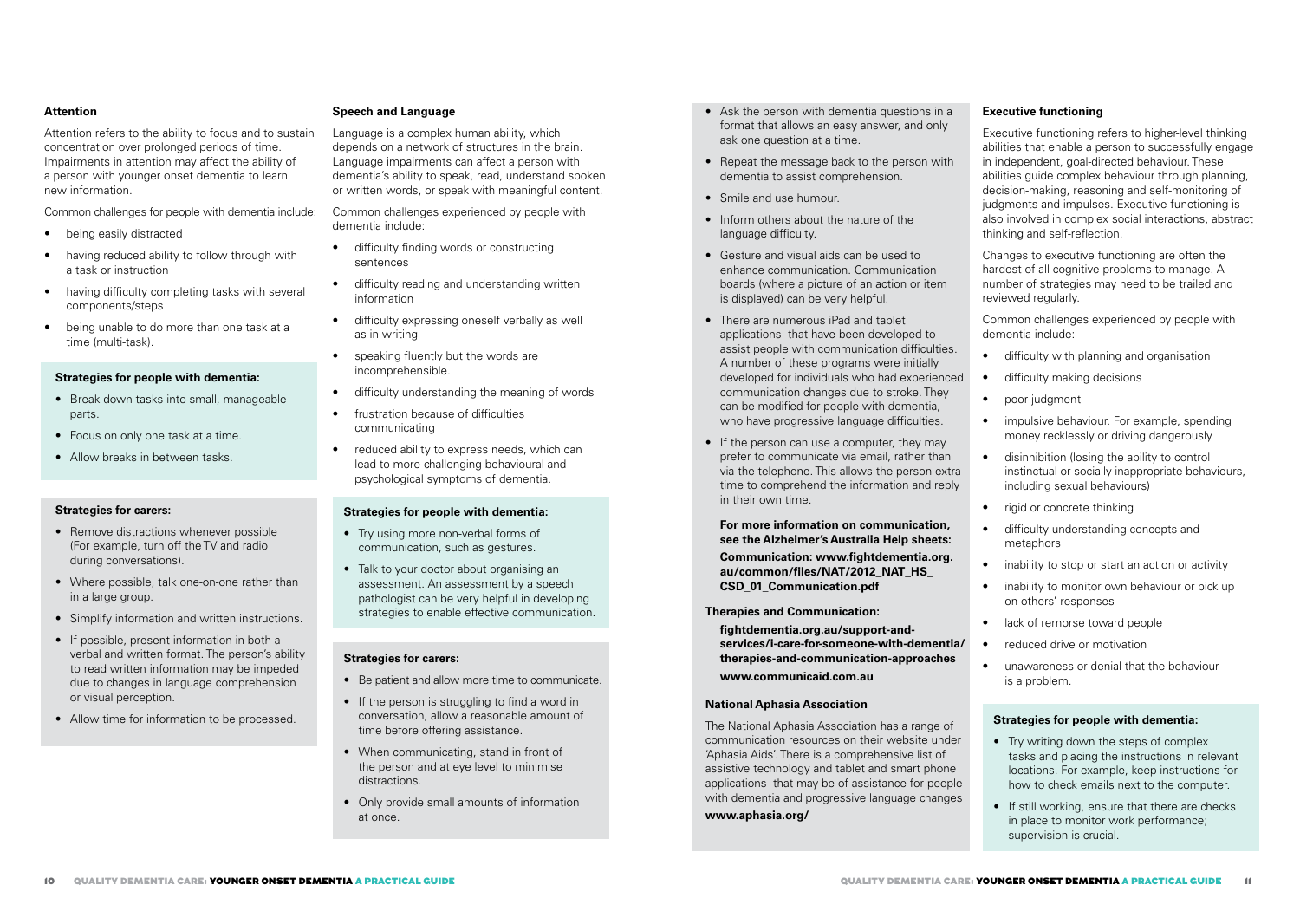#### **Strategies for carers:**

- Try to remember that it is the dementia that is causing these changes in thinking, personality and behaviour. The person with dementia is not intentionally trying to be difficult.
- Try to maintain familiarity and routine. Many people with dementia function better in familiar environments where things have been in the same place, or where the same routines have been followed for many years.
- Allow time for decision-making and ensure that the person has access to the relevant information and support. If they need help, try to guide the person through the steps of making a decision.
- If initiation is a problem, start the activity with the person and demonstrate what to do.
- Try not to move back and forth between ideas. Finish one topic of a conversation before moving to the next.
- Try to avoid the use of metaphors or concepts. When explaining something to the person with dementia, use concrete, tangible examples.
- Try breaking tasks down into small steps. Planning difficulties usually occur because the person with dementia cannot cope with all the steps in a complex task. For example, meal preparation with several dishes may pose a big challenge, but completing one step at a time like peeling potatoes, boiling, draining, etc. may be easier.
- Ask for a driving assessment for the person with dementia to ensure that he or she is safe on the road.

**For support in making decisions, there is a useful website which helps people through the decision-making process.**

**www.support-my-decision.org.au**

**Socially inappropriate behaviour can be very challenging and carers may need assistance. For expert help, call the Dementia Behaviour Management Advisory Service (DBMAS) Helpline 1800 699 799 or visit dbmas.org.au/**

**This service is available to carers, care workers and services providing care to people with dementia.**

## 2. BEHAVIOURAL & PSYCHOLOGICAL SYMPTOMS OF DEMENTIA

Most people with younger onset dementia will experience behavioural and psychological symptoms of dementia (BPSD) at some point in the course of the condition. These symptoms include, but are not limited to, depression, anxiety, hallucinations and illusionary perceptions, aggression, wandering and sundowning. Symptoms will range in severity, type and frequency and will have different impacts on the person and their care needs. BPSD vary between individuals and change over time as the illness progresses and as circumstances change.

BPSD can cause distress to both the person with dementia and their carers.

For expert help, call the Dementia Behaviour Management Advisory Service (DBMAS) Helpline 1800 699 799 or visit *dbmas.org.au/.*

The theory of unmet needs proposes that many challenging BPSD are the consequence of a person with dementia not having their needs met. The theory suggests that people with dementia have an impaired ability to process and communicate information regarding their own needs, so they respond to unmet needs through behavioural symptoms. For example, a person with dementia experiencing muscle pain may be unable to verbalise their pain so they respond to it by behaving aggressively. If the carer is able to assist the person with dementia to meet their need, for example by providing a heat pack to ease the pain, the challenging behaviour may subside.

While there is growing research to support the theory of unmet needs in relation to BPSD, BPSD can also be a direct symptom of changed brain function. Not all BPSD are due to unmet needs, however it is best to assess a person's needs first, develop a management plan and then treat any remaining symptoms.

## TYPES OF SYMPTOMS

#### **Depression**

Approximately 25-40% of people with dementia experience depressive symptoms. Signs of depression include feelings of sadness and worthlessness, loss of appetite and changed sleeping patterns. A variety of factors can contribute to depression in people with dementia, such as social isolation, environmental factors, a prior history of depression or biological changes in the brain as a result of the dementia. People with younger onset dementia often have a greater awareness of their dementia diagnosis, which has also been associated with greater risk of depression.

#### **Strategies for people with dementia:**

• Talk with a family member or carer about any feelings of sadness or mood changes. It is best to alert someone as early as possible so they can help prevent the symptoms worsening.

#### **Strategies for carers:**

- If the person with dementia is displaying symptoms of depression, take them to see a medical professional. Depending on the cause of depression, there may be psychosocial or medical treatments available.
- If the person with dementia has awareness of their illness and has recently been diagnosed, supportive counseling may be of assistance. Counseling can be particularly useful when coming to terms with change in abilities, change in roles and the grief associated with these losses.

## **Anxiety**

Anxiety is a feeling of fear, worry or uneasiness about something with an uncertain outcome. As people with dementia understand less of what is happening around them or feel pressured, they may become more anxious. The feelings of pressure may stem from no longer coping with everyday demands or the fear of not completing a task they used to find simple. Anxiety can also be a response to the tension or negative feelings of people and situations around them, or to their awareness of loss and insight that something is not right. Cognitive changes within the brain associated with the condition can also cause anxiety.

#### **Strategies for people with dementia:**

- Communicate what you think the source of the anxiety is. This can make it easier for others to help you feel less anxious as well as reduce your anxiety about a thought, situation or person.
- Controlled deep breathing and muscle relaxation can help with reducing anxiety.
- When feeling anxious try to seek a common, familiar environment that makes you feel relaxed and comfortable.
- Regular physical exercise can help reduce anxiety.
- Listening to music can help reduce anxiety

#### **Strategies for carers:**

- Try to address the underlying feeling or determine the source of the anxiety.
- Reassure and support the person and try to respond calmly and gently to the behaviour.
- Try to remain relaxed and positive around the person with dementia.
- Tell other people who may interact with the person with dementia any strategies you have found that reduce the person's anxiety, but first check with the person if they are happy for these strategies and their anxiety to be known.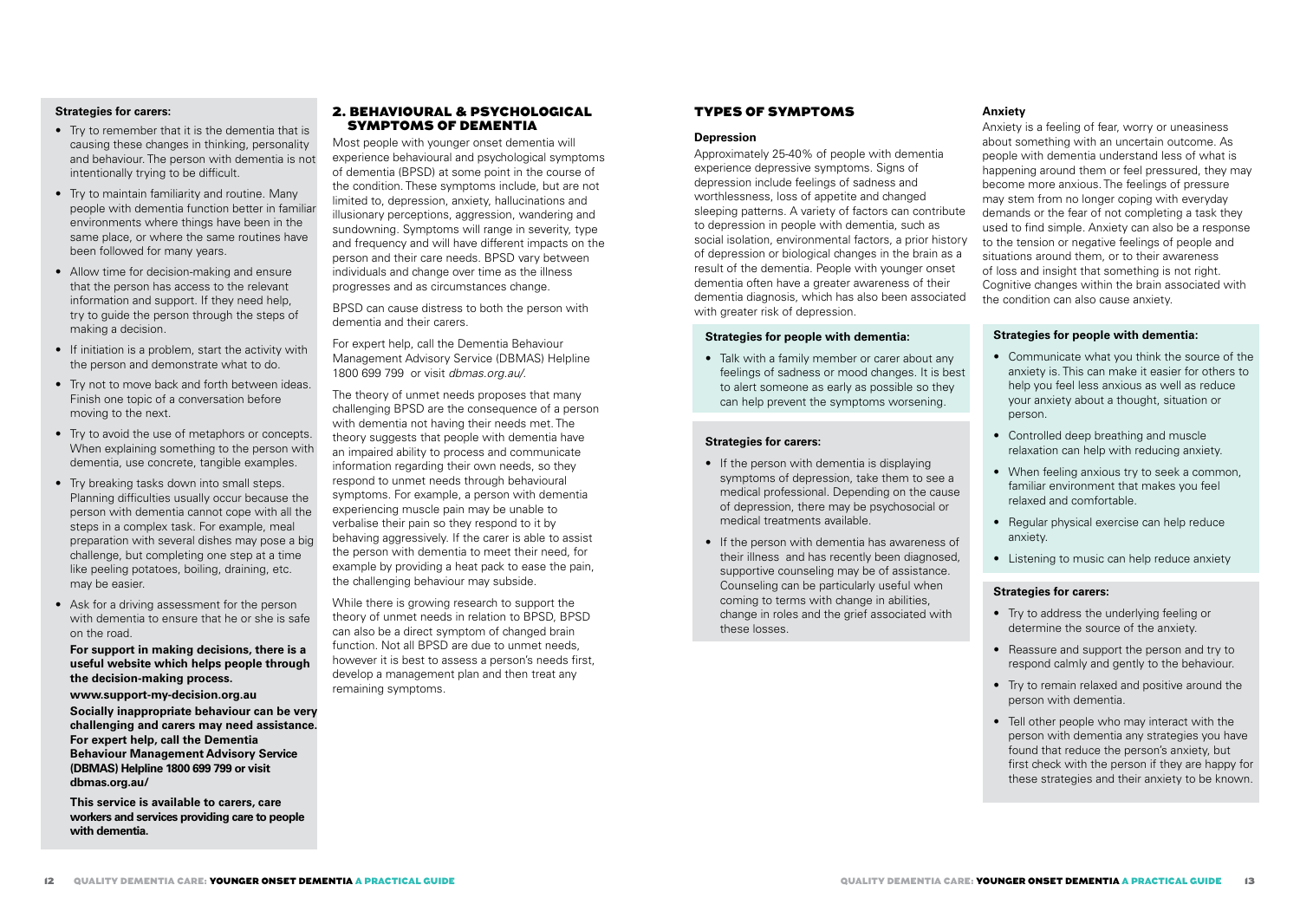#### **Hallucinations and illusionary perceptions**

Hallucinations are sensory perceptions experienced by a person without any stimuli. (That is, when someone sees, hears, feels, tastes or smells something that is not there). Illusionary perceptions are false interpretations of stimuli that are present. People with dementia may experience both hallucinations and illusionary perceptions. Even though a person with dementia may be seeing something that is not there, their feelings and reactions to the hallucination are real.

#### **Strategies for people with dementia:**

• Ask a doctor if there are any medications that may help prevent hallucinations. Some antipsychotic medications are available to treat hallucinations. If considering medication, remember to ask the doctor about potential side effects and carefully weigh up the benefits and risks with your carer.

#### **Strategies for carers:**

- Do not argue with the person with dementia. Acknowledge the emotions that the person is experiencing.
- Try to validate the person's claims, and then distract them from the hallucination. For example if the person is afraid of something they believe is present, acknowledge their fear and then suggest moving locations.
- Ensure the person with dementia uses aids to alleviate sensory and perceptive challenges. If the person requires glasses or hearing aids, make sure they wear them. This will optimise vision and hearing and may minimise changes in perception.
- Try altering the environment to assist the person with dementia. Make sure areas are well lit and sign-posted. Adjust the volume on the television, radio and phone so the person can easily hear what is being said.

#### **Aggression**

People with dementia commonly display aggressive behaviours, both verbal and physical. However, it may be more of a challenge for carers to manage aggression in people with younger onset dementia as younger people tend to be more physically fit and strong, presenting more danger to the people around them. The first step in attempting to reduce the incidence of aggressive behaviour is to identify the cause or trigger. Possible causes include depression, pain, fear and distress. Although there are antipsychotic medications available that are sometimes used to respond to aggressive behaviours, there is limited evidence for their effectiveness and they are also associated with a high risk of side effects.

#### **Strategies for carers:**

- Ask a health professional to screen for possible physical or medical causes for aggression, such as pain or depression.
- Investigate and trial psychosocial interventions before considering medication to prevent aggression.

#### **Wandering**

Wandering describes a range of behaviours related to the movement of a person with dementia. The person with dementia may have a reason for wandering or they may be moving around without purpose. Examples of wandering include pacing, leaving home for a specific reason but then forgetting what the reason was or trying to leave a care facility. It can lead to a person with dementia becoming separated from their families and carers, becoming lost or injured. Wandering is particularly problematic for people with younger onset dementia as younger people are often more fit and have more energy, so can wander further.

#### **Strategies for people with dementia:**

- Ask a doctor about the possible impact that medication could have on wandering (positive and negative effects).
- Consider purchasing an identity bracelet or a GPS device to wear.

## **Strategies for carers:**

- Investigate possible reasons for the person's wandering and try to address these individually.
- Try to reduce the visibility of items that may remind the person to wander, for example handbags and coats.
- Consider purchasing bells or buzzers that alert others to when a door is being opened.
- Try to provide a safe space in the home for wandering, such as a footpath around an enclosed garden. Consider asking the local police to have the person's details recorded.

#### **Sundowning**

Sundowning is not a psychiatric condition, but a clinical term used to describe the onset of behavioural and psychological symptoms of dementia in the late afternoon, early evening or night. Possible causes of sundowning include lack of exposure to light during the day, impaired circadian rhythm, impaired sleep patterns, medication sideeffects and environmental changes.

## **Strategies for people with dementia:**

- Exercise regularly.
- Spend more time outside and in sunlight during the day.
- Limit intake of high sugar foods, caffeine and alcohol.

#### **Strategies for carers:**

- Maintain a daily schedule. As much as possible, encourage the person with dementia to adhere to a regular routine of mealtimes, waking up and going to bed. This will allow for a more restful sleep at night.
- Organise regular physical activity and planned activities in the morning and early afternoon.
- When the person begins to display BPSD, try taking them for a walk or calming them with music.

• If possible, reduce excessive noise and stimulation in the late afternoon and evening. Environmental distractions, particularly during the evening hours can cause distress and agitation (e.g. visits by grandchildren, loud music or noisy TV programs).

**Further information on specific types of challenging behaviours can be found online in the Alzheimer's Australia Help Sheets series: Changed Behaviours and Dementia: fightdementia.org.au/sites/ default/files/helpsheets/Helpsheet-ChangedBehaviours01-ChangedBehaviours\_ english.pdf (in English and available in other languages)**

## **Sexual behaviours**

Sexual disinhibition is the loss of a person's ability to regulate and control their sexual behaviour. Examples of sexually disinhibited behaviours include making sexual remarks, removing clothing and performing sexual acts in public Sexual disinhibition is the loss of a person's ability to regulate and control their sexual behaviour.

Examples of sexually disinhibited behaviours include making sexual remarks, removing clothing and performing sexual acts in public places. Disinhibited sexual behaviours can be very upsetting to family members and friends and are particularly confronting for the children of people with younger onset dementia. Another sexual behaviour associated with dementia is hypersexuality.

This may lead to the person with dementia placing excessive demands on their partner. Partners may feel obligated to engage in sexual behaviours that they no longer feel comfortable with. Feelings of intimacy between partners may change as the dementia progresses. Depending on the type of dementia, the person may have a reduced ability to express empathy and compassion, leading to a loss of emotional connection.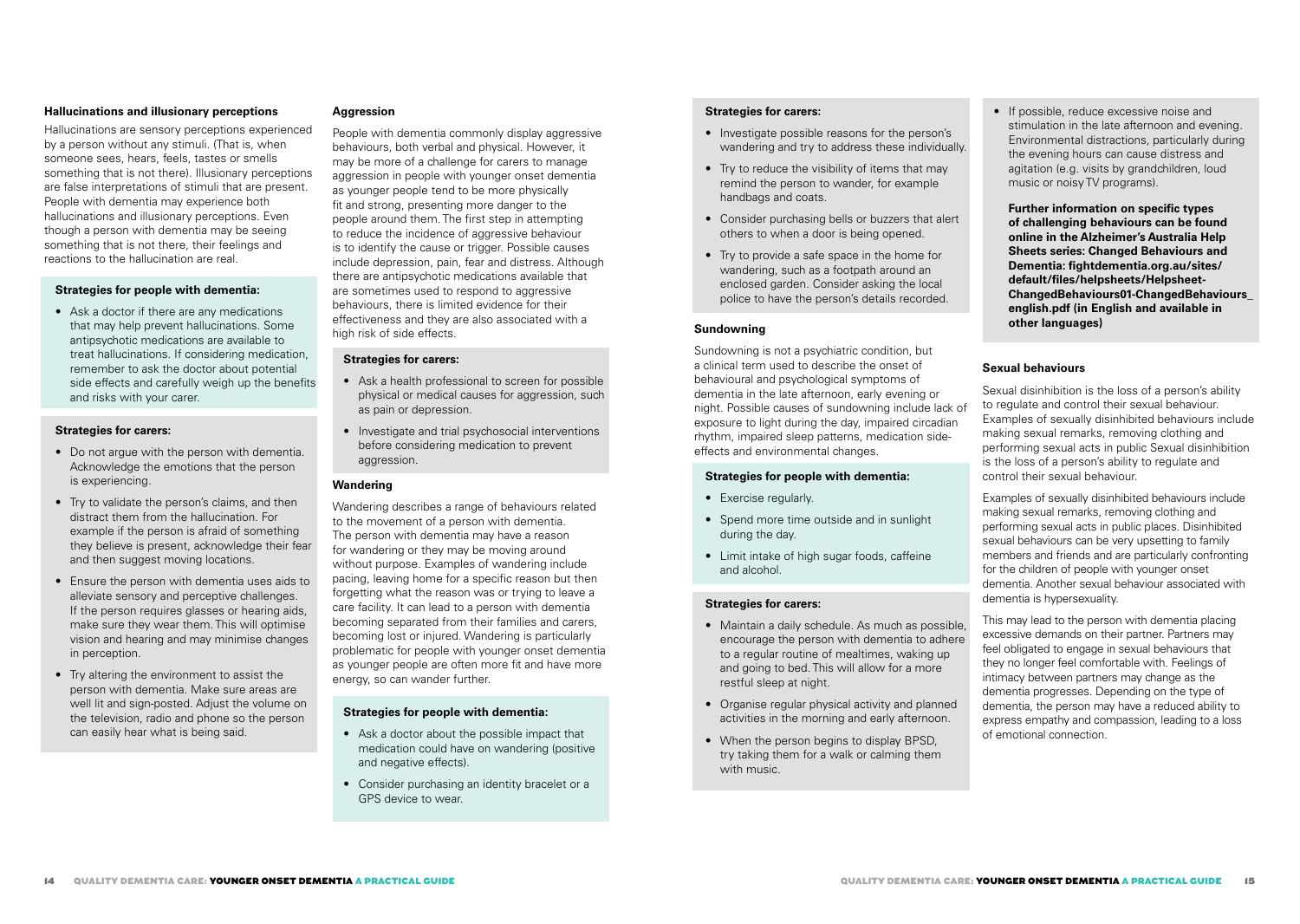#### **Strategies for carers:**

- Try to maintain the dignity of the person with dementia.
- Provide a private, safe space for sexual acts at home or in the residential care facility.
- Be clear and firm with the person with dementia if the sexual behaviour is either inappropriate or unwanted.
- Remove yourself from the situation if you feel uncomfortable.
- Redirect the person to another topic of conversation or activity, or change the environment.
- Seek professional advice if inappropriate sexual behaviour is causing distress to either the person with dementia, the carer or facility staff.
- Family members may be embarrassed to raise concerns regarding sexual behaviour, however solutions and management strategies are available.
- Inappropriate sexual behaviour can be managed effectively once there is clear communication between the person with dementia, carers and relevant health professionals.

#### **Seek help if necessary**

The Dementia Behaviour Management Advisory Service (DBMAS) is available to provide clinical assistance to people caring for a person with dementia who is demonstrating BPSD, especially if those symptoms impact on the safety or care that the person with dementia is receiving.

**DBMAS offers a 24-hour helpline to carers: 1800 699 799.** 

**Further information can be found at dbmas.org.au**

**Alzheimer's Australia's Relate, Motivate, Appreciate: Montessori Resource Promoting Positive Interaction with People with Dementia lists the Montessori principles, along with a large number of suggested activities and video demonstrations. This resource can be obtained from your local Alzheimer's Australia office or online at www.fightdementia.org.au/common/ files/NAT/AlzheimersAustralia\_A5\_Montessori\_ Booklet\_WEB(3).pdf**

**http://www.fightdementia.org.au/common/ files/NAT/AlzheimersAustralia\_Montessori\_ Resource\_WEB(1).pdf**

# TABLE 2. REDUCING THE INCIDENCE AND RISK OF BPSD

There are several ways that families, carers and friends can reduce the likelihood of a person with dementia experiencing BPSD.

#### **a. Maintain the physical health of the person with dementia**

When a person with dementia is unwell they are less able to use the skills they still have, which may lead to challenging behaviours. Having regular checkups with the GP, providing good nutrition, encouraging exercise and managing medications will assist with preventing challenging behaviour. If behaviour deteriorates rapidly a GP should be consulted as there may be a medical cause such as urinary tract infection. It may also be beneficial to check the person with dementia's vision and hearing to make sure the person has glasses or hearing aids if needed.

#### **b. Reflect on incidents**

Reflecting on past experiences can be a useful learning tool. Think about factors that have promoted the wellbeing of the person with dementia and triggers that contribute to the person's behavioural symptoms. For example, have certain situations elicited particular behaviours? Do certain people elicit particular moods?

#### **c. Be aware of personal limitations**

It is important for a carer to acknowledge when they are able to respond appropriately to symptoms and when they need assistance from others. Everyone has strengths and weaknesses; some people may be able to manage particular behaviours better than others.

#### **d. Maintain meaningful engagement with the person with dementia**

Studies have shown that people with younger onset dementia who remain engaged in meaningful activity and meaningful social interactions have reduced incidence of challenging behaviours. Meaningful activities give the person with dementia a sense of purpose and increase their selfesteem. The Montessori approach to dementia care provides a set of key principles along with practical tips and advice that can help people with younger onset dementia improve communication and maintain good relationships.

# TABLE 3. TO HELP MANAGE BPSD, SEVERAL FACTORS NEED TO BE CONSIDERED

#### **a. The brain functions that have been affected by the dementia**

To manage BPSD the carer needs information from a specialist or GP about what functions of the brain are likely to be affected by the specific form of younger onset dementia the person has been diagnosed with. A neuropsychologist will be able to assess which cognitive functions have been impaired or maintained.

#### **b. The individual**

It is important to develop behavioural management plans based on the individual person. This includes his or her personality, age, past experiences, hobbies, likes and dislikes, and the things which are important to him or her. The family and carer are best placed to contribute this knowledge when developing behavioural management plans.

#### **c. The behaviour of the carer**

BPSD can be exacerbated when the person with dementia perceives that their carer is stressed. Carers should always try to present themselves as calm and in control when managing symptoms. It is also important to engage the person's attention before speaking and to maintain eye contact.

### **d. The environment**

The environment has an impact on the ability of a person with dementia to use his or her skills. For example an environment that has cues for a person with memory loss and disorientation will assist in meeting their needs and can reduce frustration or fear. Similarly, an environment that is noisy, over-stimulating, too cold or too hot may interfere with a person with dementia's concentration and comprehension, leading to agitation.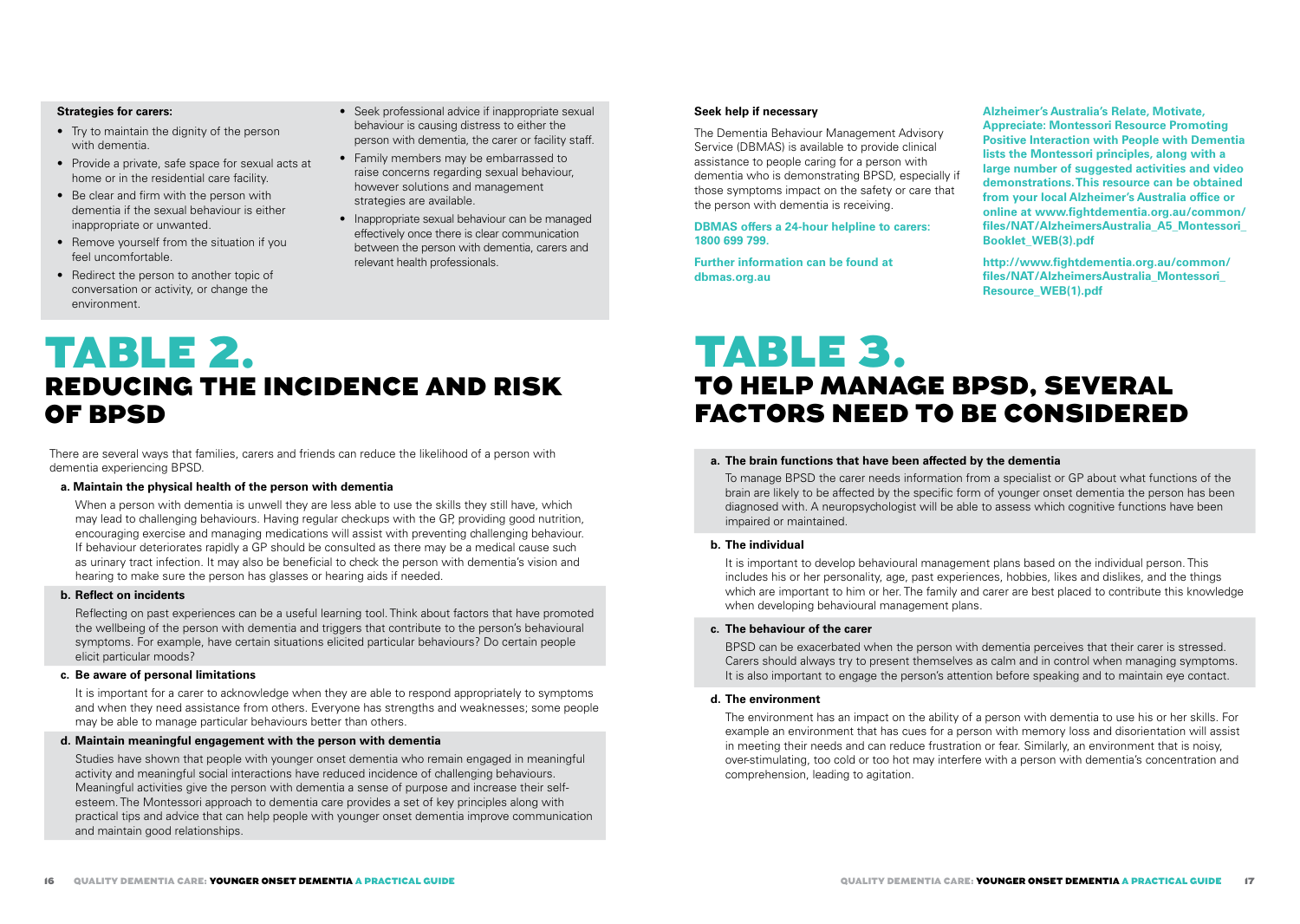### **3. Restraint**

In very rare situations, chemical or physical restraints may be required to assist in managing severe BPSD in hospitals, aged care facilities and other care settings. Restraints refer to any method that restricts the movement of an individual. An example of a physical restraint is the use of bed rails to stop a person from falling out of bed and injuring themselves. Chemical restraint refers to the use of sedating medication to reduce agitation or aggression in a person who is highly distressed or at risk of harming themselves or others. Physical and chemical restraints should only be used as a last resort to manage BPSD or in response to immediate danger of harm. The first line of response should be to investigate unmet needs that may be causing the symptoms and put in place psychosocial interventions. There are clear legal guidelines with regards to the use of physical and chemical restraints that all hospitals and facilities must adhere to. If you have questions or concerns regarding the use of restraints, have a discussion with the treating medical team or facility staff.

#### **Strategies for carers:**

- Talk with the residential care staff and facility doctors about your preferences regarding restraints.
- Ask about how severe BPSD is managed and ensure you are involved in decisions regarding the person with dementia's care.
- Try and modify the environment to reduce behaviours of concern and assist in keeping the person with dementia calm and safe. Restraint is always a last resort.

#### **4. Activities of daily living**

Activities of daily living refer to basic functional activities involved in a person's self care and independence, such as dressing, bathing and toileting. They can also refer to more complex home and community tasks, such as shopping, cooking meals, paying bills and managing finances. As the dementia progresses, people with dementia typically encounter problems performing activities of daily living. Difficulties can be caused by lack of motivation, planning difficulties, memory decline, language difficulties, BPSD or physical impairment.

It is important to support people with dementia to remain involved in activities of daily living as much as possible. Often the person may require support and encouragement to complete an activity, and once this is provided they can continue to actively participate in their own care. Carers should try not to take over activities unnecessarily. Studies have shown that when a person with dementia continues to utilise the skills that they have, they can maintain those skills for longer and maximise their independent functioning.

#### **Strategies for carers:**

When trying to keep the person active:

- keep the person with dementia and others safe
- focus on the person's strengths/ likes
- if possible, start the task or set up the environment to allow maximum participation from the person with dementia.

If activities create too much distress or conflict for the carer, they should consider taking a break or asking other family members to participate. The carer should only take over the activity as a last resort. However there may come a point in time when the person with dementia is unable to participate in a meaningful way, or participation causes unacceptable levels of anxiety. At this point, the activity should be ceased and more appropriate activities could be trialed.

To assist in supporting a person with dementia to remain active, an occupational therapist can be consulted to assess levels of support and risk, and plan strategies to help the person stay safely in their home as long as possible. This functional assessment can take place in the person's own home or workplace.

### **Managing finances**

A person with dementia may initially only need support to continue managing personal and family finances. If support can be offered without taking over the activity, this is usually very rewarding for all concerned. Decisions should be made earlier in the course of the condition about delegating responsibility for financial decisions once capacity is lost.

### **Strategies for people with dementia:**

- If you use multiple debit or credit cards, it may be useful to arrange one PIN number for all cards or contact the bank and request that the cards require signature only.
- To ensure bills are paid on time, it is often possible to arrange for them to be paid automatically using BPAY or direct debit.

## **Strategies for carers:**

- Start the conversation on who should be appointed substitute decision maker when the person with dementia loses capacity.
- Ensure the appropriate legal documents have been put in place before taking over any financial activity. See section B.2 for further information on legal issues.
- Ensure that all financial matters are well documented.
- If the person with dementia has lost capacity to manage their finances but would still like to have some financial independence, it may be possible to limit the person's access to a single credit card with a low credit limit or a bank account with a set daily spending limit. (This can only be done by the legally delegated substitute decision maker).
- If the person with dementia loses interest or capacity to manage finances, the person that has been legally delegated to make financial decisions on their behalf will need to take over. If this is too overwhelming, a bank manager, family member or trusted friend may be able to assist. Asking for help might be difficult, but it generally prevents unwanted financial problems and reduces stress.

## **Shopping**

For a variety of reasons, many people with dementia have difficulty shopping. The following strategies may allow a person with dementia to continue to do the shopping independently.

#### **Strategies for people with dementia:**

- If you feel like you may forget where the car is parked, take a photo on a mobile phone of the colour/number of the car spot or a photo of the shop next to the car park. At the end of the shopping trip, refer back to the photo, or show it to others when asking for directions.
- Go to familiar local shopping centres, where you know the store layout. This will help you avoid getting lost.

#### **Strategies for carers:**

- Talk to local shopkeepers and, if you and the person with dementia are comfortable sharing information about the condition, explain the person's dementia diagnosis and the nature of the problem.
- Try writing a shopping list, together with the person with dementia, which is divided by groups of goods or aisles.
- If the person with dementia becomes confused by different brands, a picture or label from cans and packets can be attached to the shopping list.
- Choose quiet times for the person with dementia to go shopping, for example during school hours.
- Give the person with dementia a small, manageable amount of money in their wallet each trip. This will enable them to participate in buying small items, such as a cup of coffee. It lets the person retain a sense of independence, while minimising the risk of financial exploitation.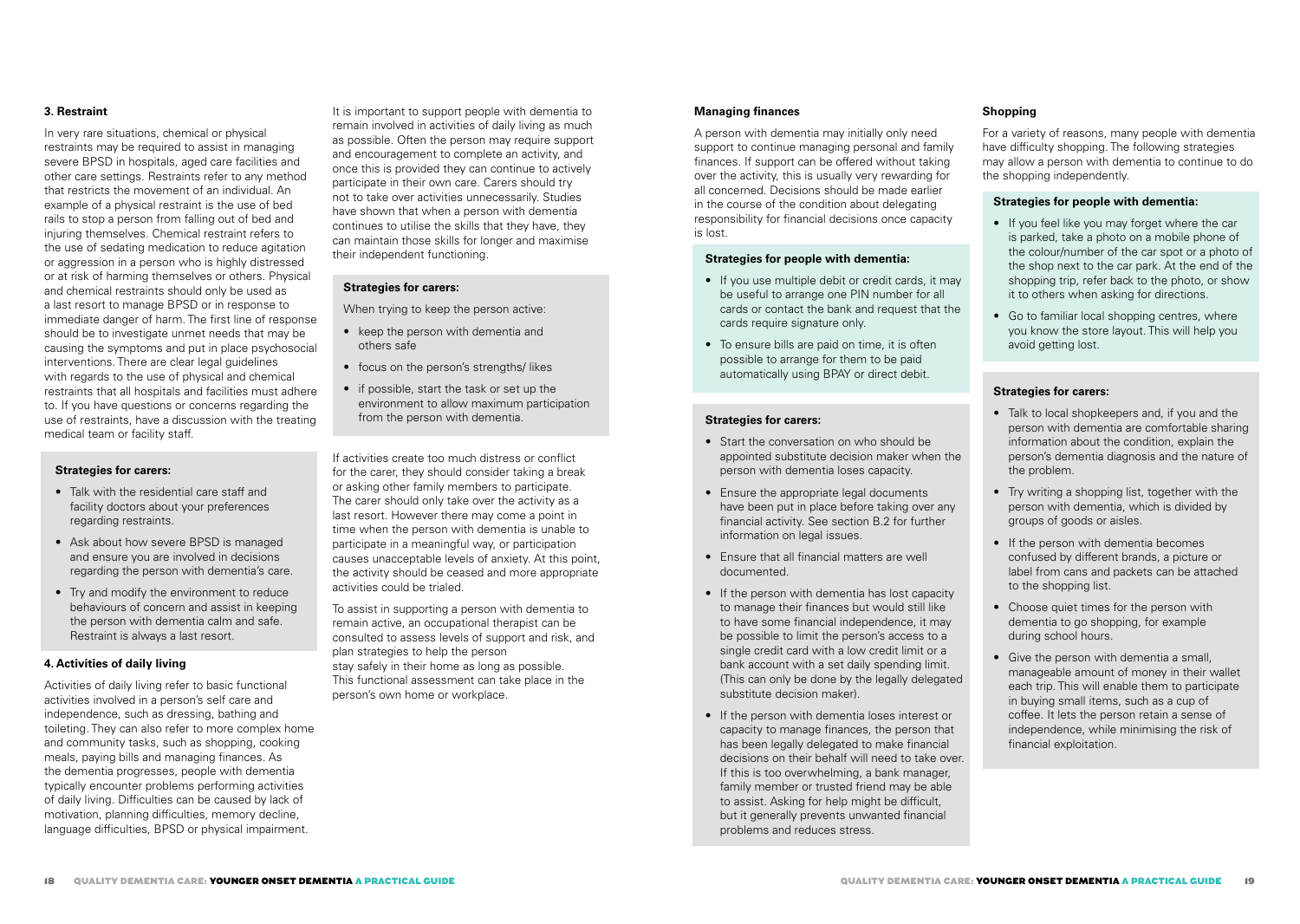#### **Household chores**

Household chores are often safe, purposeful activities that a person with dementia is able to continue participating in for many years. Remember that the less the person is asked to do, the less he or she will do, and the likelihood of losing that ability is greater. Lack of participation in activities may also create a sense of helplessness for the individual. The person with dementia might start an activity and then leave it, but it is better to involve the person for a short period rather than not involving him or her at all.

#### **Strategies for people with dementia:**

- Use a white board or any similar device to write the tasks for the day and tick off each completed task.
- If you are experienced in using a mobile phone. iPad or tablet, this technology can be used to assist you with remembering events and planning your day. There are a variety of tablet, iPad and iPhone applications that can assist with daily reminders and scheduling. An example of such an application is 'Do It'. You can also use the electronic diary on your phone and add appointments with set reminders.

## **Strategies for carers:**

• If the person with dementia initially refuses to participate in an activity, begin the activity in front of them and demonstrate what is involved. The person may then join in.

#### **Taking medications**

People with dementia are often prescribed several different medications that need to be taken at specific times. It's important to remember that a person with dementia that has decision-making capacity has the right to refuse medication.

### **Strategies for people with dementia:**

- Try using a Webster-pak, which houses medications in sealed pockets arranged by day and time. To obtain a Webster-pak, simply bring your prescription to a participating pharmacy and ask for the pharmacist to dispense the medication into a Webster-pak (some pharmacies may also require a medical report signed by your doctor before arranging a Webster-pak). The costs of Webster-paks vary, so compare the prices of local pharmacies before purchasing.
- Keep an up-to-date medicines list that contains the name of each medication, dosage instructions and the date the medicine was begun, as well as the review date. Take this list to clinical and hospital appointments.
- To prepare for when you lose decision-making capacity, Advanced Care Plans can be used to state your wishes regarding medications and treatments. There is more information on Advance Care Planning in Section B.1.

#### **Strategies for carers:**

- Set up a reminder system to ensure the correct dosage of medication is taken, at the correct time. Electronic reminders can be set up to assist the person with dementia to take their medications independently. There will come a time where administration of medication has to be supervised by a carer.
- If the person with dementia does not have decision-making capacity and refuses to take a prescribed medication without understanding the impact of their refusal, speak to a pharmacist about alternative forms of the same medication, for example powder or liquid forms. It is important not to change the medication form (e.g. crush a tablet) before consulting a doctor or pharmacist because this may significantly alter the medication's effects.

**For further information on Webster-paks visit http://www.webstercare.com.au/.**

### **Travelling**

It is possible for families to travel with a person with dementia; however, a number of potential hazards and challenges need to be considered. To determine whether travel is feasible, it might be useful to try going on a trial "holiday" close to home. This will help establish the person with dementia's ability to be away from home, their reaction to new experiences and their capacity to be in transit.

#### **Strategies for people with dementia:**

• When planning a long or overseas trip, consult a doctor on issues such as medical insurance and how much medication should be bought in advance.

#### **Strategies for carers:**

- Keep a list of emergency contact numbers of the destination, the locations of nearby doctors, hospitals and pharmacies and any nearby friends or family.
- Take with you a typed document outlining the person with dementia's diagnosis, existing medical conditions, current medications and special needs. This can be translated into another language, if required.
- Itineraries should be simplified with allocated rest days.
- Reduce your expectations. Try and pick one or two locations to assist with adjustment and re-orientation. Try to minimise long haul flights and changing time zones.

**If anxious about the person with dementia wandering while away, consider having an ID bracelet made. Extensive tips on travelling can be found on the Alzheimer's Australia Helpsheet: Travelling, which can be accessed online at https://fightdementia. org.au/sites/default/files/helpsheets/ Helpsheet-CaringForSomeone08-Travelling\_ english.pdf.**

## 5.PERSONAL CARE

People with dementia slowly lose the ability to take care of their own personal care needs. This can lead to increased strain on the carer and feelings of loss of independence or embarrassment for the person with dementia. These challenges may also bring about confrontation or resistance to care.

#### **Strategies for people with dementia:**

• Use reminders. For example, in the bathroom, keep a list of steps for getting ready in the morning. Use pictures to illustrate each step, if this helps.

#### **Strategies for carers:**

- If the person with dementia is still able to perform an activity themselves, use prompting and encourage them to participate in their own care.
- Be responsive to the person's emotions and reactions.
- Respect the person's dignity.
- Modify the environment to assist the person with dementia. The amount of assistance required will change over time. Label wardrobes contents. Lay out clean clothes each morning. Take dirty clothes away immediately after bathing.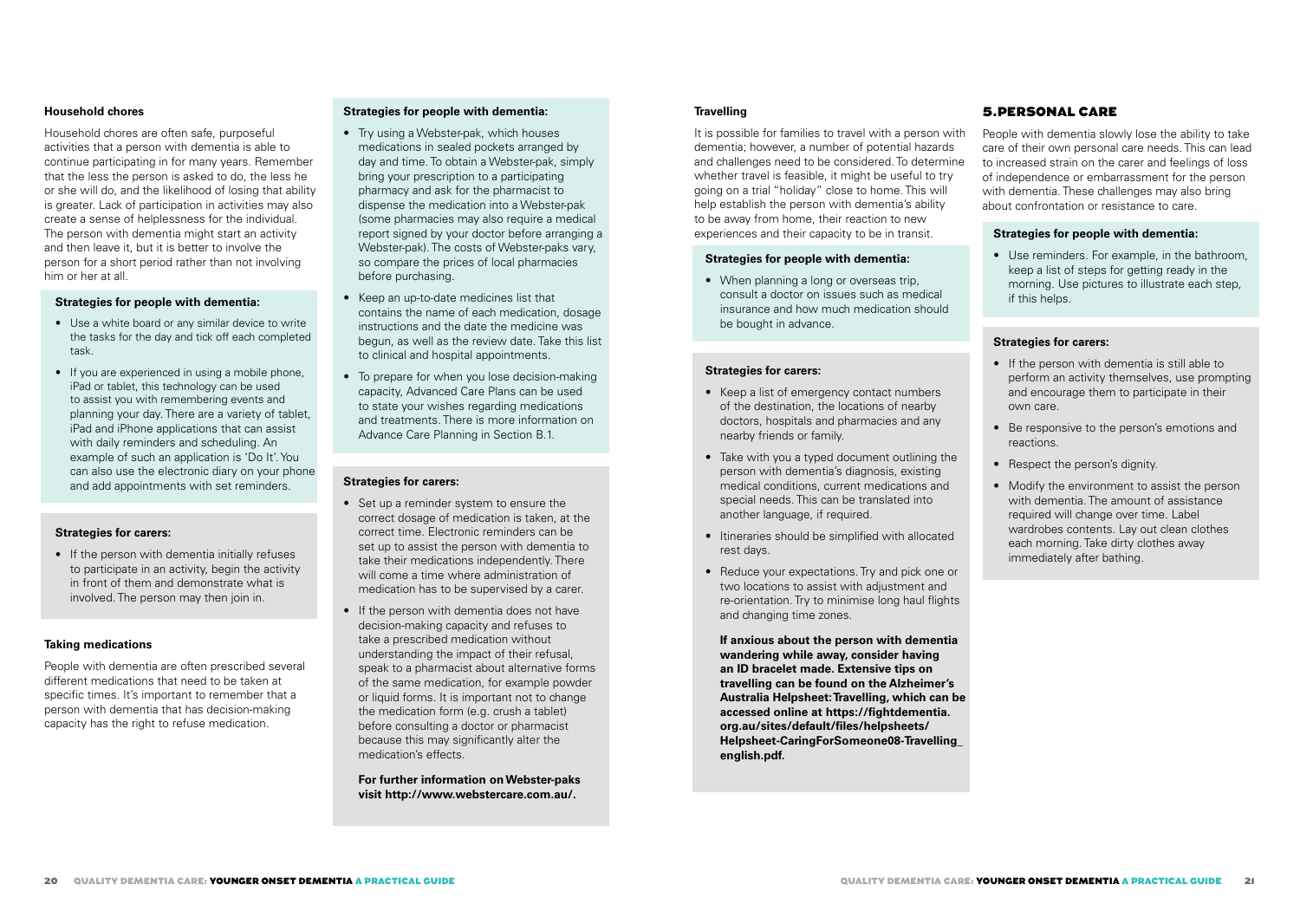## **Bathing**

Bathing is an intimate activity that, when assistance is required, involves the carer to enter into the personal space of the person with dementia, potentially causing discomfort or anxiety. Hair washing may be particularly difficult as water on the face may cause distress and eye irritation may occur. The bathroom can also present safety risks for less mobile people. The following strategies may help carers manage bathing

#### **Strategies for carers:**

- Prepare everything needed for bathing in advance such as towels, washers, and toiletries.
- Ensure the room and water temperature are not too hot or too cold for the person with dementia. Perception of temperature can be affected by dementia, so try not to make assumptions.
- Many people habitually shower at specific times, for example, always after dinner. Maintaining the person's self care routines may reduce resistance to care.
- Use hotel-sized plastic containers of shampoo and body wash.
- A bath chair to allow the person to sit while bathing may be easier and safer.
- A washcloth could be used to soap and rinse hair in the sink to reduce the amount of water on the person's face. Shampoo that does not cause stinging if it gets into the person's eyes could also be used.
- Have a washcloth to cover the person's eyes to prevent stinging.
- A hand held shower may be more effective in keeping water out of the person's eye or if the person finds the overhead shower frightening and disorientating.

#### **Oral care**

Oral care can become difficult for people with dementia as they may forget to clean their teeth. forget how to clean their teeth or they may change their eating habits, resulting in greater risk of tooth decay. Some medications can also cause dry mouth, which can impact on dental health. The following strategies may help with managing oral care:

### **Strategies for people with dementia:**

- If you have dentures, it is ideal to remove and clean the dentures every night.
- Book regular check-ups at the dentist.

#### **Strategies for carers:**

• Provide the person with dementia short, simple instructions on how to clean teeth. If the person still needs help, try demonstrating the actions.

## **Incontinence**

Incontinence is the loss of control of the bladder and/or bowel; a common symptom of dementia that may occur for a variety of reasons. When a person with dementia first presents with incontinence, it is recommended that they visit a doctor to rule out any treatable causes, such as infection. If the cause is not medically treatable, the next step is to discover what is causing the problem. Possible causes include that the person with dementia does not recognise when they need to go to the toilet, that they forget where the toilet is, signage on the toilet is confusing or that their medication is affecting bowel movements. Depending on the cause, the following strategies may help manage incontinence

#### **Strategies for people with dementia:**

- Ensure clothes are easy to remove. Pants with a drawstring may be difficult to undo.
- Leave the toilet/bathroom light on at night.

## **Strategies for carers:**

- Place signs around the house directing to the toilet and on the toilet door.
- Take note of when incontinence occurs and schedule toileting according to any regular patterns.
- Always toilet the person with dementia prior to going out and upon your return. This will assist in avoiding toilet stops or accidents when on outings.
- If the person with dementia requires continence products, ensure that the pad is the appropriate size and absorption level for the individual. It is also important to change the pad regularly to prevent infection or skin rash. Also consider purchasing the pads from direct suppliers.
- Consider purchasing a wet/dry vacuum cleaner which can be effective in cleaning up messes associated with incontinence.

**For help with personal care, contact the National Dementia Helpline on 1800 100 500, or the National Continence Helpline on 1800 33 00 66.** 

**For further information on personal care, including nutrition, sleeping and dressing, see the Alzheimer's Australia Help sheet series Caring for someone with dementia available at https://fightdementia.org.au/ about-dementia-and-memory-loss/ help-sheets.** 

**For information on incontinence visit http://www.continence.org.au/index.php.**

## 6.DEMENTIA-FRIENDLY ENVIRONMENTS

The environment in which a person with dementia lives can have a significant impact on their independence, quality of life and wellbeing. A well-designed garden or an interior planned with consideration to cognitive impairment can provide essential prompts, improve accessibility and reduce risks for a person with dementia. The Dementia Enabling Environment Project has developed practical tips, guides and resources to help make living spaces more dementia enabling. It contains ideas for simple modifications that anybody can make to their home, to landscaping and architectural designs for dementia-friendly environments.

Examples of simple modifications that can be made to the home include removing rugs, chairs or clutter that may obstruct walkways, installing grab rails, reducing sharp-edged furniture and ensuring items and furniture have contrasting colours so that they are easily seen. Mirrors can be particularly confusing and frightening for people with dementia, therefore covering mirrors with a blind may also be helpful in creating a more friendly home environment for the person with dementia.

**To find out more please visit the Dementia Enabling Environment Project website: http://www.enablingenvironments.com.au/.**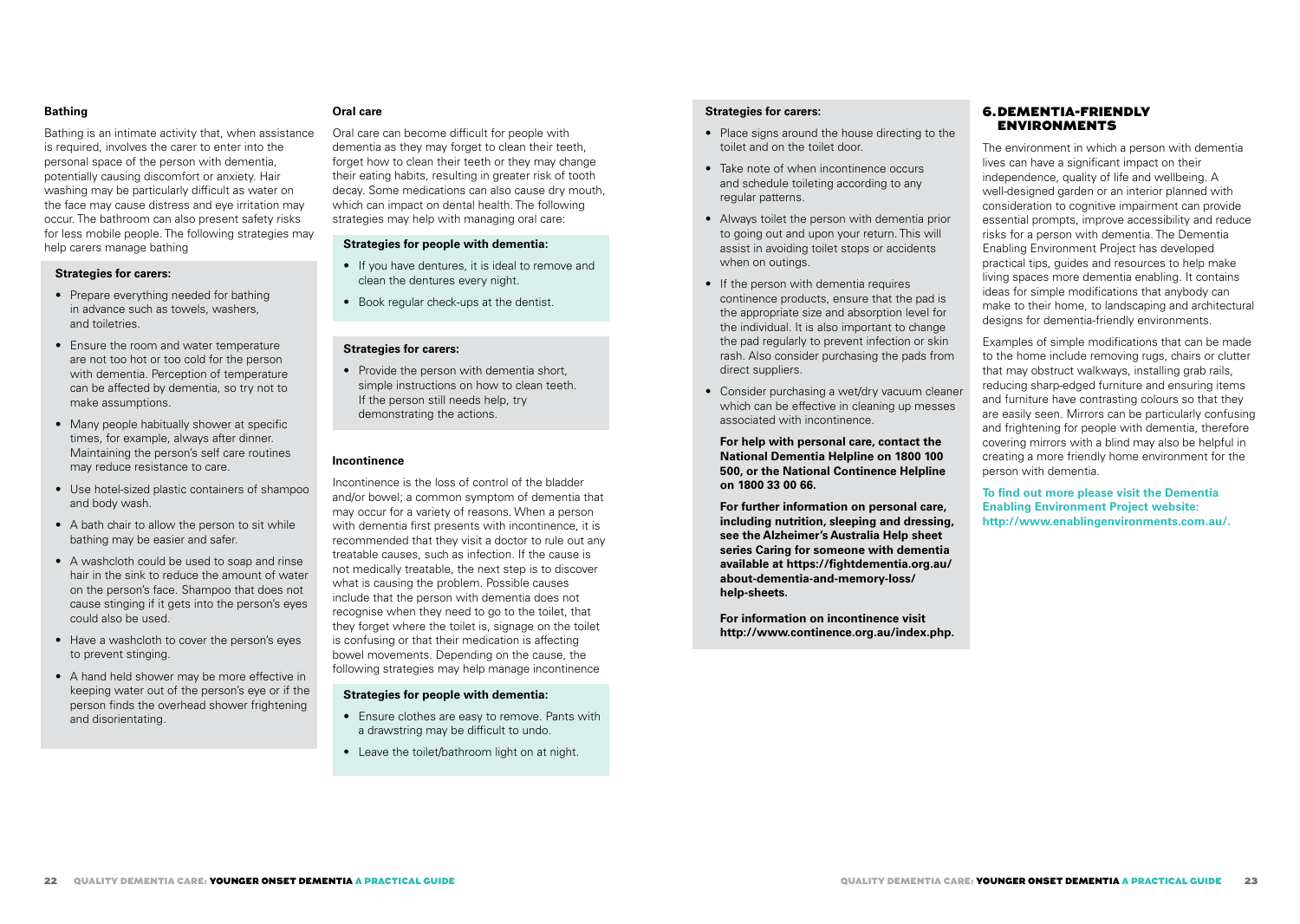## 7.EMPLOYMENT

Many people with younger onset dementia are employed at the time of their diagnosis, and have financial responsibilities such as supporting a family or paying a mortgage. Deciding whether to continue employment and whether to tell an employer about a younger onset dementia diagnosis is very complex and there are no rules that will work for everyone. Factors that may affect a person's decision include safety and duty of care, the extent to which symptoms affect the person's ability to do their job, the pace at which symptoms are progressing, and the support that is required of (or likely to be offered by) employers.

#### **Staying at work**

Employers are legally obligated to make "reasonable adjustments" to allow a person with a disability to do their work, so long as those adjustments do not cause major difficulties or costs to the employer (and cognitive impairment associated with dementia falls under disability legislation).

#### **Suggestions for people with dementia:**

- If your work performance is affected by dementia, try to negotiate changes to the position description or the work environment to assist with performance.
- Closely self-monitor work and ask for regular supervision.
- In some professions you are required by law to report any illness that may affect your capacity to work to your registration board or regulatory body. This is to ensure your personal safety and the safety of the greater public. Talk to your employer about your rights and responsibilities.

**For free information and assistance with a disability, contact Job Access on 1800 464 800 or visit http://jobaccess.gov.au/.** 

#### **Receiving a diagnosis after leaving work**

If a person with dementia has left the workforce due to their dementia symptoms prior to receiving a diagnosis, they may still be eligible for retrospective claims under their superannuation policy's disability insurance cover.

## **Strategies for people with dementia:**

- Call your superannuation provider to check your eligibility for disability insurance cover.
- For assistance with making a claim, seek legal advice.

#### **Leaving work after a dementia diagnosis**

If a person with dementia decides to leave their job after receiving a dementia diagnosis, it is recommended that they seek a medical and neuropsychological assessment to confirm the progression of the dementia and its impact on work capacity. As this workforce departure is health related, an employee may be entitled, on the production of a medical certificate, to utilise sick leave. There may also be a disability component attached to the person's superannuation. People with dementia should seek advice from their Superannuation Fund regarding the application process for disability benefits.

## **Suggestions for people with dementia:**

- Remember to claim unused sick leave.
- Check the waiting time for superannuation and disability claims before resigning.
- Seek financial and legal advice prior to resignation if possible. Ask for assistance from your financial advisor, lawyer and/or union representative. Talk to your employer if they are supportive.
- Know your legal rights and responsibilities.

**For assistance with employee disability management and workplace rehabilitation contact CRS Australia on 1800 277 277 or visit http://www.crsaustralia.gov.au/.**

**For more information about employment and decision making see the Alzheimer's Australia Help sheet: Making Employment Decisions and can be accessed online at https://fightdementia.org.au/support-andservices/i-have-dementia/employment-anddementia.** 

## 8.VOLUNTEERING

Many people with younger onset dementia who have ceased employment find that volunteering is a valuable alternative to paid work. Volunteering is a purposeful and often social activity that allows people to contribute to and remain engaged in society. Some examples of volunteer work undertaken by people with younger onset dementia in Australia include participating in buddy programs at various organisations and volunteering at the Botanical Gardens.

#### **Strategies for people with dementia**

• It may be possible to discuss remaining at your prior place of employment on a volunteer basis.

#### **Strategies for carers.**

• Have a discussion with the person with dementia about their areas of interest, hobbies and talents, It may be possible to arrange supported volunteer work in a field of their choosing. Focus on previous skills and interests, as well as being realistic about their current level of function.

**To find out about volunteering opportunities that are available in your area, contact the National Dementia Helpline on 1800 100 500.**

## 9.SOCIAL ENGAGEMENT AND RESPITE

People with younger onset dementia, like all people, need social and community engagement opportunities in order to maintain well-being. Participation in such activities can increase a person's sense of identity, belonging and purpose. For example, art and music groups allow people with dementia to enjoy a hobby/skill with others. while community volunteer programs allow people to contribute to society. Both of these examples can lead to improved self-esteem and social interaction, including the formation of new friendships. Local councils and churches often provide community engagement activities such as social events and organised outings. These activities are sometimes unofficial so it may be beneficial to ask local councils or churches directly about the social opportunities they provide and whether they would be suitable for the person with dementia.

Respite and day care centres have the potential to provide social engagement opportunities in a safe and enjoyable way; however, many respite centres in Australia do not offer age-appropriate activities for people with younger onset dementia. In order for the experience to be optimal for the person with dementia, activities should be meaningful and reflect the individual skills, likes and dislikes of the person.

There is a need for more younger onset dementia– specific respite centres in Australia, which provide suitable, stimulating activities for people with younger onset dementia. Consumers at the Alzheimer's Australia 2013 Younger Onset Dementia Summit identified and reported the need for increased opportunity for social participation by individuals with younger onset dementia in their local community. People with younger onset dementia at the summit explained that regular social engagement allows them to contribute and feel a part of the community, and is an overall rewarding experience.

## 10. DRIVING AND THE LAW

A diagnosis of dementia does not necessarily preclude someone from driving in the early stages of the dementia. However, it will bring forward the time when a driver needs to carefully consider their driving ability, limit the conditions in which they drive and eventually retire from driving. This can cause the person considerable distress as driving is strongly associated with independence and autonomy and will also result in substantial changes to the person's daily routine.

This can also impact on the person's family members as they adjust their roles and routines to accommodate the person's diagnosis of dementia and consequent possible cessation from driving.

Frequently, it is family members that first notice changes in the driving skills of the person with dementia, but many find it difficult to broach such a sensitive topic. In some cases, the person with dementia may be unaware of these problems but even those who do realise that their driving skills are deteriorating may be reluctant to report this in fear of losing their driving licence.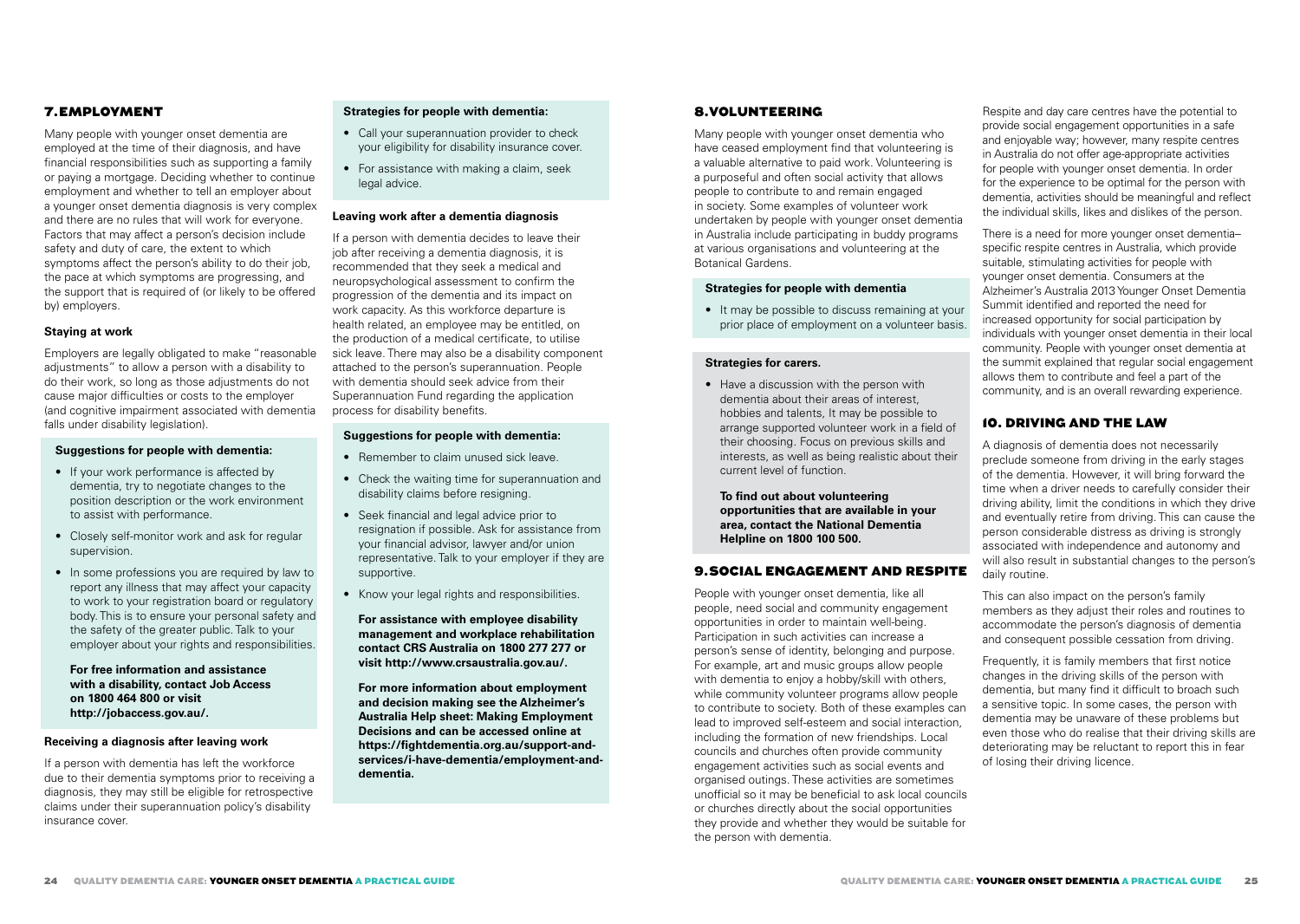## **Warning signs that dementia may be affecting a person's driving skills include3 :**

- forgetting how to get to and from familiar places
- getting lost or losing the car
- failing to observe traffic signs
- making slow or poor decisions in traffic
- slow reaction times
- driving at an inappropriate speed
- misjudging speed, distance or turns
- becoming angry, stressed, agitated or confused while driving
- hitting curbs
- poor lane control
- making errors at intersections
- confusing the brake and accelerator pedals
- returning from a routine drive later than usual
- an increased number of dents and scratches on the car.

### **Reporting to the Driver Licensing Authority**

Legislation is in place in all states and territories that requires a driver to advise their driver licensing authority of any long-term or permanent injury or illness that may affect their safe driving ability.

There are legal and financial consequences for drivers who fail to notify their driver licensing authority (these vary between states and territories). Drivers may also be held legally accountable if they continue to drive knowing they have a health condition that impacts their ability to drive safely. Refer to Table 4 to see state and territory differences in reporting.

## **Suggestions for people with dementia:**

• Advise driver licensing authority that you have dementia as soon as possible.

Similarly, legislation is in place in each state and territory for health professionals in relation to reporting any ongoing medical conditions to the driver licensing authority. The Australian Capital Territory, New South Wales, Queensland, Tasmania, Victoria and Western Australia statute states that health professionals who make such reports to the relevant driver licensing authority, without a patient's consent but in good faith that the patient is unfit to drive, are protected from civil and criminal liability. South Australia and the Northern Territory have legislation in place which imposes mandatory reporting. A positive duty is imposed on health professionals to notify the relevant driver licensing authority in writing of a belief that a driver is physically or mentally unfit to drive safely.

#### **Conditional Driver Licence**

A diagnosis of dementia will mean that the person is no longer deemed fit to hold an unconditional driver licence and will be issued a conditional licence. This provides the driver with an alternative to licence withdrawal and enables individual case-based decision making. A conditional licence is subject to a minimum annual review by a health professional which may increase in frequency as the dementia progresses. This may also result in the application of specific restrictions to the conditional licence (for example, the need for medical treatments, vehicle modifications and/or driving restrictions such as a fixed driving radius from home or only driving during daylight hours).

In addition to the minimum annual review with a health professional, there may also be instances where the driver is required to undertake a practical driver assessment in order to determine their ability to drive safely.

#### **Practical driving assessments**

If necessary, the driver may be required to undertake a practical driving assessment in order to determine their fitness to drive. Practical driving assessments can be initiated by the examining health professional, other referrers (for example police, self, family) or by the driver licensing authority.

#### **Suggestions for carers:**

• If there is concern that it may be unsafe for the person with dementia to drive, you can refer them to undertake a practical driving assessment.

A range of practical driving assessments is available including off-road, on-road and driving simulator assessments, each subject to its own strengths and limitations. Assessments may be conducted by an Occupational Therapist who is trained in driving assessments or by others approved by the relevant driver licensing authority. The costs associated with practical driving assessments are paid by the driver.

#### **To find out more about assessing fitness to drive, visit: http://www.austroads.com.au/ drivers-vehicles/assessing-fitness-to-drive**

#### **Alternative transport options**

Considering alternatives to driving when a diagnosis of dementia has been received is important to ensure that informed choices can be made and plans can be put in place.

#### **Suggestions for people with dementia:**

- Consider alternative modes of transport to driving. For example:
- − Lifts from family, friends or neighbours
- − Public transport, such as a train or bus
- − Taxis

Depending on the state or territory, people with dementia may be eligible for discounted taxi fares through a taxi subsidy scheme. To find out eligibility requirements and how to apply, visit your state or territory government website. See Table 5 for the relevant government websites.

#### **Language difficulties and driving**

Sometimes there are no changes in driving abilities, but the individual may feel concerned about his or her ability due to language difficulties. These difficulties are generally worsened by stress.

#### **Suggestions for people with dementia:**

- Carry a letter explaining the nature of the language difficulties to help others understand the situation.
- Wear a necklace or bracelet that lists your address and emergency contact numbers.

**For more information about driving and dementia, visit the Driving and Dementia section on the Alzheimer's Australia website at http://www.fightdementia. org.au/research-publications/driving-anddementia.aspx** 

**Visit www.commcarelink.health.gov.au to find out more about which community, disability or other support services are available for driving.**

3. 'Staying on the move with dementia' (2014). NRMA/Alzheimer's Australia NSW E-Publication http://www.mynrma.com.au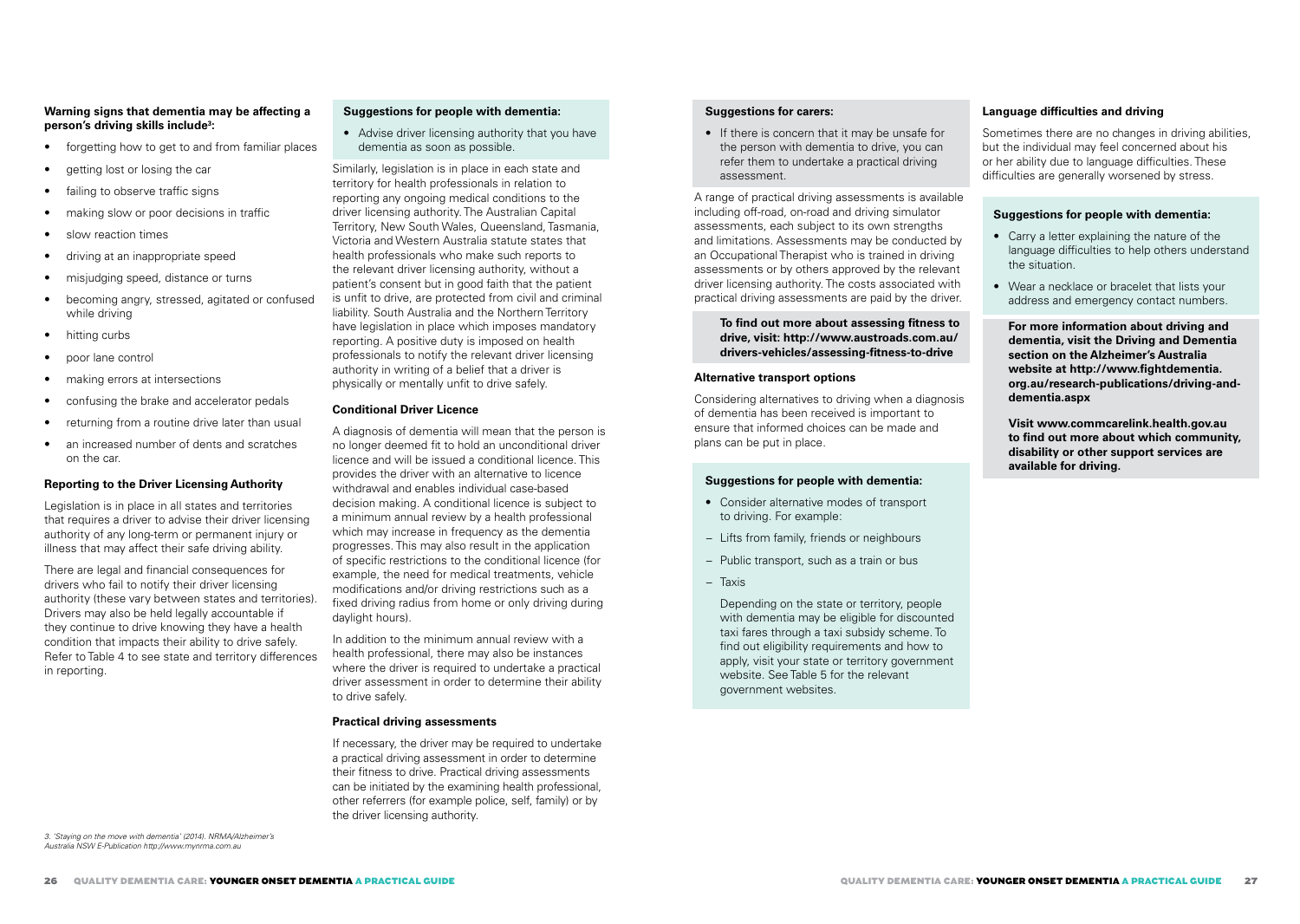# TABLE 4. STATE COMPARISONS: REPORTING TO LICENSING AUTHORITIES

# TABLE 5. TAXI SUBSIDY SCHEMES

| <b>State</b> | <b>Mandatory reporting</b><br>for health professional | Time frame within which a person must report an<br>injury or illness to the driver authority          |
|--------------|-------------------------------------------------------|-------------------------------------------------------------------------------------------------------|
| <b>NSW</b>   | No.                                                   | As soon as practicably possible                                                                       |
| <b>QLD</b>   | No.                                                   | As soon as the condition develops or if there is a long term<br>increase to the condition             |
| <b>VIC</b>   | No.                                                   | As soon as practicably possible                                                                       |
| <b>NT</b>    | <b>Yes</b>                                            | No time frame specified, but individuals must notify the<br>authority                                 |
| <b>SA</b>    | Yes                                                   | A reasonable time frame after the occurrence of an injury or<br>illness. Must be reported in writing. |
| <b>WA</b>    | No.                                                   | As soon as practicably possible                                                                       |
| <b>ACT</b>   | No.                                                   | As soon as practicably possible                                                                       |
| TAS          | No.                                                   | As soon as practicably possible                                                                       |

| <b>State</b> | Website                                                                                                                                              |
|--------------|------------------------------------------------------------------------------------------------------------------------------------------------------|
| <b>NSW</b>   | http://www.transport.nsw.gov.au/ttss                                                                                                                 |
| <b>QLD</b>   | http://www.gld.gov.au/disability/out-and-about/taxi-subsidy/                                                                                         |
| <b>VIC</b>   | http://www.taxi.vic.gov.au/passengers/mptp                                                                                                           |
| NΤ           | http://www.transport.nt.gov.au/taxi/taxi-subsidy-scheme                                                                                              |
| SA           | https://www.sa.gov.au/topics/transport-travel-and-motoring/public-transport-and-travel/<br>getting-around-with-a-disability/taxi-fare-subsidy-scheme |
| <b>WA</b>    | http://www.transport.wa.gov.au/taxis/15155.asp                                                                                                       |
| <b>ACT</b>   | http://www.assistance.act.gov.au/adult/transport_and_registration/taxi_subsidy_scheme                                                                |
| TAS          | http://www.transport.tas.gov.au/concession_information_and_forms                                                                                     |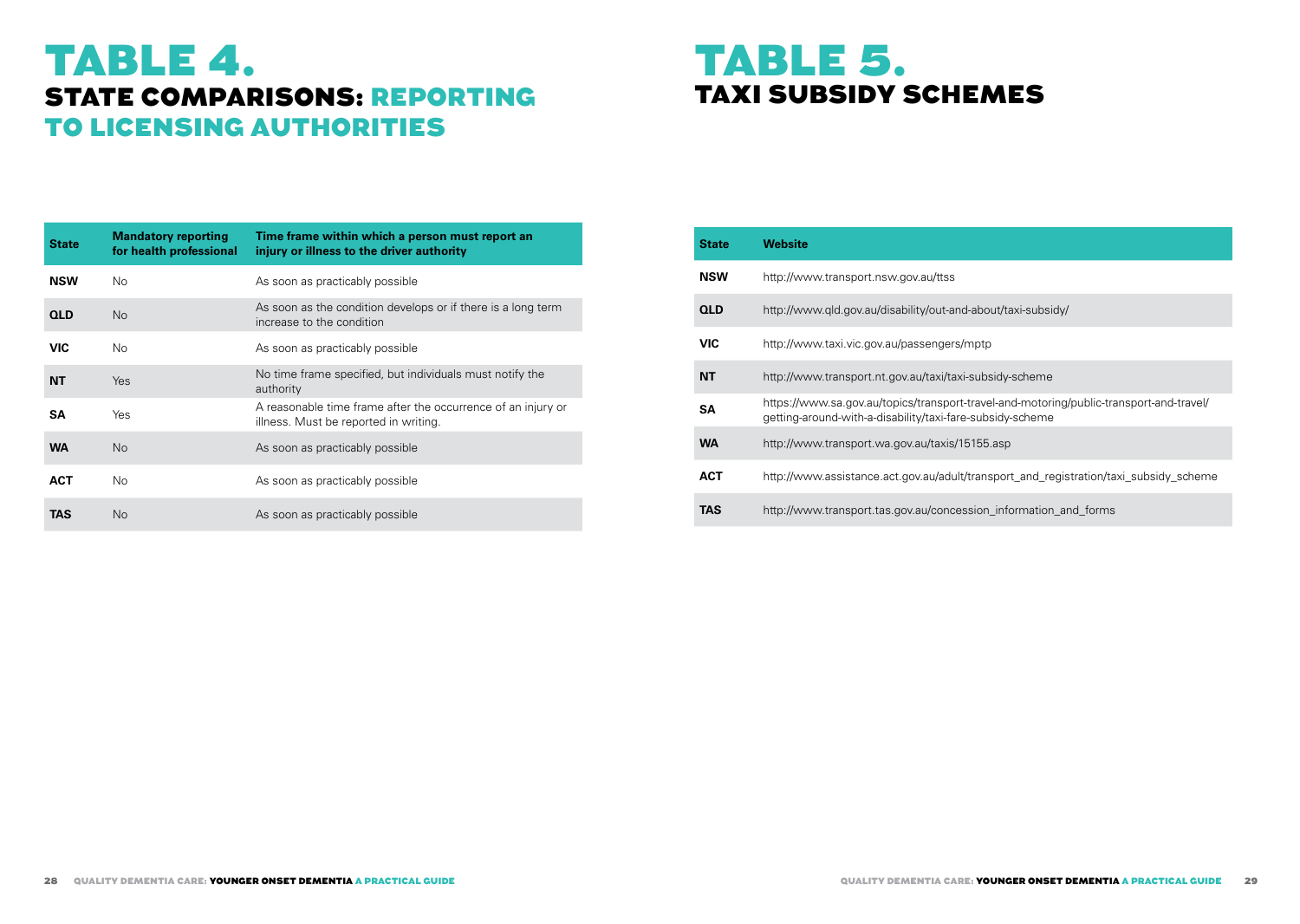#### 10. MEDICAL TREATMENT OF DEMENTIA

At present, there are no medications that can cure younger onset dementia, although there are a number of medications that may help people to manage their symptoms and slow the progression of the condition.

#### **Treatments for Alzheimer's disease**

Acetylcholinesterase inhibitors target the main neurochemical abnormality in Alzheimer's disease, that is the reduction in acetylcholine neurotransmission. They are also useful in treating Dementia with Lewy bodies, which shares this deficit.

Three acetylcholinsterese inhibitors are currently available. They are Galantamine (Reminyl), Donepezil (Aricept) and Rivastigmine (Exelon). All three drugs primarily work by reducing the breakdown of naturally occurring acetylcholine in the brain. They do this by inhibiting the enzyme that is responsible for its breakdown and recycling.

Studies have shown that while these treatments do not work for everyone, a significant proportion of people experience an improvement in various aspects of cognition, for a period of time, perhaps over a year. For some individuals there may be striking improvements so a trial of treatment with at least one of these agents is worthwhile.

As with all medications an individual may experience adverse effects and there are contraindications (reasons for not prescribing the medication). Common adverse effects include, gastrointestinal upset, with nausea or loose stools, dizziness and sleep disturbance. But these are often mild and settle quickly or can be managed by increasing doses more slowly or by adding treatment to counteract the adverse effects. Significant cardiac or respiratory problems may be a relative contraindication to trying these medications.

In addition to drugs which act on the acetylcholine system, Memantine (Ebixa) acts on an important receptor in the brain, the NMDA receptor, and is thought to have a neuroprotective effect. Again studies have shown improvements in areas of cognition and function. This agent is licensed for moderate to severe Alzheimer's disease. Common adverse effects are visual problems, gastrointestinal disturbance and agitation. Sometimes an acetylcholinesterase inhibitor is combined with Memantine with good clinical effect.

Other non-prescribed agents that are used include Gingko Biloba, Vitamin E and Folic acid, but the clinical evidence from trials to support their use is weak.

#### **Pharmacological treatment of behavioural and psychological symptoms of dementia (BPSD)**

Behavioural and psychological symptoms of dementia may occur at any point during the course of dementia. These symptoms include depression, anxiety, irritability, agitation, aggression or psychotic symptoms such as hallucinations or delusion (abnormal beliefs). They may be relatively shortlived or mild but may, on occasion, be severe and/ or persistent and cause distress to the individual or their carer.

Before any pharmacological treatment is considered it is important to make a thorough assessment of the concerning symptom or behaviour. This assessment should consist of a physical review to exclude new medical problems as a potential cause of the symptoms. For example constipation or pain may cause irritability or aggression, and an unidentified infection, such as a urinary tract infection, can be a cause of a superimposed delirium or confusional state resulting in delusions or visual hallucinations. A repeat brain scan may be requested if there is a sudden deterioration in cognition. If there is no apparent physical cause for the change in mental state or behaviour, then environmental triggers need to be considered.

Tensions in the relationship between the carer and the person with dementia, or changes to the care staff if the person is in a nursing home, may trigger anxiety or depressive symptoms. In the early stages of dementia, soon after diagnosis, an individual may experience considerable emotional distress that, if sufficiently severe, may need to be considered for pharmacological therapy if general support, education or counselling is insufficient.

#### **Antidepressants**

At any stage of dementia, antidepressant medication may be considered for an individual who has depression or anxiety. They may also be considered if the individual has become irritable or aggressive as this can sometimes be due to underlying depression or anxiety. There are a number of antidepressants that may be tried and the choice of agent used is often dominated by the possible side-effect profile of the medication.

#### **Antipsychotic medication**

Antipsychotics are occasionally used when an individual has developed psychotic symptoms, for example hallucinations, delusions or severe agitation. Examples of such agents include Risperidone, Olanzepine and Quetiapine. There is concern about the use of these agents for a number of reasons. The use of antipsychotics is particularly problematic in people with dementia with Lewy bodies and other Parkinsonian dementias as they can cause significant, and sometimes irreversible, deterioration. In other dementias there is concern that they may hasten deterioration. Despite these concerns if the behavioural symptoms are severe and causing the individual distress or preventing them from receiving the necessary care, then it may be appropriate to undertake a cautious trial.

The risk/benefits should be discussed with the person with dementia (when possible) and the carer or guardian. Arrangements for review of their effectiveness should be made.

#### **Other medications**

Other medications may be used to try and treat BPSD. These include mood stabilisers and anti-anxiety medications. See Table 6 for a comprehensive list of medications commonly used in dementia care.

By minimising distress and agitation it may be possible to avoid the use of drugs for the treatment of challenging behavioural symptoms.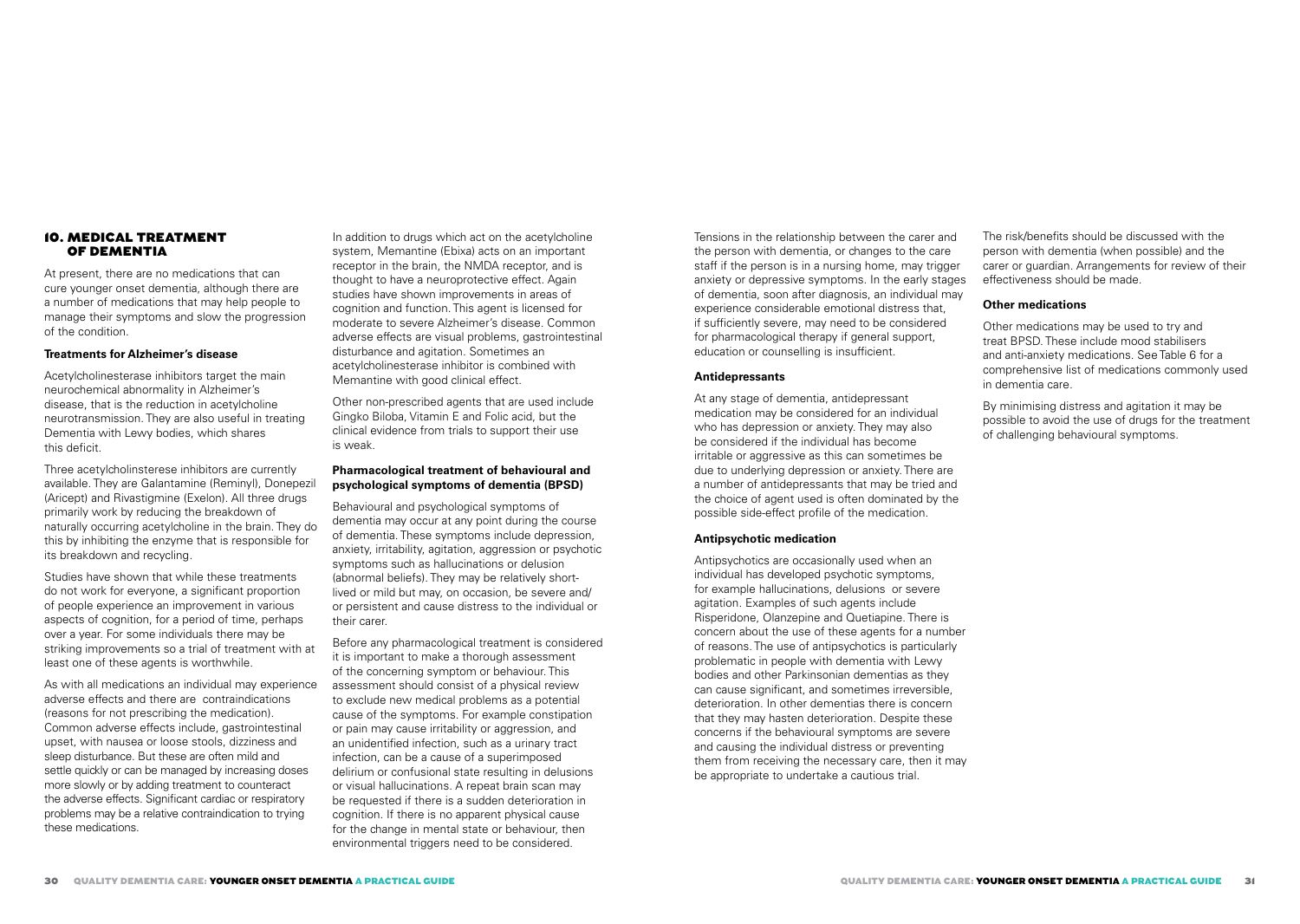# TABLE 6. MEDICATIONS USED IN YOUNGER ONSET DEMENTIA

## **Taking medications**

If medications are being used, remember:

- Always ask the prescribing doctor why the drug is being prescribed, what the side effects may be and what you should do if they occur.
- All drugs have side-effects. It is important to weigh the benefits against the likelihood of side-effects when considering the use of drug treatments.
- Side-effects are usually related to the dose given, for example higher doses are usually associated with a greater risk of side-effects. For some medications the doctor will usually 'start low and go slow', gradually increasing the dose until the desired effects are achieved.
- Don't assume that a drug that has proved to be useful once will continue to be effective. Dementia is a degenerative condition. The chemistry and structure of the brain will change during the course of the illness.
- Remind the GP if other medications are being taken. Certain combinations of drugs may counteract each other or increase cognitive impairment.
- If a drug is prescribed, check with the doctor that there is a clear plan to review the medication. Do not expect immediate results. Benefits may take several weeks to appear.
- Once treatment has been established it is important that it is reviewed regularly.
- Keep an up-to-date medicines list that contains the name of each medication, dosage instructions and the date the medicine was started as well as the review date. Take this list to clinical and hospital appointments.

• Remember that some of the drugs taken to control behavioural symptoms can be dangerous if accidentally taken in large quantities. Make sure medicines are kept safe and secure.

If symptoms are difficult to control, the GP may refer to a specialist for further advice.

**Any adverse reactions to medicines should be reported to the Adverse Medicine Events Line: 1300 134 237** 

**For more information on medications used to treat dementia visit http://www.fightdementia. org.au/understanding-dementia/drugs-used-torelieve-behavioural--psychological-symptoms-ofdementia.aspx.**

**or read Quality Dementia Care 4: Understanding younger onset dementia http://www. fightdementia.org.au/common/files/ NAT/20130808\_QDC4.pdf.**

**For more information on any prescription, over the counter or complimentary medicines call 1300 MEDICINE (1300 633 424) or visit http://www.nps.org.au/.**

| <b>Medication purpose</b>                              | <b>Medication type</b>          | <b>Examples of drugs</b>                                              |  |
|--------------------------------------------------------|---------------------------------|-----------------------------------------------------------------------|--|
| To delay the progression<br>of Alzheimer's disease and | Acetylcholinesterase inhibitors | Donepezil (Aricept)<br>Rivastigmine (Exelon)<br>Galantamine (Reminyl) |  |
| other types of dementia                                | NMDA antagonists                | Memantine (Ebixa)                                                     |  |
|                                                        |                                 | Sertraline                                                            |  |
|                                                        |                                 | Paroxetine                                                            |  |
|                                                        |                                 | Venlafaxine                                                           |  |
|                                                        | Antidepressant medications      | Citalopram                                                            |  |
|                                                        |                                 | Escitalopram                                                          |  |
|                                                        |                                 | Mirtazapine                                                           |  |
|                                                        |                                 | Fluvoxamine                                                           |  |
|                                                        |                                 | Fluoxetine                                                            |  |
| To treat behavioural and                               | Mood stabilising agents         | Valproate                                                             |  |
| psychological symptoms                                 |                                 | Lithium                                                               |  |
| of dementia                                            |                                 | Carbamezapine                                                         |  |
|                                                        | Diazepam                        |                                                                       |  |
|                                                        | Antianxiety agents              | Oxazepam                                                              |  |
|                                                        |                                 | Lorazepam                                                             |  |
|                                                        |                                 | Temazepam                                                             |  |
|                                                        |                                 | Clonazepam                                                            |  |
|                                                        |                                 | Risperidone                                                           |  |
|                                                        | Antipsychotic medication        | Olanzapine                                                            |  |
|                                                        |                                 | Quetiapine                                                            |  |
|                                                        |                                 | Haloperidol                                                           |  |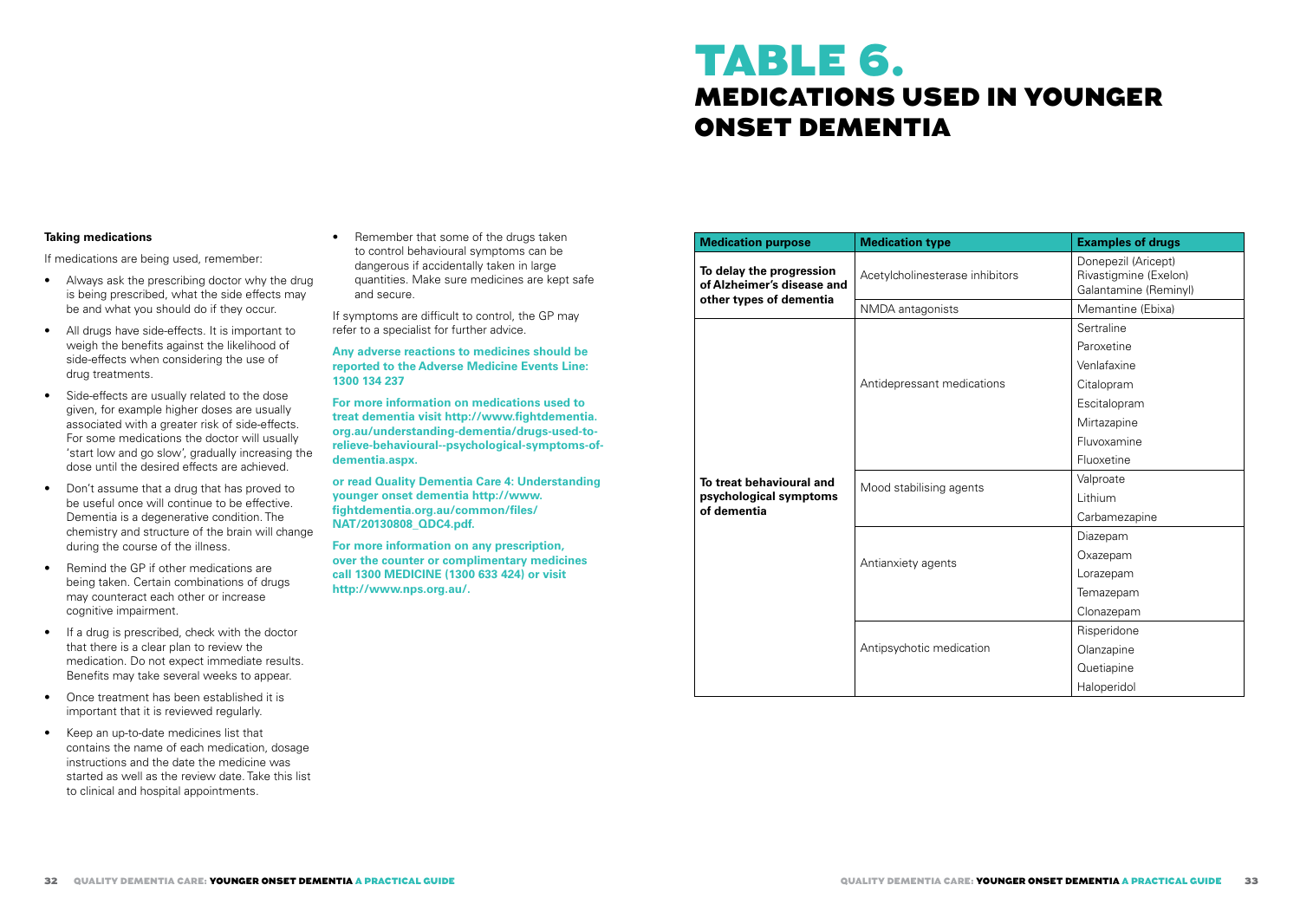# B. PLANNING FOR FUTURE CARE OF THE PERSON WITH DEMENTIA

#### 11. ALZHEIMER'S AUSTRALIA PROGRAMS AND SUPPORT

Alzheimer's Australia delivers a multitude of services and supports to people with younger onset dementia, their families and carers. These include counselling, information and advice and facilitation of support groups. Below is a list of some of the services, activities and resources available through Alzheimer's Australia.

#### **For further information on specific services, visit the website at https://fightdementia.org.au and choose your state or territory or call the National Dementia Helpline on 1800 100 500.**

## **The Younger Onset Dementia Key Worker Program**

The Younger Onset Dementia Key Worker Program provides individualised information and support to improve the quality of life for people with younger onset dementia. The key worker acts as a primary point of contact for the person with younger onset dementia, their families and carers. They provide information, support, counselling and advice and help the person with dementia, their carer and family effectively engage with services appropriate to their individual needs. The principle underpinning the key worker model of service delivery is consumer-directed care. The Younger Onset Dementia Key Worker Program is funded by the Australian Government.

## **The National Dementia Helpline: 1800 100 500.**

The National Dementia Helpline is a free and confidential telephone information and support service available across Australia. The helpline is staffed by trained professionals, ensuring callers receive accurate, local information and advice. The helpline may be accessed for general enquiries, counselling, requests for resources or referral to Alzheimer's Australia and other dementia programs. The National Dementia Helpline is funded by the Australian Government.

## **Living With…**

The "Living With Memory Loss", "Living with Younger Onset Dementia" and other "Living With..." programs are early intervention programs designed for people with early stage dementia, their family members and friends. The programs deliver education on dementia including symptoms, practical strategies and early planning. They allow participants to ask questions, receive advice and establish a peer support network. The "Living With..." programs are funded by the Australian Government.

## **The HOPE Newsletter**

HOPE Newsletter is written for people with younger onset dementia, their carers, family and friends, health professionals, care staff and everybody with an interest in younger onset dementia.

HOPE stands for Helping Other Possibilities to Emerge and can be accessed online at: http://www.fightdementia.org.au/researchpublications/hope-newsletter.aspx.

## **The Alzheimer's Australia Younger Onset Dementia Forum**

The Younger Onset Dementia Forum provides a place where younger people with dementia, their families, carers and friends can gather and share information. It provides a place to share stories, connect with others in a similar situation, ask questions and share information. The forum was made possible by The Wood Family Foundation

## **The Younger Onset Demetnia Forum can be accessed via http://www.talkdementia.org.au/.**

## 1. ADVANCE CARE PLANNING

An advance care plan is a document prepared by an individual, while they have capacity, which identifies their end of life care wishes. It can be difficult to determine the end of life wishes of someone with dementia, as they are likely to lack the ability to express their wishes or make medical and care decisions. Doctors have a legal obligation to make medical decisions that are in the person's best interest. If the person has lost ability to make and communicate their preference for these decisions it is important for the doctor to be able to refer to an advance care plan. These plans help doctors determine what the person would have chosen if they still had capacity. For this reason it is important for people with dementia to be encouraged and supported to discuss and record their end of life care wishes and prepare an advance care plan.

Advance care plans are prepared by a person while they have legal capacity that states their preference about health and personal care. It is important for advance care plans to name the preferred decision maker when the person has lost capacity to make decisions.

Terminology of advance care plans is different in each state and territory and can include the following:

- Health Direction
- Common Law Advance Directives
- Advance Directive
- Advance Health Directive
- Living Will
- Refusal of Treatment Certificate.

Some people may find it helpful to have a family member or close friend help them complete an advance care plan. Doctors and other healthcare

professionals can also provide information and discuss the various decisions that may arise for people with dementia at end of life. Types of end of life care decisions can include:

- venue of care
- reasons that would necessitate a transfer to hospital
- refusal or withdrawal of medical treatment
- refusal of food or fluids
- 'not-for-resuscitation' order.

A doctor can sign the advance care plan to make it more certain that other doctors and health professionals will follow the person's wishes in the future. However, these plans can be changed and require regular review by the family and the person to respond to changes in wishes and needs as the dementia progresses. An up-to-date copy of the advance care plan needs to be provided to the person's regular GP and carer.

**For more information on advance care planning, and to view lectures by Professor Julian Hughes and Colleen Cartwright about end of life care for people with dementia, please visit: http://www.fightdementia.org.au/services/ advance-care-planning-1.aspx.**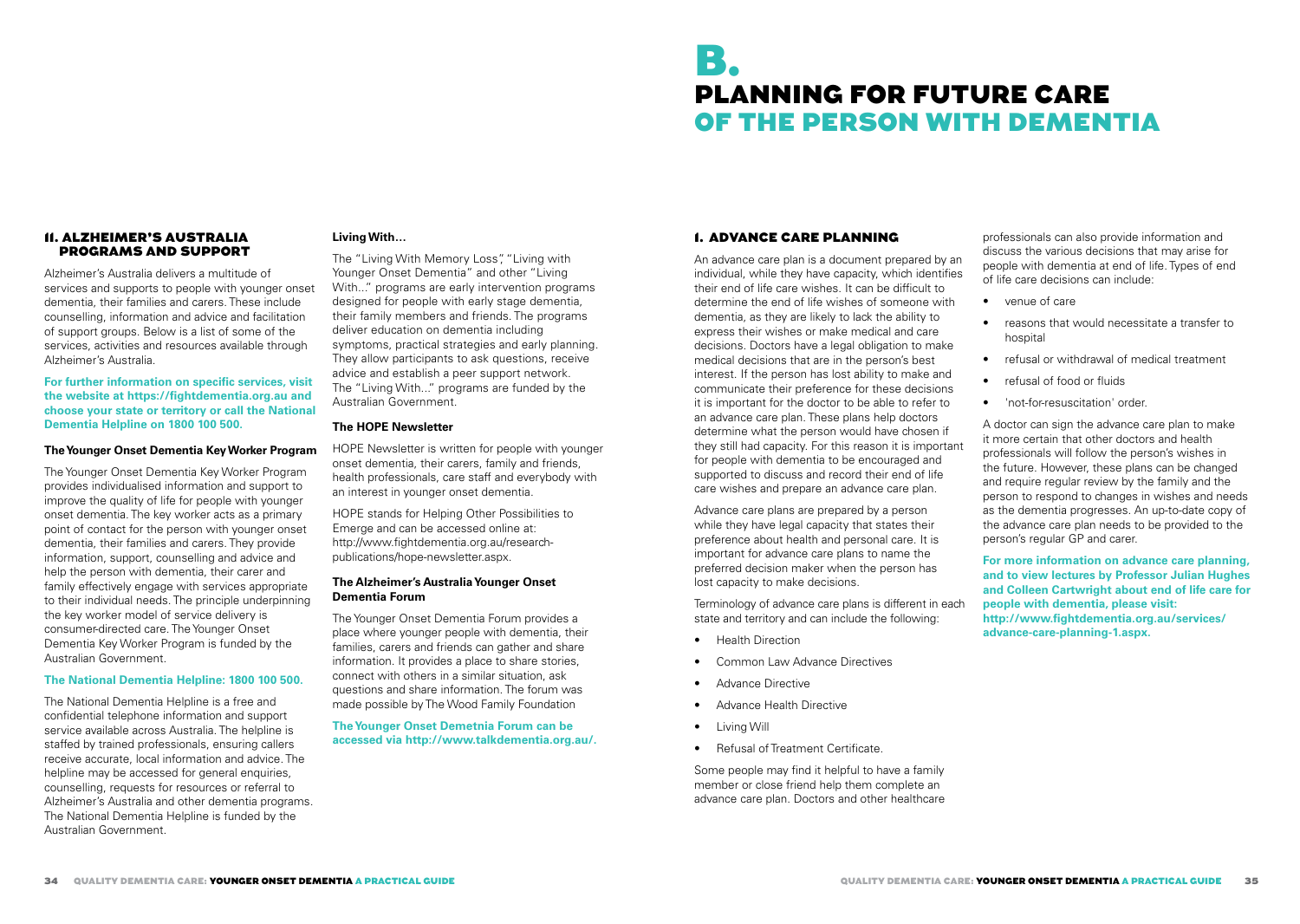# TABLE 7. LEGAL AUTHORITIES AND USEFUL WEBSITES FOR LEGAL INFORMATION

## 2.LEGAL ISSUES

A diagnosis of younger onset dementia does not necessarily mean that a person is unable to make decisions, however there will come a time when impairments in memory, language, thinking, and judgment affect their decision making capacity. It is therefore important that a person with younger onset dementia establishes an up-to-date Will and appropriate Enduring Powers of Attorney and Guardianship (i.e. appointment of another person(s) to make decisions on their behalf if required). The progressive nature of dementia makes it important that these documents are prepared early while the capacity of the person with younger onset dementia to make decisions is not in question. Early planning and documentation of a person's wishes enables them to make choices about their own future and helps to reduce the risk of serious financial, medical, and lifestyle implications for themselves, their families, and their employers.

Some of the major issues that need to be considered are:

- financial management
- business/workplace affairs
- decisions regarding medical treatment
- property management
- making a Will
- guardianship.

Powers of Attorney may be covered by one document or several different documents depending on the state or territory laws. Each state and territory has a tribunal and/or court that reviews and regulates the conduct of Powers of Attorney.

To begin the process of managing legal issues, contact the National Dementia Helpline: 1800 100 500. If anyone has concerns regarding the decision-making capability of a person with dementia, or the behaviour and responsibilities of a substitute decision-maker, the appropriate state or territory legal authority should be contacted. Table 7 provides further information about the legal authorities in each state and territory and useful websites on legal processes.

**Further information on legal planning is provided in the Alzheimer's Australia Position Paper 5, Legal Planning and Dementia which can be accessed on the website at: http:// www.fightdementia.org.au/common/files/ NAT/20050400\_Nat\_NP\_5LegPlanDem.pdf.**

**The Alzheimer's Australia Helpsheet, Early Planning provides information on who can help with various legal issues and can be accessed online at: https://fightdementia.org. au/sites/default/files/helpsheets/Helpsheet-InformationForPeopleWithDementia02- EarlyPlanning\_english.pdf.** 

| <b>State</b> | <b>Authority</b>                                              | <b>Useful websites</b>                                                                                                   |
|--------------|---------------------------------------------------------------|--------------------------------------------------------------------------------------------------------------------------|
| <b>NSW</b>   | NSW Civil and<br>Administrative Tribunal                      | http://www.ncat.nsw.gov.au                                                                                               |
| <b>QLD</b>   | Civil and Administrative<br>Tribunal                          | http://www.justice.qld.gov.au/justice-services/guardianship                                                              |
| VIC          | Victorian Civil and<br>Administrative Tribunal                | http://www.publicadvocate.vic.gov.au/powers-of-attorney/ or<br>http://www.vcat.vic.gov.au/                               |
| NΤ           | Local Court (Guardianship)<br>and Supreme Court<br>(Finances) | http://www.nt.gov.au/justice/bdm/land_title_office/power.shtml                                                           |
| SΑ           | Guardianship Board                                            | http://www.guardianshipboard.sa.gov.au/                                                                                  |
| <b>WA</b>    | State Administrative<br>Tribunal                              | http://www.sat.justice.wa.gov.au/G/guardianship_and_<br>administration.aspx or http://www.dotag.wa.gov.au/               |
| <b>ACT</b>   | Guardianship and<br>Management of Property<br>Tribunal        | http://www.acat.act.gov.au/guardianship/guardianship_<br>management_of_property or http://www.publicadvocate.act.gov.au/ |
| <b>TAS</b>   | Guardianship and<br><b>Administration Board</b>               | http://www.guardianship.tas.gov.au/home or<br>http://www.publicguardian.tas.gov.au/                                      |

**\*These Authorities and websites were accurate at the time of publication but may change**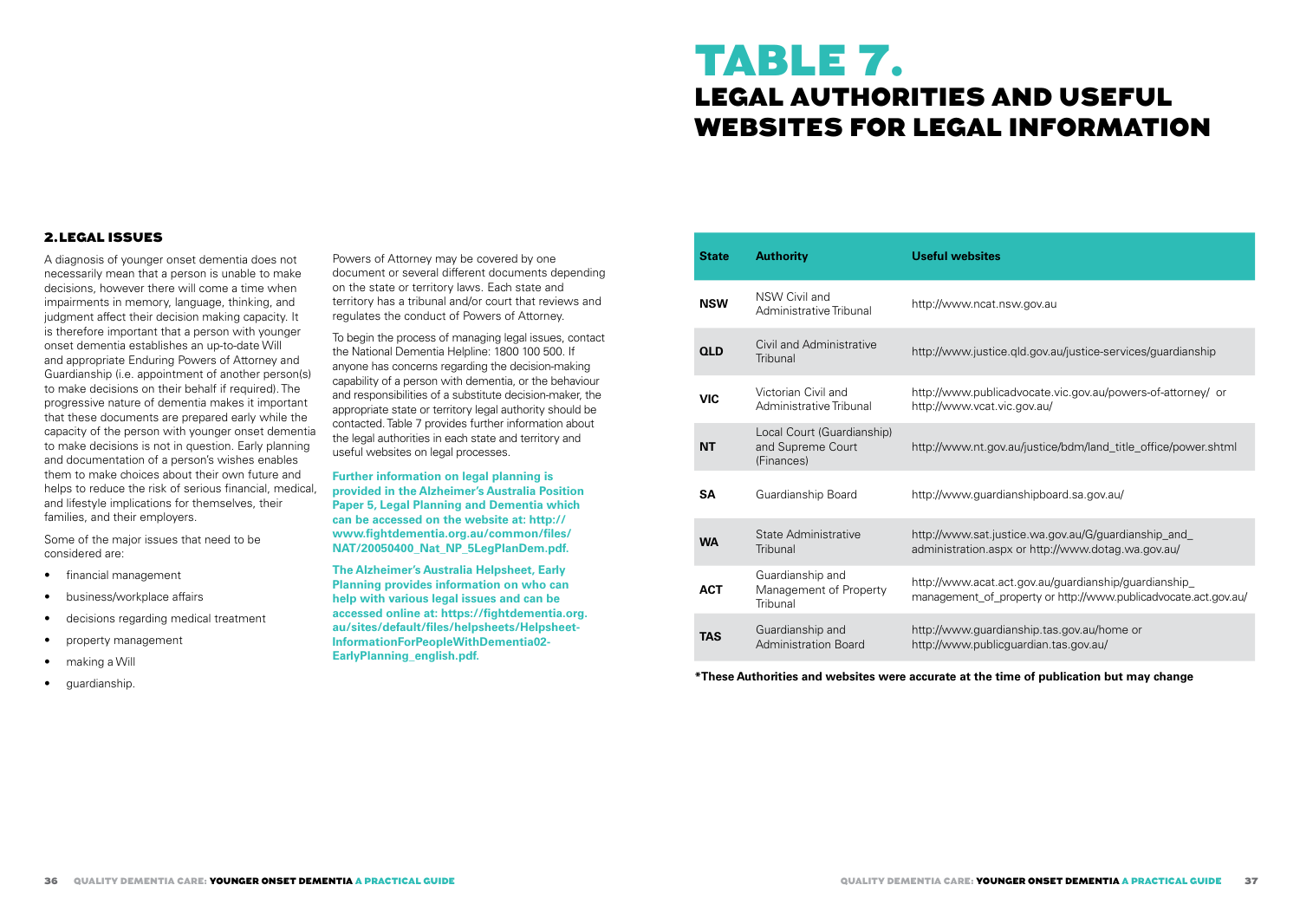#### **Why appoint an Enduring Power of Attorney and Enduring Guardian?**

By planning ahead and appointing an Enduring Power of Attorney and Guardian soon after diagnosis, a person with younger onset dementia can make sure that the individual selected to make decisions on their behalf is a trusted friend or family member who understands their personal priorities and wishes.

If a person does not make legal arrangements to appoint another person to make decisions on their behalf once they lose capacity, the relevant state or territory government body may need to appoint a family member, friend, or official body (such as the Public Advocate) to make decisions.

#### **What powers does the appointed person have?**

Powers, and the documents that cover powers, differ depending on the state or territory. However there are generally three types of powers:

#### **Financial:**

A person(s) appointed to make financial, property and legal decisions. This may include accessing the person with dementia's bank accounts to pay their bills, lodging their tax returns or selling the person's house to pay for residential care. In some states, the person may be fined if he or she doesn't keep proper records or look after the financial responsibilities carefully.

#### **Medical:**

A person(s) appointed to make decisions about medical treatment. If a person with younger onset dementia no longer has legal capacity to make medical decisions but has not appointed a medical power of attorney/ guardian, some states and territories allow family members or doctors to make medical decisions on the person's behalf. It is recommended that people with dementia and their carers discuss what

laws apply in their state or territory with their doctor and lawyer.

#### **Lifestyle:**

A person(s) appointed to make personal or lifestyle decisions. The type of decisions can be specified but they are usually about practical issues that affect daily life.

## **How to make an Enduring Power of Attorney and Enduring Guardian**

The requirements of making an official, registered Enduring Power of Attorney and Guardian are different in each state and territory.

#### **Further information can be found at the websites listed in Table 7 or by calling the National Dementia Helpline on 1800 100 500.**

#### **How to change an Enduring Power of Attorney and Enduring Guardian**

A person can revoke or change an Enduring Power of Attorney if they have legal decision-making capacity. If the person with Powers of Attorney is no longer able to act as decision-making substitute, or if there are any concerns regarding the care or safety of a person with dementia, the relevant state or territory court or tribunal should be contacted. If deemed necessary, powers will be appointed to a different person if they think that is in the best interests of the person with dementia.

## **Wills**

A Will lets a person choose and document what happens to their belongings and property after death. It may also document arrangements for the care of dependent children or pets.

It is important for a person to make a Will in the early stages of dementia to ensure their legal capacity to make decisions is not in question and ensure that the Will is valid. To avoid future challenges to their Will, a person with younger

onset dementia should seek medical verification of their decision-making capacity from a medical professional. A lawyer or state or territory Public Advocate should also be consulted prior to writing the document. Free advice on Wills and other legal issues can be sought from Legal Aid or a local Chamber Magistrate.

#### **Further information, assistance and advice on legal issues, Enduring Power of Attorney and Wills can be obtained from:**

- **• lawyers and solicitors**
- **• Legal Aid. Information and links to state and territory Legal Aid offices can be found at: http://www.nationallegalaid.org/**
- **• Chamber Magistrate**
- **• National Dementia Helpline 1800 100 500.**

## 3.FINANCIAL ISSUES: WHERE TO GO FOR ADVICE AND HELP

A diagnosis of younger onset dementia during a person's working years may impact greatly on financial plans. Financial advice and assistance may be obtained from:

- financial advisors
- financial counsellors
- accountants
- superannuation companies
- lawyers
- workplace unions. For financial advice regarding leaving the workforce and making claims, contact your union representative.

#### **Information on financial counsellors and service locations can be found at: http://www.financialcounsellingaustralia.org.au/**

**Corporate/Financial-Counselling.**

#### 4.PAYMENTS FOR PEOPLE WITH DEMENTIA

People with younger onset dementia may be eligible for either the Disability Support Payment or the Age Pension. Both pensions have residency requirements, and payment rates depend on the circumstances of the individual and their spouse.

The Disability Support Pension: The Disability Support Pension (DSP) provides financial support to people who have a physical, intellectual or psychiatric condition that stops them from working. To receive the DSP, the person with dementia must be under the Age Pension age (explained below), even if they have a diagnosis or symptoms of younger onset dementia. To be eligible for the DSP, the person with dementia must also be assessed as having a severe impairment (this requires a diagnosis of dementia and a severe impact of the dementia on activities of daily living) OR the person with dementia must be unable to work more than 15 hours per week within the next two years and have actively participated in a program of support. The DSP is income and assets tested.

### **For further information on the Disability Support Pension, contact Centrelink on 132 717 or visit www.dss.gov.au/our-responsibilities/disabilityand-carers/benefits-payments.**

## **The Age Pension:**

The Age Pension provides financial support to older Australians. The age of eligibility for the Age Pension is currently 65 years for men and women (as at Jan 2015), however the age of eligibility will be gradually increased from 65 to reach 67 years of age by 2023. The Age Pension is income and assets tested.

For further information on the Age Pension, contact Centrelink on 132 717 or visit http:// www.dss.gov.au/our-responsibilities/seniors/ benefits-payments/age-pension.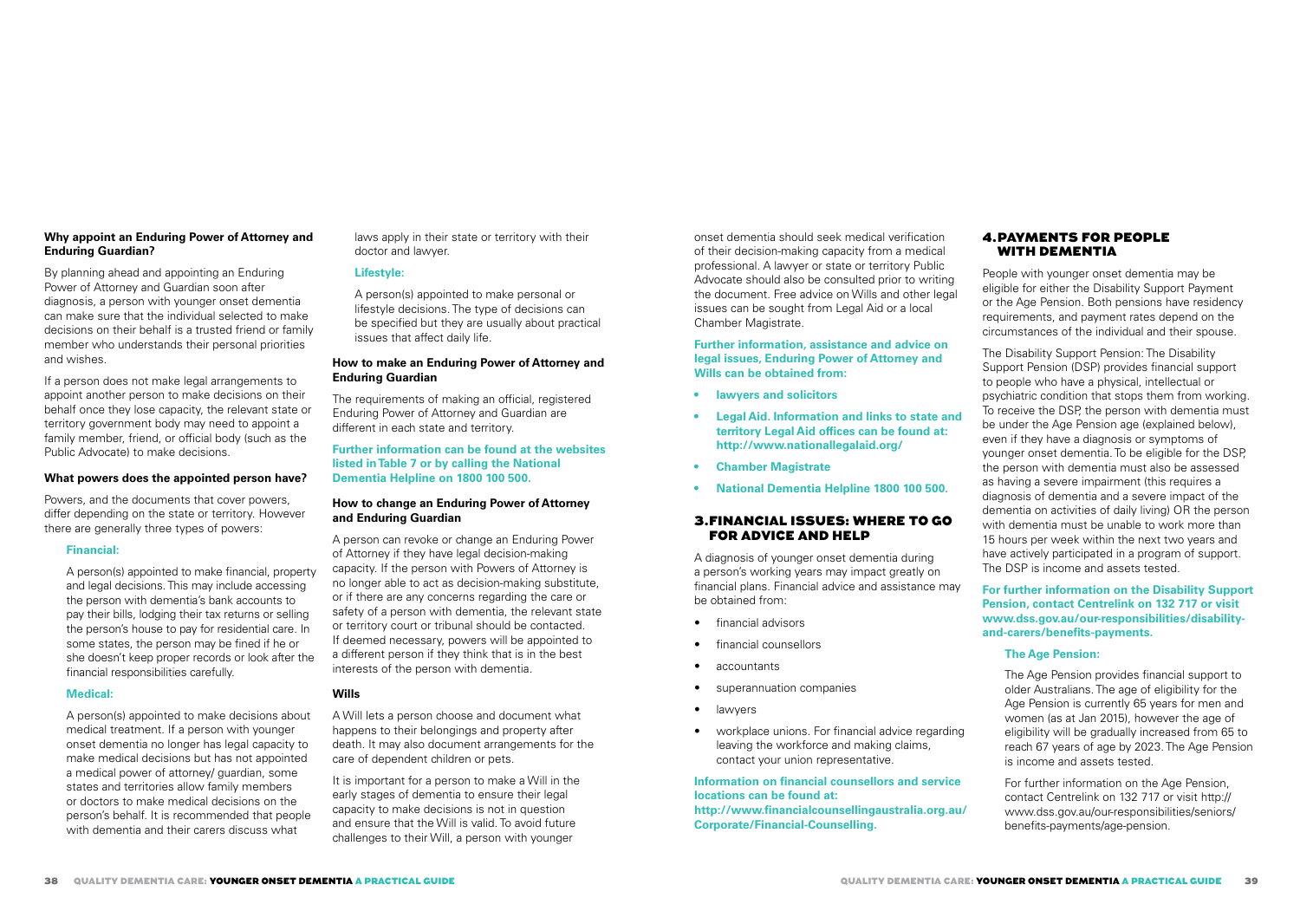## 5.PAYMENTS FOR CARERS

There are two types of payments available from Centrelink for carers of people with younger onset dementia.

The carer payment: The carer payment provides income support for people who are unable to work in substantial paid employment because they provide full-time daily care to a person with a severe disability, such as younger onset dementia, or someone who is frail and aged. The person receiving care must be a pensioner or part pensioner. The amount of financial support a carer is eligible to receive is dependent on an income and assets test.

The carer allowance: The carer allowance provides supplementary payments to carers who provide daily care and attention to a person with a disability (younger onset dementia) or severe medical condition, as long as the care provided is done so in either their own home or the home of the person they are caring for. There is no income or assets test associated with the carer allowance, however the care provided must amount to at least 20 hours per week.

**For further information on carer payments, contact Centrelink on 132 717 or visit the website: www.dss.gov.au/our-responsibilities/ disability-and-carers/benefits-payments.**

## 6.NATIONAL DISABILITY INSURANCE SCHEME

The National Disability Insurance Scheme (NDIS), formerly known as DisabilityCare Australia, is the new planning and service system that assists Australians with a disability. People with younger onset dementia may be eligible for support through the NDIS if they are under the age of 65, live in a NDIS launch site and their dementia affects their functional capacity. If someone with younger onset dementia living in a launch site does not meet functional impairment access requirements, the NDIS may be able to provide the person with information about other supports that could be beneficial. It is planned for the NDIS to be fully rolled out across Australia by 2020. My Access Checker can be used to provide an idea of whether someone with younger onset dementia lives in a current launch site and can access support through the NDIS.

## **My Access Checker: http://www.disabilitycareaustralia.gov.au/ my-access-checker.**

Participants of the NDIS undergo a planning process to outline their goals and identify reasonable and necessary supports to meet their needs and achieve their goals. The NDIS then provides funding to the participant to access the agreed reasonable and necessary supports. The outcome of the plan and supports are monitored, and if circumstances change, such as a steep decline in cognitive function, the plan can be reviewed and supports changed as required. The funding and implementation of the plan can be managed by the participant themselves with as much assistance as they would like or need from the NDIS, another service intermediary or nominee.

The NDIS is about people with disabilities having choice and control over the supports they receive. There may be a time when a person with dementia may lack the ability to make decisions and therefore, a nominee may need to be appointed to assist the person with dementia in making decisions or to act on their behalf. Nominees have a duty to determine the wishes of a participant and to act in a way that promotes the participant's personal and social wellbeing.

Once a participant of the NDIS turns 65, they can choose to continue to receive services through the NDIS or transfer to the Aged Care system. However, if a participant receives community care packages or enters residential care permanently, after the age of 65, the person will cease to be a NDIS participant.

**For more information about the NDIS, call 1800 800 110 or visit the website: http://www.ndis.gov.au/.**

## 7.PRACTICAL SUPPORTS IN THE HOME

A variety of supports are available within the community to enable a person with dementia and their carer to maintain quality of life at home for as long as possible. Supports within the community include; assistance with personal care, domestic duties, shopping, clinical care, transport, outings, home respite and accompanying people to appointments. As supports for people under the age of 65 are funded by state or territory government

disability services, the names of the support programs vary. However, Commonwealth Respite and Carelink Centres are national resource centres that are able to provide contacts to local services.

#### **To contact the Commonwealth Respite and Carelink Centres, phone 1800 052 222, or visit www.commcarelink.health.gov.au to find out more about support services available in your local community.**

Alternatively, disability services may be contacted directly. The contact details of different state and territory disability services can be found in Table 8.

If a person with younger onset dementia is unable to receive appropriate support (in terms of type, model or intensity of care) through the state or territory disability services or through the NDIS, they may be able to receive support through Home Care Packages.

## **Aged Care Assessment Team (ACAT)**

An Aged Care Assessment Team (ACAT) or Aged Care Assessment Service (ACAS) will need to assess the needs of the person with younger onset dementia before they are able to obtain a Home Care Package or become a resident at an aged care facility. An ACAT usually involves a doctor, nurse, social worker and/or other health professionals who will help work out which services the person with dementia needs, and assesses whether they are eligible to receive certain services. However, before an ACAT can assess the person with younger onset dementia, they may require the person to be assessed for disability services to ensure that there are no equivalent supports that could be provided through disability services. The contact details of different state and territory disability services can be found in Table 8.

**For more information on ACATs, visit: http:// www.myagedcare.gov.au/eligibility-andassessment/acat-assessments.**

**To organise a visit with an ACAT, call MyAgedCare on 1800 200 422.**

**or visit: http://www.myagedcare.gov.au/ service-finders#block-finder-assessment-finderassessment.**

#### **Home Care Packages**

A range of services that provide home and community supports, as well as supports for personal and clinical care can be included in a Home Care Package. People with dementia are eligible for the Dementia and Cognition Supplement in Home Care Packages, which provides additional financial assistance to service providers. This supplement was developed in recognition of the additional costs associated with caring for people with dementia and mental health conditions.

There are four types of Home Care Packages available:

- Level 1: supports people with basic care needs
- Level 2: supports people with low-level care needs (equivalent to the former Community Aged Care Packages)
- Level 3: supports people with intermediate care needs
- Level 4: supports people with high-level care needs (equivalent to the former Extended Aged Care at Home and Extended Aged Care at Home Dementia packages).

Some Home Care Packages currently operate on a consumer directed care basis, and from July 2015, all Home Care Packages will be delivered on this basis. Consumer directed care gives the person with dementia and their carer more control and choice about the types of care and services they receive, how care is delivered and who delivers it. The level as to which the person with dementia or their carer wants to be involved in managing their package is determined by them. A personalised budget will be provided through the consumer directed home care package so the amount of funding available for services can be observed and managed.

**For more information on Home Care Packages, visit: http://www.myagedcare.gov.au/homecare-packages.**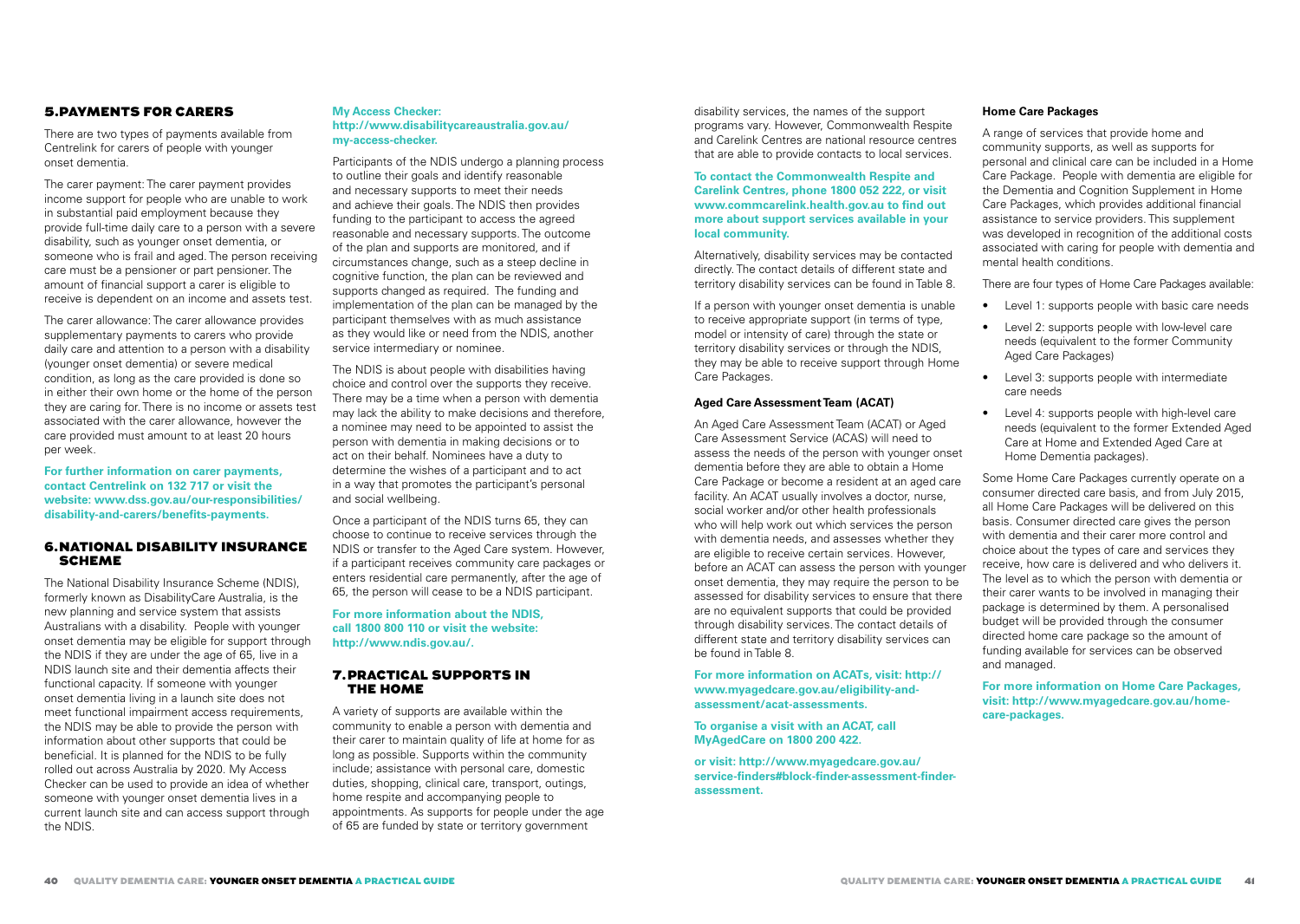# TABLE 8. DISABILITY SERVICES CONTACT NUMBERS

| <b>State</b> | <b>Name</b>                                                                                                                                                   | <b>Phone</b>                                                 |
|--------------|---------------------------------------------------------------------------------------------------------------------------------------------------------------|--------------------------------------------------------------|
| <b>VIC</b>   | Disability Services (State wide)                                                                                                                              | 1800 783 783                                                 |
| <b>NSW</b>   | Home Care Service Referral and Assessment Centres:<br>Sydney Metropolitan<br>Hunter and Central Coast<br>Rural areas<br>Aboriginal Access and Assessment Team | 1800 350 792<br>1300 731 556<br>1300 881 144<br>1300 797 606 |
| NΤ           | Office of Disability Access Point                                                                                                                             | 1800 139 656                                                 |
| <b>SA</b>    | <b>Disability Information Service</b>                                                                                                                         | 1300 786 117                                                 |
| <b>ACT</b>   | Guardianship Board                                                                                                                                            | 02 6207 1086                                                 |
| <b>QLD</b>   | <b>Community Access Point</b>                                                                                                                                 | 1800 600 300                                                 |
| <b>WA</b>    | Local Area Coordination Program<br>Disability Services Commission General Enquiries                                                                           | 1800 998 214<br>9426 9200                                    |
| <b>TAS</b>   | <b>Gateway Services</b>                                                                                                                                       | 1800 171 233                                                 |

## 8.RESIDENTIAL CARE

There may come a time when permanent care needs to be considered for the person with dementia. Placement in permanent care typically occurs when there are substantial problems with self-care and mobility or challenging behaviours, which can no longer be managed in the person's home. The person with dementia or their carer may want to discuss this with family and health professionals. The decision about when it is appropriate to place the person with dementia into a residential facility is a personal one and can be stressful, challenging and emotional. It depends on many factors, such as the carer's health, employment, impact on family members, availability of support networks, behavioural issues and functional abilities of the person with dementia.

Aged care facilities can provide both low and high level care. Low level residential care provides a supported environment with extra help in some everyday tasks such as cleaning, laundry and meals. Whereas, high level residential care provides assistance for most everyday activities, as well as care from registered nurses and care workers at all hours of the day.

To organise residence in a care facility it is necessary to obtain an assessment from an ACAT (or ACAS in Victoria). An ACAT should be able to provide information about aged care homes in the local area, explain the differences between the types of care available, and assess and approve the individual's eligibility for an aged care home.

**For more information on ACATs, visit: http://www.myagedcare.gov.au/eligibility-andassessment/acat-assessments.**

**To organise a visit with an ACAT, call My Aged Care on 1800 200 422 or visit: http://www. myagedcare.gov.au/service-finders#block-finderassessment-finder-assessment.**

**For more information on aged care homes or to find out which homes may be available you, call My Aged Care on 1800 200 422 or visit http:// www.myagedcare.gov.au/aged-care-homes for general information and http://www.myagedcare. gov.au/service-finders to find a home.** 

Aged care homes primarily cater for older people, and given that people with younger onset dementia have different needs, it is widely accepted that such facilities are often inappropriate for younger people with dementia. The best way to find out if a place may suit the needs of the person with dementia is to visit the residential home. Visiting residential homes will help determine what to expect and provide an insight into what the accommodation is like, as well as which types of care, services and activities are on offer.

It is not compulsory for the person with dementia to become a resident when a room becomes available in a residential facility. It is important for the transfer into a residential facility to occur when the person with dementia, their carer and family are ready. ACAT approval for a residential facility remains valid unless a time restriction was applied. If the care needs or personal circumstances of the individual change then another assessment may be required.

#### **Cost of Residential Aged Care**

It is expected that the person with dementia will contribute to the cost of their care if they can afford to. The cost of aged care for an individual is determined by the level of care that they require (low or high), their income and assets and their pensioner status. There are 3 types of fees that a person may be asked to pay.

Everyone is required to pay a basic daily fee, which covers the costs of day-to-day expenses such as meals and heating. The Australian Government regulates maximum daily fees to ensure that aged care is affordable to everyone.

**For more information on respite and residential care, visit the Alzheimer's Australia website:**

**http://www.fightdementia.org.au/services/ information--support-about-residential-careissues.aspx Or read The most difficult decision: dementia and the move into residential aged care. Alzheimer's Australia, Discussion paper 5, October 2012.**

**http://www.fightdementia.org.au/common/ files/NSW/20121016-NSW-PUB-Moving\_To\_Res\_ Care.pdf Or visit MyAgedCare: www.myagedcare.gov.au or call: 1800 200 422.**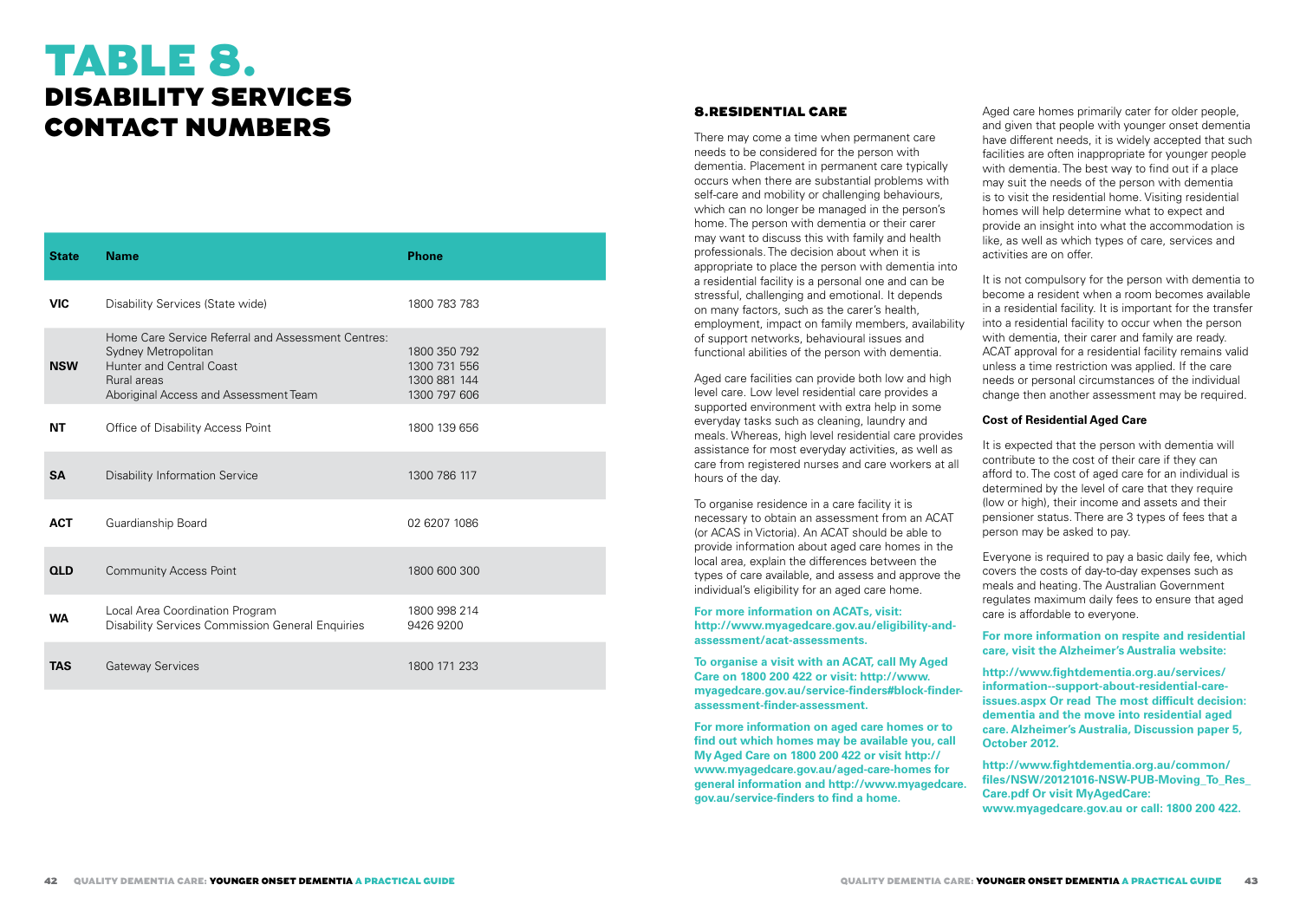# C. CHANGING ROLES & RELATIONSHIPS

A diagnosis of younger onset dementia has a wide ranging impact not only on the person but also on their partner, children, extended family and social networks. Roles and relationships within and beyond the family will inevitably change. These role changes may elicit feelings of anxiety and uncertainty, and cause tension within the family.

It may have taken some time to get a diagnosis and this can cause considerable frustration and even changes to the way people think of the person with dementia. A diagnosis of dementia can come as a shock, particularly because dementia is usually associated with older people. In the initial stages – for both the person receiving the diagnosis and their family – shock, sadness, anger, disbelief or relief are common reactions.

To help cope with the emotional impact of the diagnosis, the individual and their family may consider taking time off work and spending quality time with loved ones. Talking about their experience and feelings with a doctor or counsellor may help.

Other people's reactions to the changes they see in the person with dementia will vary and their ability to support and help will also vary. Every person is an individual with different coping mechanisms. Denial of the illness by both the person with dementia and family is common, especially in the early stages. Providing information about dementia to family and friends will help them to understand the disease and assist the person with dementia.

## 1. THE EXPERIENCE FOR THE PERSON WITH YOUNGER ONSET DEMENTIA

The experiences of people with younger onset dementia will be different from those of older people with dementia. At the time of diagnosis, most people with younger onset dementia will be productively engaged in work, family life and other community and social engagements. Their selfconfidence and mastery may be at their peak, but

their dementia may eventually erode their self-confidence in mastery of expected roles.

Younger people with dementia may have greater awareness that something is wrong because they and others who depend on them have higher expectations of their abilities and capacities. Any changes in work and social roles of the younger person with dementia will have considerable effects on others.

Work is often a primary function and an important part of self-identity for people in the fourth and fifth decades of life. The work place may be the first place where cognitive deficits become apparent and publicly noticed. As well as the negative psychological consequences for the younger person with dementia, the progressive inability to perform usual job-related tasks may lead to premature loss of income and loss of retirement benefits.

Social isolation is a concern for people with dementia regardless of age, however for younger people it is likely to be compounded because of the perception of dementia as a condition of older age. As abilities decline and behavioural changes become apparent, friends and family may be discouraged from visiting, thereby further increasing social isolation. Additionally, there may be a lack of appropriate engaging activities beyond the home. The sense of abandonment may be profound. The younger person with dementia who has no partner or family may be in most need.

## 2.CHANGING FAMILY ROLES AND RELATIONSHIPS

Within the family unit, both the person with younger onset dementia and those who take on the primary caring role have to adjust to major shifts in their roles and in their relationship. Hopes, dreams and expectations regarding the future will inevitably need to be altered.

Partners may feel anger and sadness about the loss of the planned future together. They may feel guilty about negative feelings they have toward their partner as the cause of their lost career, income, social life, holidays and/or companionship.

For couples with children, the typical transition involving grown children leaving home and regeneration of the spousal relationship may be disrupted. Children may feel a responsibility to remain at home and may have already taken on a significant care-giving role. In single parent families, children may feel that they have no choice but to take on this role and remain at home.

Individuals with younger onset dementia are likely to become more dependent on others as their illness progresses. If they previously had primary responsibility for the caring and nurturing of the family, their inability to continue in this role may lead to feelings of helplessness and frustration. Role reversal where the children assume responsibility for their parent is common. The parent living with younger onset dementia may experience guilt, not only because of the role changes, but also because of fear and uncertainty associated with the possibility of their children developing an inherited form of dementia.

There will come a time when the person with younger onset dementia becomes unable to care for or provide income for the family. This can lead to financial difficulties within the family. Financial advice needs to be obtained early so decisions and plans can be made about the future. Please refer to Section B.3 Financial issues: where to go for advice and help.

## **Impact on children**

Many people with younger onset dementia will have dependent children who may still be at school. Children are likely to have difficulty understanding the illness and adjusting to the change in roles

within the family. They may not understand the changes in behaviour of the person with dementia and may think that they are causing the behavioural problems. They may benefit from counselling to assist with many conflicting emotions, including fear, grief, frustration, and loss. A three-stage process model of adapting to dementia has been proposed, with children moving through grief to emotional detachment and increased maturity. It may be beneficial to advise the child's school teacher or counsellor about the situation. There are books explaining dementia that have been written especially for children, and these may also be helpful. Books include:

- Why Did Grandma Put Her Underwear in the Refrigerator? An Explanation of Alzheimer's disease for Children by Max Wallack and Carolyn Smith Given.
- Still My Grandma by Veronique Van Den Abeele.
- The Memory Box by Mary Bahr.

Alzheimer's Australia has a collection of books and videos for loan that are specifically for children.

Children often experience their parents' grief and loss and may feel shame about their parents' behaviour, anxiety about stress in the parents' relationship, loneliness because the healthy parent needs to devote added attention to the person with younger onset dementia, and worry about developing dementia themselves.

Partners of people with younger onset dementia may feel they are parenting both their children and their spouse and feel protective of both.

Families with adult children living with them may find the children a source of support. The prevalence of young people as primary carers may rise with the increasing number of single parent families. These young people need to be equipped with support services.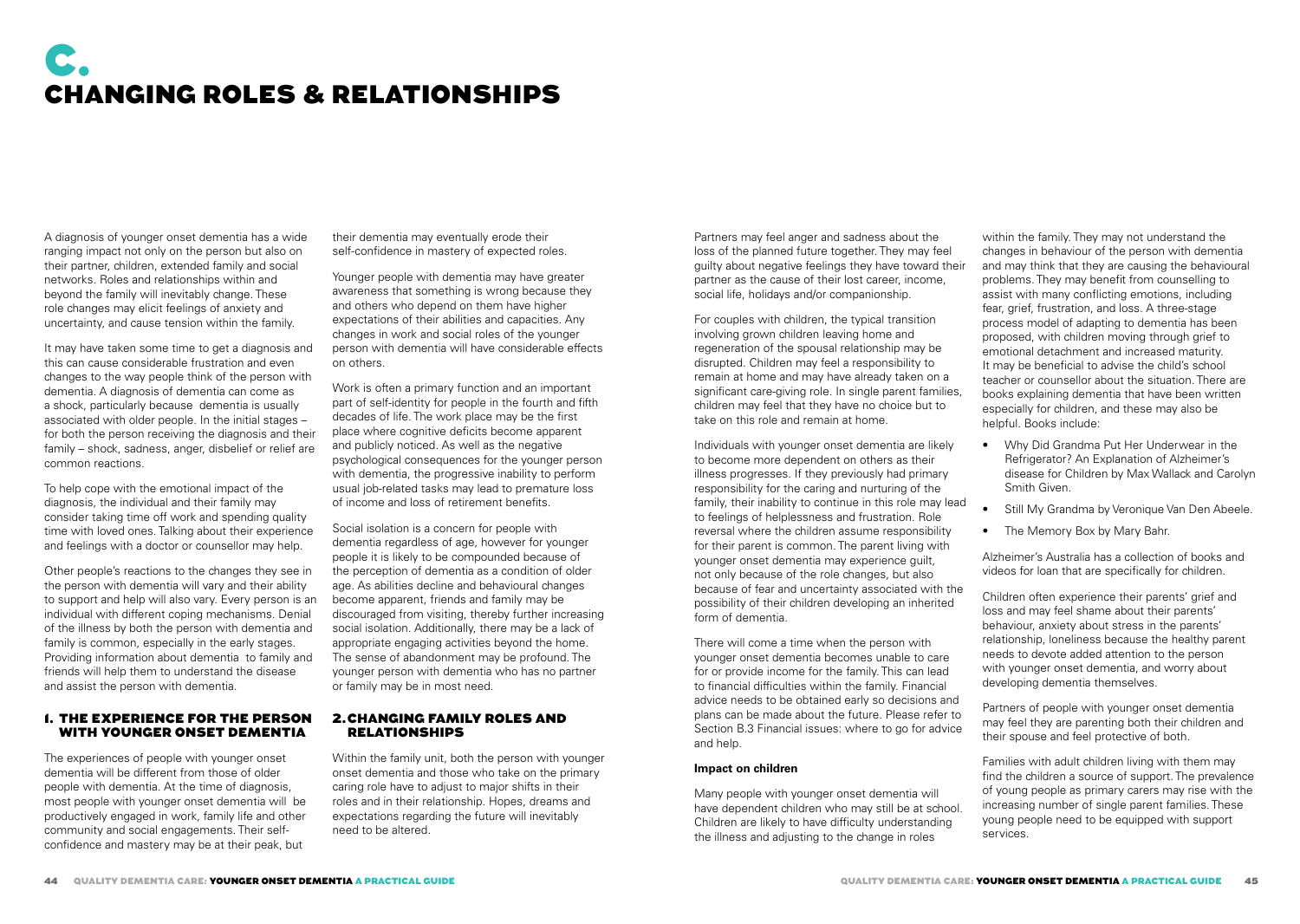## **Impact on sexuality and relationships**

Sexuality is the expression of sexual desires, instincts and activities, however it may also refer to a broad range of behaviours and attitudes, as well as feelings about oneself or others. Sexuality is an important part of self-image.

Younger onset dementia is likely to impact significantly on many aspects of sexuality for both the person with dementia and their partner. The strain on partner relationships may be intense and often require renegotiation of sexual roles, identity and intimacy within their relationship. The transition to roles of carer and care recipient may be difficult even for couples with very healthy relationships.

Sexual challenges can significantly affect the dynamic of a relationship and bring feelings of loss relating to this area of a couple's lives. Challenges include lessening of sexual interest or increased sexual demands (which do not correspond with the partner's needs). For example, some forms of dementia (such as behavioural variant frontotemporal lobe dementia) may be associated with heightened interest in sexual activity to the point of causing distress to spouses, carers, family and friends.

Anxiety and stress may have an impact on the physical expression of affection, love and sexual desire. Having dementia may cause apathy (reduced motivation) resulting in a disinterest in sexual desires. It may also cause the person to be less caring and affectionate which reduces the partner's willingness to be sexually expressive. If the person with dementia needs assistance with personal care this too may affect sexual desire. As the illness progresses, the partner can be confronted with feelings of loss relating to this area of their lives together. The partner may also feel that he or she is taking advantage of the person with dementia by desiring intimacy. Finding ways that suit you

and your partner to express affection and intimacy will assist in adjusting to these changes gradually. Counselling may also assist in these adjustments.

**Further information on sexuality, including enabling sexual expression, rights and responsibilities and sexuality in residential care can be found in Quality Dementia Care: Understanding Dementia Care and Sexuality in Residential facilities and can be accessed online at: http://www.fightdementia.org.au/common/ files/NAT/20101001\_Nat\_QDC\_6DemSexuality.pdf.**

## 3.ASSUMING THE CARING ROLE

Caring for someone with younger onset dementia can be very challenging. People with younger onset dementia are generally active, mobile and physically capable. As a consequence, caring for a younger person presents different demands than caring for an older person. Carers may find themselves having to juggle caring for the person with dementia, employment and raising children.

Many people never imagine being a carer for a partner, parent, relative or friend in early or mid-life. Similarly, a parent would never imagine being a carer for their adult child with dementia but this may occur with younger onset dementia. Carers often find the change of roles difficult to adjust to and may feel a sense of resentment that comes with the responsibility of looking after someone. For some, the person they are caring for is 'not the same person' anymore. Feelings of resentment, anger, guilt, frustration, love, hate, loss, and grief are common.

Everyone feels differently about becoming a carer. People react in different ways. "Why me?", "Why our family?", "What did we do to deserve this?", "What caused the disease?" are very common questions, often with no answers. This uncertainty can lead to feelings of anger and frustration.

Of course, feelings and experiences are very individual and may vary between carers. An accurate dementia diagnosis allows the family to be informed of causes, symptoms and future prognosis.

A carer may be in good health at the time of diagnosis, but the stress of caring can lead to a need for additional social and emotional support. Research findings indicate that younger onset dementia carers may experience high levels of burden, stress, and depression. These high levels of psychological suffering and specific problems may relate to their phase in life. They may be at the peak of their career, have financial commitments and often a young family. The carers of younger people with dementia may also experience intense feelings of grief, especially as the condition can deteriorate people with younger onset dementia quicker than in older people with dementia. Appropriate services may not be available to support them. For spousal carers, there may be marriage difficulty or breakdown due to changes and behaviours of dementia.

Social isolation is also a concern for carers. As the carer is required to spend increasing amounts of time in a caring role, opportunities for social interaction outside the home are reduced and friends may distance themselves.

## **Caring and personality types**

Some people are 'born carers' while others may not be suited to the caring role. Carers need to be honest with themselves and think carefully about their strengths and weaknesses. Why are you the main carer? Is it because you love the person you are caring for? Do you feel a sense of duty or obligation to take on the caring role? Is there an expectation from either the person with dementia or extended family or friends? Are there financial reasons why you are the carer? Or is it because there is no one else available? It is important for carers to understand the reasons behind their decision to become a carer, and be clear about their limitations.

Caring can be a rewarding and positive experience for some individuals. They surprise themselves by finding inner strength, resilience, and an ability to tolerate adversity, and they find a sense of humility and purpose. But for some people the responsibility and work involved is overwhelming and mentally and physically exhausting. Every carer needs regular breaks to avoid burn out. How the carer is managing the multiple demands needs to be continually assessed. Some people will not be able to continue as a carer for the sake of their own health and well-being.

#### **Coping styles**

There are a number of different ways for carers to cope when caring for someone with younger onset dementia. Carers who use an active 'problemfocused' approach tend to cope better over time. This means they experience greater levels of wellbeing and lower levels of depression and burnout. Examples of a problem-focused approach include:

- making a plan of action and following it
- brainstorming different solutions to a problem
- expressing emotions in an appropriate forum (support groups/counselling)
- seeking social support.

Various challenges can arise when caring for someone with younger onset dementia, and problem-focused approaches are likely to be most helpful. For example, it can be helpful to analyse the challenge and write down observations;

- When did the challenge occur? (late in the day?; when the person with dementia was in strange surroundings?)
- Who was present?
- What emotion was expressed?
- How was the challenge responded to?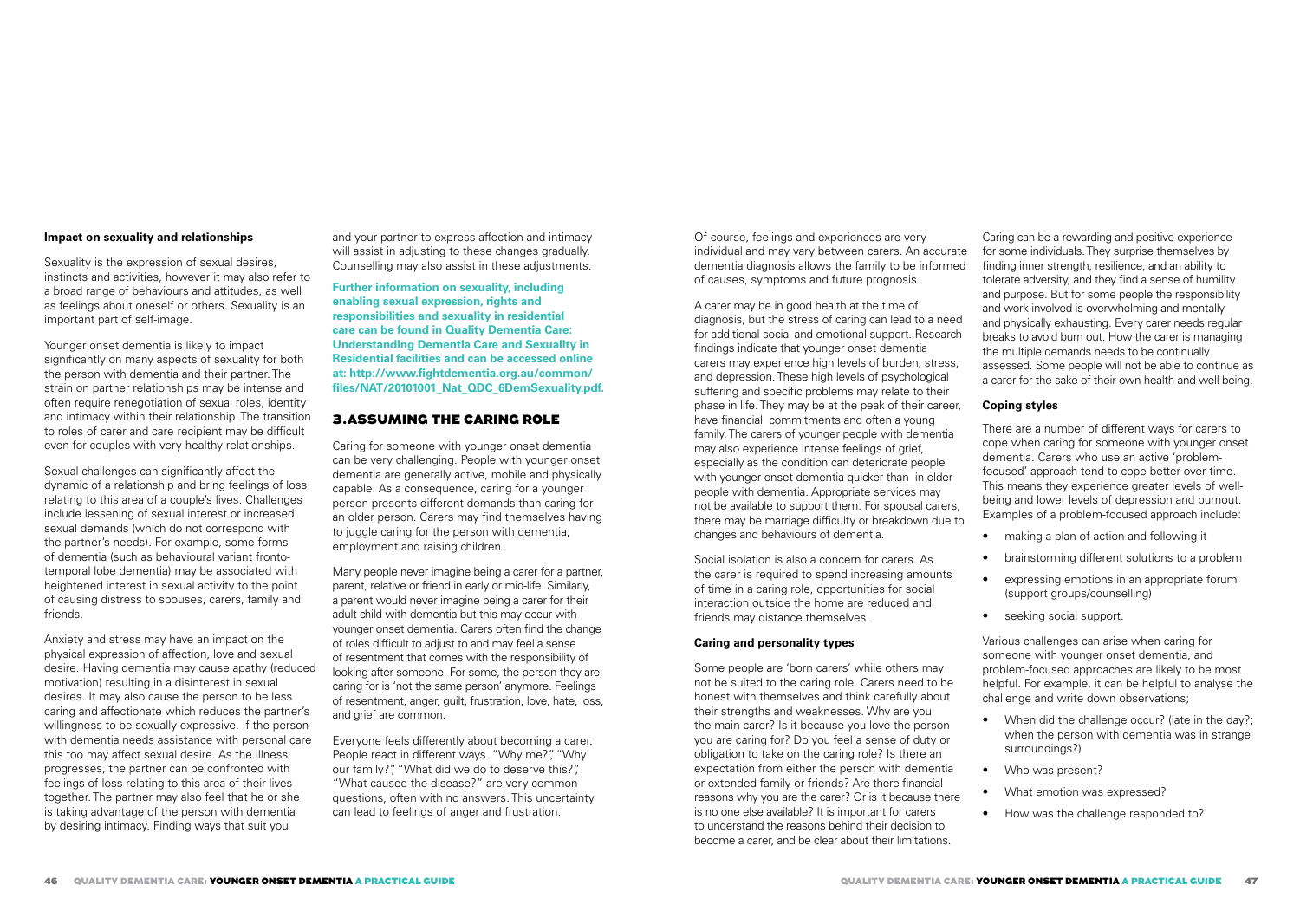It is also important to determine and record what has helped previously and what may help in the future. Strategies to cope with the challenge should be trialed, compared and assessed. If the strategy does not work, then consideration should be given to why it did not work before another strategy is trialed.

'Emotional' coping styles tend to be less productive, but are very common. Examples of emotional coping styles are:

- avoidance and/or denial
- hoping for a miracle
- wishful thinking
- blaming yourself or others for the situation
- keeping feelings bottled up inside.

Often carers will adopt different approaches to different situations. Coping styles may change over the course of the condition as well.

If a carer is having difficulties coping and adjusting to their role, it is important to seek assistance. Often the act of talking to someone can help the carer to understand that they are not alone and that there are potential solutions to common problems. It is very hard to make sensible decisions and to solve problems when under considerable stress. There are many places to seek help (see Further Information list). Many carers benefit from seeking professional counselling to assist in the adjustment process.

#### **Well-being for Carers**

The importance of carers looking after themselves cannot be overemphasized. If the carer is not physically and emotionally healthy then it will be very difficult to continue in their role of carer.

Carers need to look after themselves by ensuring they have pleasurable activities for themselves and that they continue to keep in contact with people

who are supportive and positive in their life. Ways to manage stress should be considered. This may be through relaxing activities and techniques such as yoga, pilates or tai chi. Many carers find regular exercise – either alone or with a friend or family member – a great way of reducing stress. Some people may find support groups beneficial, as these groups provide a network of people who are in similar situations caring for people with similar problems. In these groups people typically support each other and share useful tips on how to manage.

The Alzheimer's Australia younger onset dementia forum provides a place where younger people with dementia, their families, carers and friends can gather and share information. It provides a place to share stories, connect with others in a similar situation, ask questions and share information.

**To access the younger onset dementia forum, visit the website: http://www.talkdementia.org.au/.**

**Making a call to the National Dementia Helpline on 1800 100 500 can also put carers in touch with other carers of people with younger onset dementia or provide links to carer support groups.** 

**For more information on supports for families and carers, visit: http://www.fightdementia.org. au/services/support-for-families-and-carers.aspx.**

**For more information on caring for someone with dementia, visit: http://www.fightdementia. org.au/services/i-care-for-someone-withdementia.aspx.**

**For more information on the role of being a carer and supports, visit: http://www. carersaustralia.com.au.**

#### **Respite for Carers**

It is important for carers to have a break from their caring role. Respite services allow carers to have

a break and should also provide meaningful and stimulating activity and social engagement for the person with dementia.

Respite can be provided informally by friends, family and neighbours or via more formal services. Respite services can provide a few hours of respite or overnight stays of one night or more, depending on the needs of the carer. Respite can take place in the home where the person with dementia lives, a day centre or an overnight respite cottage or residential home.

To find out more about respite options available, contact the Commonwealth Respite and Carelink Centre on 1800 052 222. They will connect the carer and the person with dementia with a range of organisations in their area that may provide the services they require.

## 4.GRIEF AND LOSS

Feelings of grief and loss are very frequent among dementia carers. Grief includes both anticipatory grief (a complex concept that encompasses grief in anticipation of the future loss of a loved one, in addition to previously experienced and current losses as a result of the terminal illness) and ambiguous loss (a particular form of grief that centres on the fact that the carer has lost the person they know and love as their personalities, memories and ability to function are overtaken by their dementia; the notion that the person is still living but they are increasingly gone).

Grief and loss experienced by carers should be recognised and appropriate support sought. Some of the suggestions below for dealing with grief after the person has died may be helpful.

The person with dementia may also experience grief in response to the diagnosis, loss of previous lifestyle, social isolation and other changes associated with dementia.

## **Grief after the person has died**

When a person with dementia dies, their family and carers often experience a range of feelings. The family and carers usually do not wish for the person to go on living with dementia but still feel an overwhelming sense of loss. Some people find that they have grieved so much during the course of the illness that they have no strong feelings left when the person dies. However strong feelings may surface at a later time, sometimes quite unexpectedly.

Some carers may experience complicated grief, with symptoms including a sense of disbelief, anger and bitterness, recurrent painful emotions, with intense yearning and longing for the deceased. Some carers also experience preoccupation with thoughts of the loved one, often including distressing intrusive thoughts related to the death.

People have different reactions to emotional experiences. Some reactions to the death of a person with dementia may include:

- sadness for what could have been, or for what has been lost
- shock and pain
- disbelief and an inability to accept the situation
- guilt about something in the past
- relief both for the person with dementia and for themselves
- anger and resentment about what has happened
- lack of purpose in life.

Whether you experience some, or all, of these feelings and how long you feel them will vary from person to person. There are no rules for grieving – we all react to the losses in our life in our own way. Whatever your reaction to the death, you will deal with it in your own way and in your own time.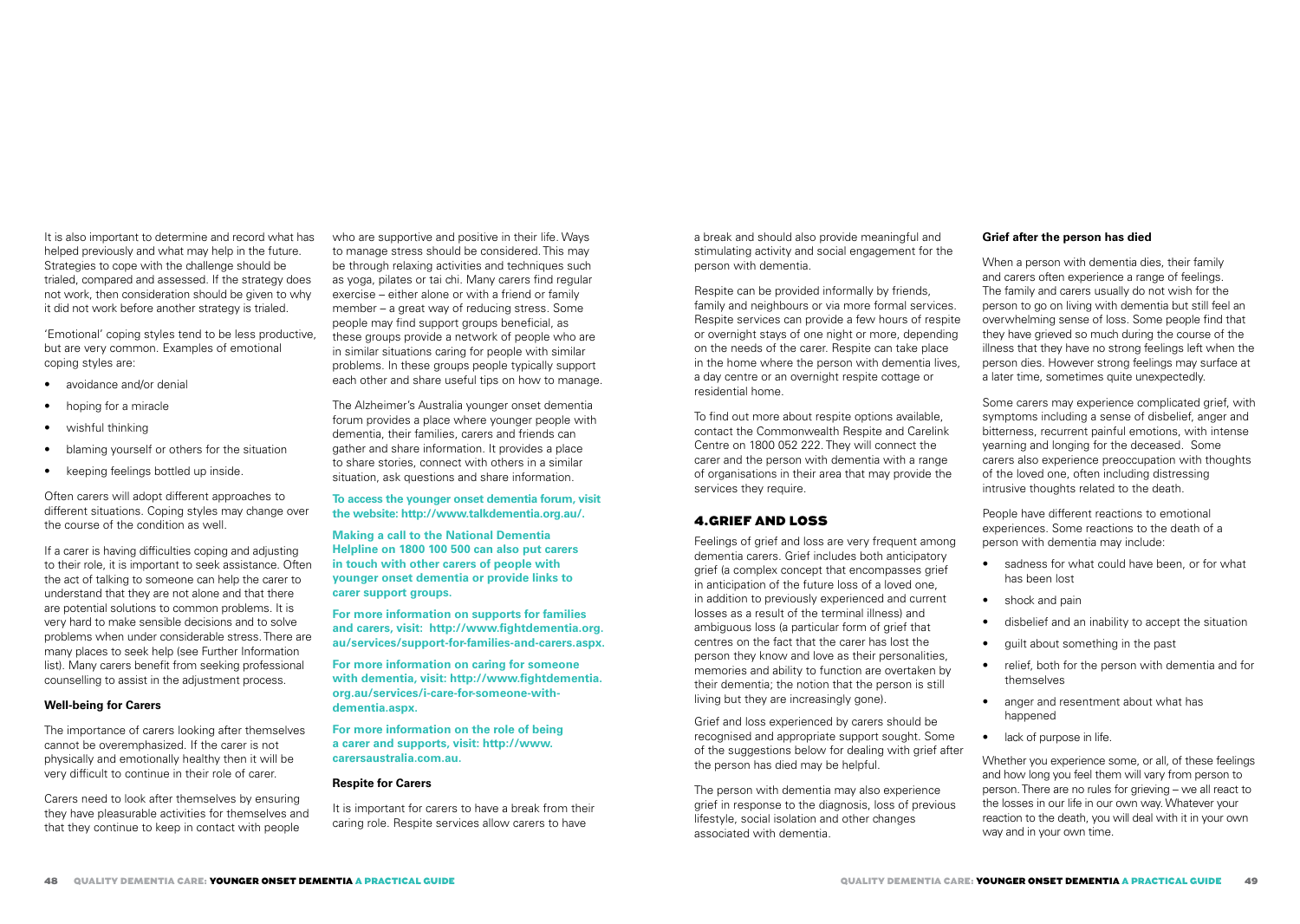# D. CONTRIBUTING TO DEMENTIA RESEARCH

#### **After the death**

You may feel shocked and vulnerable in the immediate period after the death, so it's important to:

- try to avoid making any major decisions
- accept that, even though you may generally be coping, there may be times when you will feel sad or upset
- talk to your doctor. You are more likely to become physically ill or depressed following bereavement.

#### **Getting back on your feet**

It is not always easy for carers and families to move on with their life, however there will be a time when they are ready to re-establish their life and move forward. The following suggestions are ideas that may help family and carers get back on their feet.

#### **Take time off**

The length of time needed to adjust to life changes varies from individual to individual. Be patient and don't try to rush the process.

#### **Accept assistance**

Other people can help provide extra support and an opportunity to express your feelings, reflect and talk. Over time this will help you to understand and adjust to the loss.

#### **Share your experience**

Friends and family also benefit from the opportunity to share their feelings.

#### **Write in a journal**

Recording your thoughts and feelings in a journal or diary can help you come to terms with grief and loss.

#### **Remember the person**

Many people like to talk about the person they have lost, especially in earlier times before dementia affected them. Reminiscing about happy times can help. Celebrate the person with family and friends, perhaps on birthdays or anniversaries.

#### **Re-establish social networks**

Start to see old friends again or look around for new friends.

#### **Keep trying**

You may not feel confident at first and may find it difficult to make decisions, chat about ordinary things or cope with social gatherings. But don't give up, your confidence will gradually return.

If you would like to talk about your feelings or would like help coming to terms with your grief, it may be useful to talk to a professional. Your doctor may be able to help, or you could contact your local Alzheimer's Australia office to arrange to speak to a counsellor.

**Call the National Dementia Helpline on 1800 100 500 or the Commonwealth Carer Resource Centre on 1800 242 636 for further information about counselling.**

## 1. RESEARCH PARTICIPATION

Many people diagnosed with dementia and their carers may consider being a participant in health and medical research studies. People with dementia may view involvement in research as a way to help improve the scientific understanding of the causes of younger onset dementia and help reduce the future impact of dementia. Advances in treatment have been slower than scientists would like, however progress is being made in our understanding of these diseases, and there are good prospects that we will see the first treatments for Alzheimer's disease and other types of dementia within the next 10 to 20 years, or possibly even sooner.

There are a number of issues and questions that the person with younger onset dementia and their carers needs to consider when thinking about participating in dementia research. These include:

- Are there any potential benefits for me?
- What are the potential risks, and do my family and friends understand these too?
- What are the practicalities, and will I/my carers be able to handle these? (This may be particularly relevant for research that takes place over a longer period of time; potentially several years, with regular or semi-regular assessments or participation requirements.)
- Will the researchers properly support me? (For example, providing parking/transport if relevant, and ensuring that they appropriately cater for what I can and can't do.)
- Is the research being conducted by a university or an accredited research organisation, and does the project have an official ethics approval?
- Who will provide informed consent to participate in the study? Mostly, the person with younger onset dementia will be able

to do this themselves. However, if they have been assessed as lacking capacity to provide informed consent, they will need an authorised proxy decision maker to consent to participation in research on their behalf. Proxy decision makers can only consent to research or procedures that are in the person's best interest. This may rule out participation in some kinds of research.

• What is the intention of the research? Is it a big international study trialling new drugs or a survey trying to understand the experience of dementia?

Many of these questions will be addressed in the information received from the researchers. However, the question about potential benefits and risks is something that depends in many cases on the person's motivations and values.

#### **Potential benefits of participating in research**

The biggest benefit most people experience from participating in research is the opportunity to contribute to the effort to better understand and reduce the impact of dementia for future generations. It can help to give people some sense of purpose in relation to their condition, as well as the hope that advances in medical research might allow those close to them to avoid the impact of their condition.

For those taking part in clinical research trials (research projects involving medications, or other forms of treatment or intervention), there is also a chance of benefiting personally. This might happen if the participant is fortunate enough to be taking part in a trial that makes a 'breakthrough', and develops a new approach to slowing or reversing the disease process, or to improving quality of life through reducing symptoms.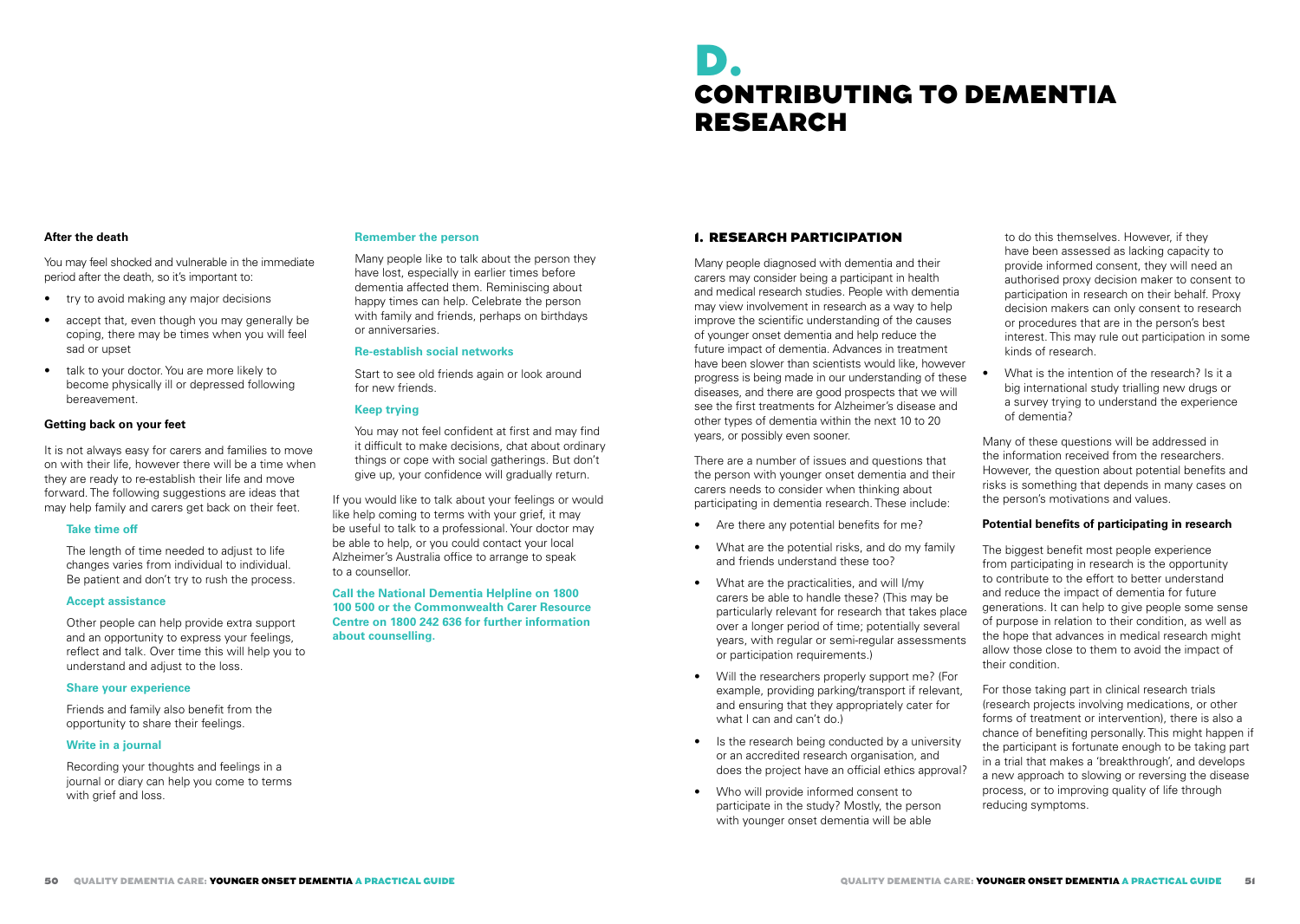#### **Potential Risks**

While all research is carefully monitored, and overseen by a range of safety and ethics committees to make sure that research projects that go ahead are well designed and worthwhile, there is always a small chance that things might go wrong, or that people might experience negative outcomes. This might be as simple as experiencing fatigue; if the person is participating in a study requiring attendance at a hospital and then asked to answer a series of questions. It might involve a mild sense of claustrophobia if the person is undergoing a research brain scan, or it could be side-effects from an experimental medication. In all cases, the researchers will monitor these risks and any adverse outcomes, and will have processes in place to provide appropriate supports and minimise risks and harm.

And most importantly, if an individual signs up for a research project and decides later that it is not for them, they will always be able to pull out of the project at any time.

#### IN SUMMARY

**Dementia researchers rely on the support of volunteers with dementia and their carers. There are many potential benefits involved in taking part in a research project. One of the most critical factors limiting our pace of progress in dementia research is not just a lack of funding, but insufficient numbers of volunteers.** 

## 2.ACTIVE INVOLVEMENT IN THE RESEARCH PROCESS

Some people with dementia and their carers want to have a more active role in the dementia research effort, beyond volunteering as participants for individual research projects.

Alzheimer's Australia's Consumer Dementia Research Network brings together people with dementia and carers from around Australia to work closely with researchers and research funding organisations across a range of issues.

**To find out more, visit Alzheimer's Australia's Quality Dementia Care website: www.qualitydementiacare.org.au.** 

#### 3.BRAIN DONATION, THE ULTIMATE GIFT TO FUTURE GENERATIONS

Much of our knowledge about dementia has come from the post-mortem study of brains donated by people with dementia. This knowledge is what underpins the efforts of medical scientists around the world to develop new medical treatments for these devastating diseases. However, in order to make progress with such treatments, researchers need to be able to study brain tissue, particularly from people who had less common forms of dementia such as those that affect younger people.

Volunteering for a brain donation program is one of the most valuable contributions to medical science that can be made by a person with dementia. Such programs generally require people to be enrolled from a relatively early stage of the disease, and in many cases involve a number of interviews, tests and brain scans. When the person with dementia does die, the treating doctor or family members are requested to notify the brain donation program as soon as possible, and arrangements will be made

to transfer the person with dementia to a hospital where their brain can be surgically removed through a limited autopsy procedure. Ideally, this should happen within 24 hours of the person's death, but it is possible to do so if necessary within two or three days. The surgical procedure does not leave visible signs that would be upsetting to family or friends.

If the person with dementia is interested in this aspect of research it is important for them to consider enrolling in a program early, and they can talk to their doctor or specialist to find out more. Information can also be found on the website of the Australian Brain Bank Network (ABBN) at www.austbrainbank.org.au. The ABBN is a collaboration of brain banks across Australia.

## 4.HOW TO FIND OUT MORE

One of the best ways to learn more about dementia research, and about studies you might be able to volunteer for, is to subscribe to Alzheimer's Australia's fortnightly Dementia News e-newsletter.

**A list of previous Dementia News e-newsletters can be found at: http://www.fightdementia.org. au/research-publications/dementia-news-1.aspx.**

**You can also search the Alzheimer's Australia website: www.fightdementia.org.au for a list of research projects looking for volunteers.**

**For more information for people with dementia and their families, on brain banks and brain donation, see Alzheimer's Australia's Q&A Sheet 17: www.fightdementia.org.au/understandingdementia/update-sheets.aspx.**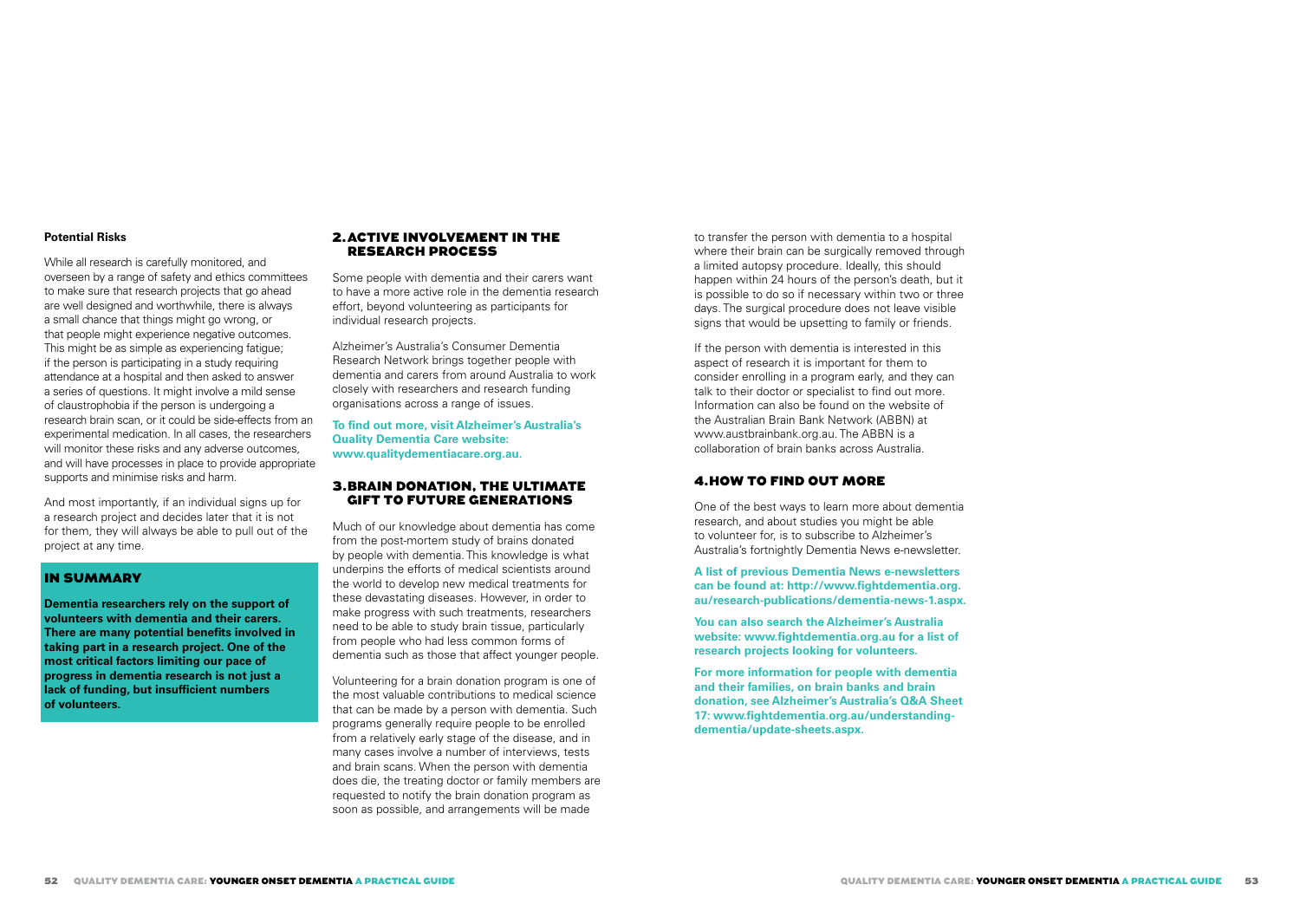## FURTHER INFORMATION

### PRACTICAL INFORMATION (IN ORDER OF APPEARANCE IN BOOKLET)

*Alzheimer's Australia* 1800 100 500 www.fightdementia.org.au

*Quality Dementia Care 4:*  Understanding Younger Onset Dementia (2013): http://www.fightdementia.org.au/common/files/ NAT/20130808\_QDC4.pdf

*Younger onset dementia help sheets:* http://www.fightdementia.org.au/understandingdementia/help-sheets-and-update-sheets.aspx

*Memory changes:*  http://www.fightdementia.org.au/common/files/ NAT/2012\_NAT\_HS\_AD\_12\_MemoryChanges.pdf

*Communication:*  http://www.fightdementia.org.au/common/files/ NAT/2012\_NAT\_HS\_CSD\_01\_Communication.pdf

*Therapies and communication:* http://www.fightdementia.org.au/common/ files/NAT/2012\_NAT\_HS\_CSD\_02\_ TherapiesAndCommunication.pdf

*Decision making support:*  http://www.support-my-decision.org.au,

*Dementia Behaviour Management Advisory Service (DBMAS):*  1800 699 799 http://dbmas.org.au

*Maintaining good relationships:*  http://www.fightdementia.org.au/researchpublications/quality-dementia-care-papers.aspx

*Changed behaviours and dementia:*  http://www.fightdementia.org.au/understandingdementia/section-5-changed-behaviours-anddementia.aspx

#### *Travelling:*  http://www.fightdementia.org.au/common/files/ NAT/2012\_NAT\_HS\_CSD\_08\_Travelling.pdf

*Quality Dementia Care:*  Understanding Dementia Care and Sexuality in Residential facilities: http://www.fightdementia. org.au/common/files/NAT/20101001\_Nat\_ QDC\_6DemSexuality.pdf

*Job Access:* 1800 464 800 http://jobaccess.gov.au/.

*Commonwealth rehabilitation:* 1800 277 277 http://www.crsaustralia.gov.au/

*Employment decisions:*  http://www.fightdementia.org.au/common/ files/NAT/2012\_NAT\_HS\_INFO\_10\_ MakingEmploymentDecisions.pdf

*Assessing fitness to drive:*  http://www.austroads.com.au/assessing-fitnessto-drive

*Driving and dementia:* http://www.fightdementia.org.au/researchpublications/driving-and-dementia.aspx

*Commonwealth Respite and Carelink Centre:*  1800 052 222 www.commcarelink.health.gov.au

*Adverse Medicine Events:* 

1300 134 237 *Prescription, over the counter or complimentary medicines:*  1300 MEDICINE (1300 633 424)

http://www.nps.org.au *Medications used to treat dementia:* http://www.fightdementia.org.au/understandingdementia/drugs-used-to-relieve-behavioural- psychological-symptoms-of-dementia.aspx

*Aboriginal and Torres Strait Islander people resources:*

http://www.fightdementia.org.au/understandingdementia/aboriginal-and-torres-strait-islanderresources-and-publications.aspx

*National Aboriginal and Torres Strait Islander Dementia Advisory Group (NATSIDAG) Aboriginal and Torres Strait Islander News:* http://www.fightdementia.org.au/researchpublications/atsi-dementia-news.aspx

*Aboriginal and Torres Strait Islander HealthInfoNet:*  http://www.healthinfonet.ecu.edu.au/

*National Cross Cultural Dementia Network (NCCDN) Cultural News:*  http://www.fightdementia.org.au/researchpublications/cultural-news.aspx

*Culturally and Linguistically Diverse Backgrounds resources:* 

http://www.fightdementia.org.au/understandingdementia/culturally-and-linguistically-diverse-caldbackgrounds.aspx

*Lesbians and gay men living with dementia:*  http://www.fightdementia.org.au/common/files/ NAT/20091000\_Nat\_NP\_15DemLesbGay.pdf

*Support needs of people living with dementia in rural and remote Australia:*  http://www.fightdementia.org.au/ common/files/NAT/20070200\_Nat\_SUB\_ SuppNeedsPplLivDemRurRemAus.pdf

*Relationships Australia:*  1300 364 277 http://www.relationships.org.au/

*Younger Onset Dementia Forum:* http://www.talkdementia.org.au/

*Supports for families and carers:*  http://www.fightdementia.org.au/services/supportfor-families-and-carers.aspx

*Caring for someone with dementia:* http://www.fightdementia.org.au/services/i-care-forsomeone-with-dementia.aspx

*Advance care planning:* http://www.fightdementia.org.au/services/advancecare-planning-1.aspx

http://www.respectingpatientchoices.org.au/

*Legal processes and authorities in each state and territory:*

- NSW http://www.ncat.nsw.gov.au
- QLD http://www.justice.qld.gov.au/justiceservices/guardianship
- VIC http://www.publicadvocate.vic.gov.au/ powers-of-attorney/ or http://www.vcat.vic. gov.au/
- NT http://www.nt.gov.au/justice/bdm/land\_title\_ office/power.shtml
- SA http://www.sat.justice.wa.gov.au/G/ guardianship\_and\_administration.aspx
- WA http://www.dotag.wa.gov.au/
- ACT http://www.publicadvocate.act.gov.au/
- TAS http://www.publicguardian.tas.gov.au/

*Legal planning and dementia:* http://www.fightdementia.org.au/common/files/ NAT/20050400\_Nat\_NP\_5LegPlanDem.pdf.

*Legal Aid:* http://www.nationallegalaid.org/

*Financial Counsellors:* http://www.financialcounsellingaustralia.org.au/ Corporate/Financial-Counselling

*Centrelink:* 132 717 http://www.humanservices.gov.au/customer/ themes/carers?from=theme-bar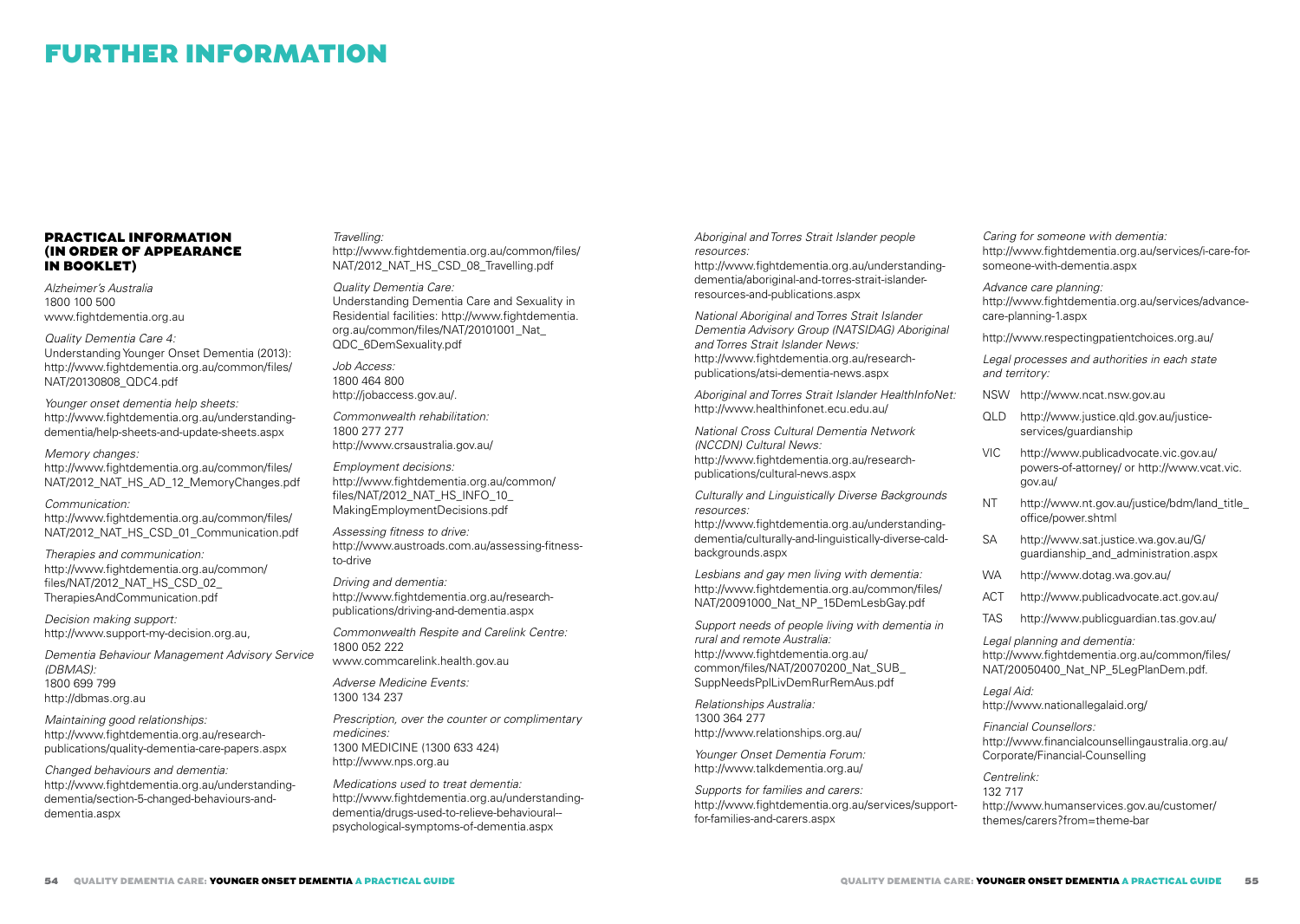#### *DisabilityCare:* 1800 800 110 http://www.disabilitycareaustralia.gov.au/

*Commonwealth Respite and Carelink Centres:*  1800 052 222 www.commcarelink.health.gov.au

*Aged Care Assessment Team:* http://www.myagedcare.gov.au/eligibility-andassessment/acat-assessments

http://www.myagedcare.gov.au/servicefinders#block-finder-assessment-finder-assessment

*My Aged Care:* 1800 200 422 http://www.myagedcare.gov.au/

*Dementia Enabling Environments Project:*  http://www.enablingenvironments.com.au/

*Respite and residential care:*  http://www.fightdementia.org.au/services/information- -support-about-residential-care-issues.aspx

*The most difficult decision: dementia and the move into residential aged care. Discussion paper 5, October 2012:*

http://www.fightdementia.org.au/common/files/ NSW/20121016-NSW-PUB-Moving\_To\_Res\_Care.pdf

*Helping Other Possibilities to Emerge (HOPE) newsletter:* http://www.fightdementia.org.au/research-

publications/hope-newsletter.aspx *Australian Brain Bank Network (ABBN):* 

www.austbrainbank.org.au

*Younger Onset Dementia: A New Horizon?:* http://www.fightdementia.org.au/common/files/ NAT/NATIONAL\_CONSUMER\_SUMMIT\_-\_FINAL March\_2013.pdf

## INFORMATION FOR DIVERSE GROUPS

## **Aboriginal and Torres Strait Islander people:**

A range of Aboriginal and Torres Strait islander resources and publications, including Helpsheets, films, learning resources and reports can be accessed via the Alzheimer's Australia website http://www.fightdementia.org.au/understandingdementia/aboriginal-and-torres-strait-islanderresources-and-publications.aspx

The National Aboriginal and Torres Strait Islander Dementia Advisory Group (NATSIDAG) provide Alzheimer's Australia with consultation and advice. They also produce a newsletter entitled Aboriginal and Torres Strait Islander News, which can be accessed at http://www.fightdementia.org.au/ research-publications/atsi-dementia-news.aspx

For further information on Aboriginal and Torres Strait Islander Health, visit Australian Indigenous HealthInfoNet at http://www.healthinfonet.ecu.edu.au/

## **People from culturally and linguistically diverse backgrounds:**

Information and Alzheimer's Australia Helpsheets are available in languages other than English at http://www.fightdementia.org.au/understandingdementia/information-in-other-languages.aspx

A series of films titled It's not a disgrace…It's dementia are available on the Alzheimer's Australia YouTube channel. These films, with English subtitles, aim to support and educate the specific communities that they have been produced for in understanding that dementia is a medical condition.

http://www.youtube.com/user/AlzheimersAustralia

The National Cross Cultural Dementia Network (NCCDN) provides advice to Alzheimer's Australia on dementia information provision, resource development and service delivery for culturally and linguistically diverse communities. The Network have a newsletter entitled Cultural News, which can be accessed at http://www.fightdementia.org.au/ research-publications/cultural-news.aspx

A range of other resources and links to relevant organisations are available on the Alzheimer's Australia website and can be accessed at http://www.fightdementia.org.au/understandingdementia/culturally-and-linguistically-diverse-caldbackgrounds.aspx

## **Lesbian, Gay, Bisexual, Transgender and Intersex people:**

The paper Dementia, Lesbians and Gay Men was commissioned by Alzheimer's Australia to promote informed discussion on issues affecting lesbians and gay men with dementia or caring for someone with dementia. It can be accessed online at http://www.fightdementia.org.au/common/files/ NAT/20091000\_Nat\_NP\_15DemLesbGay.pdf

## **People living in rural and remote areas:**

Alzheimer's Australia staff are able to travel to rural and remote areas, deliver services over the phone or online. Contact the National Dementia Helpline on 1800 100 500 to find out more about how to access services in your area.

The Alzheimer's Australia report Support needs of people living with dementia in rural and remote Australia can be accessed at http://www. fightdementia.org.au/common/files/NAT/20070200\_ Nat\_SUB\_SuppNeedsPplLivDemRurRemAus.pdf

## WEBSITES

*Alzheimer's Australia:*  http://www.fightdementia.org.au

*2013 Younger Onset Dementia Summit:*  http://www.fightdementia.org.au/services/2013 younger-onset-dementiasummit-a-new-horizon.aspx

*Carers Australia:*  http://www.carersaustralia.com.au/

*Creutzfeldt-Jakob Disease (CJD):*  http://www.cjdsupport.org.au

*Frontier (frontotemporal dementia research group):*  http://www.neura.edu.au/frontier

*Frontotemporal Dementia Toolkit:*  http://ecdc.org.au/ftd-toolkit.htm

## **Huntington's Disease Association:**

VIC - http://www.huntingtonsvic.org.au NSW/ACT - http://www.huntingtonsnsw.org.au QLD - http://www.qahda.com SA/NT - http://www.huntingtonssa.org.au WA - http://www.huntingtonswa.org.au TAS - http://www.huntingtonstasmania.asn.au/ *Lewy Body Disease Help Sheets:* 

http://www.fightdementia.org.au/understandingdementia/lewy-body-disease.aspx

*Lovell Foundation:*  http://www.lovellfoundation.com.au

*Melbourne Young Onset Dementia Service (MYOD):*  http://www.machmedical.com/nu2/

*Multiple Sclerosis Australia:*  http://www.msaustralia.org.au

*Parkinson's Australia:* http://www.parkinsons.org.au

*Posterior Cortical Atrophy Australia:* http://www.pcaaustralia.org

*Australian Aphasia Association:* www.aphasia.org.au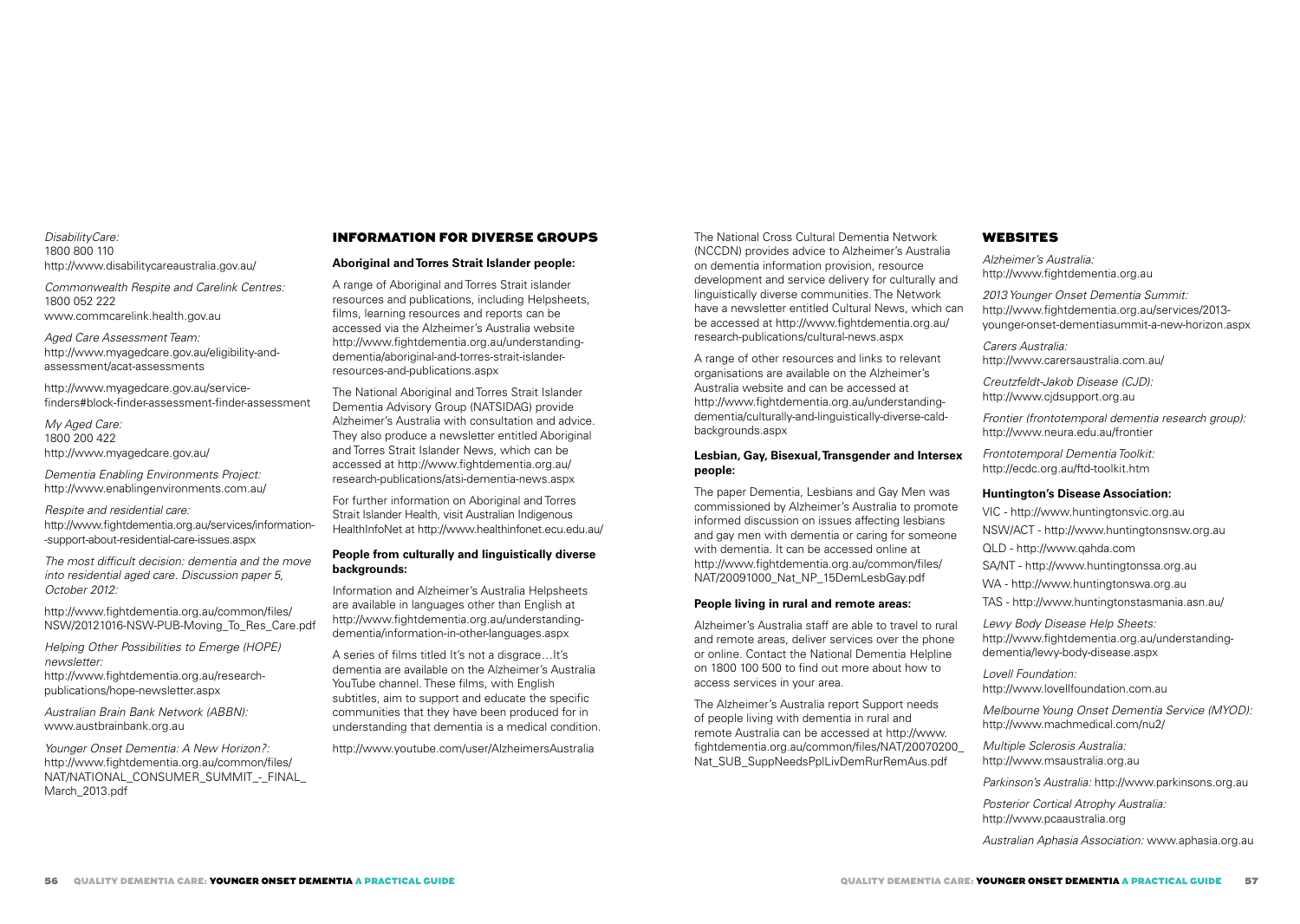## RESEARCH WEBSITES

*Australia Dementia Research Foundation:*  http://dementiaresearchfoundation.org.au/

*Dementia Collaborative Research Centres:*  www.dementia.unsw.edu.au or http://www.dtsc.com.au/

http://www.neura.edu.au/

## FILMS

*2 Young 4 Dementia, 2008*. A film produced by Alzheimer's Australia and funded by the Department of Health.

*The Music in Hugh: A look at younger onset dementia*. Available on youtube at: http://www.youtube.com/watch?v=8hlpcx0RT\_Y

*Tracey and Jess: Living with early onset Alzheimer's disease*. Available on youtube: http://www.youtube.com/watch?v=wcJMBhXATRU

People's stories. Watch interviews with people that care for loved ones with dementia on the healthtalk. org website: http://www.healthtalkonline.org/

*Is it dementia?.* A series of films funded by the Department of Health and Ageing, produced by Alzheimer's Australia SA and created by Short Focus Films, that highlight how dementia can affect every day Australians at work. The films can be viewed at: http://isitdementia.com.au/

*My name is Lisa*. By Shelton films 2010. A film about a young girl looking after her mother who has dementia. Available on YouTube at http://www. youtube.com/watch?v=ZiRHyzjb5SI

*Max: A young person's journey with dementia*. A film produced by Alzheimer's Australia WA, available from Alzheimer's Australia libraries.

Social Care TV has produced a series on dementia including *Living with young onset dementia*, a film about the experiences of Ian Grant and Sandy Reed, who were both diagnosed with dementia in their 50's. Available at http://www.scie.org.uk/socialcaretv/

Graeme Atkin has produced *Songs while I can: aspects of dementia*. These DVDs are available for loan from Alzheimer's Australia libraries.

*Driving with dementia*. A teaching resource for medical and other health professionals produced by Professor Joseph Ibrahim, Dr Prateek Bandopadhayay and Mr Jeremy Ley. Available at http://www.dtsc.com.au/free-online-video-drivingwith-dementia/

## BOOKS

*Alzheimer's Association [U.S.] Early onset dementia: A national challenge, a future crisis Chicago, IL: Alzheimer's Association, 2006.* 

*Alzheimer's Association Australia The young mind: issues in relation to young people and dementia Sydney, NSW: Alzheimer's Association Australia, 1994.* 

Baldwin, Robert and Michelle Murray (eds) *Younger people with dementia : a multidisciplinary approach London, UK:* Martin Dunitz, 2003.

Boden, Christine*, Who will I be when I die?*  HarperCollins, 1998.

Cox, Sylvia; Keady, John. *Younger people with dementia: planning, practice and development* Jessica Kingsley, 1999.

Cox, Sylvia; McLennan, Jane M. *A guide to early onset Dementia*, Stirling, Scotland: Dementia Services Development Centre, 1994.

DeBaggio, Thomas *Losing my mind : An intimate look at life with Alzheimer's New York, NY: Free Press, 2002.* 

*Imperial College of Science and Medicine Young onset dementia: epidemiology, clinical symptoms, family burden, support and outcome North Thames: NHS Executive, 1998*.

Valenta, Tom. *Remember Me, Mrs V? Hill of Content Publishing Co Pty Ltd, 2007.* 

*The carer experience: Information and ideas for carers of people with dementia,* Australian Government Publishing Service, ACT.

### ALZHEIMER'S AUSTRALIA PUBLICATIONS SPECIFIC TO YOUNGER ONSET DEMENTIA

**For more information on younger onset dementia and to view these resources, please visit: http://www.fightdementia.org.au/services/ younger-onset-dementia.aspx**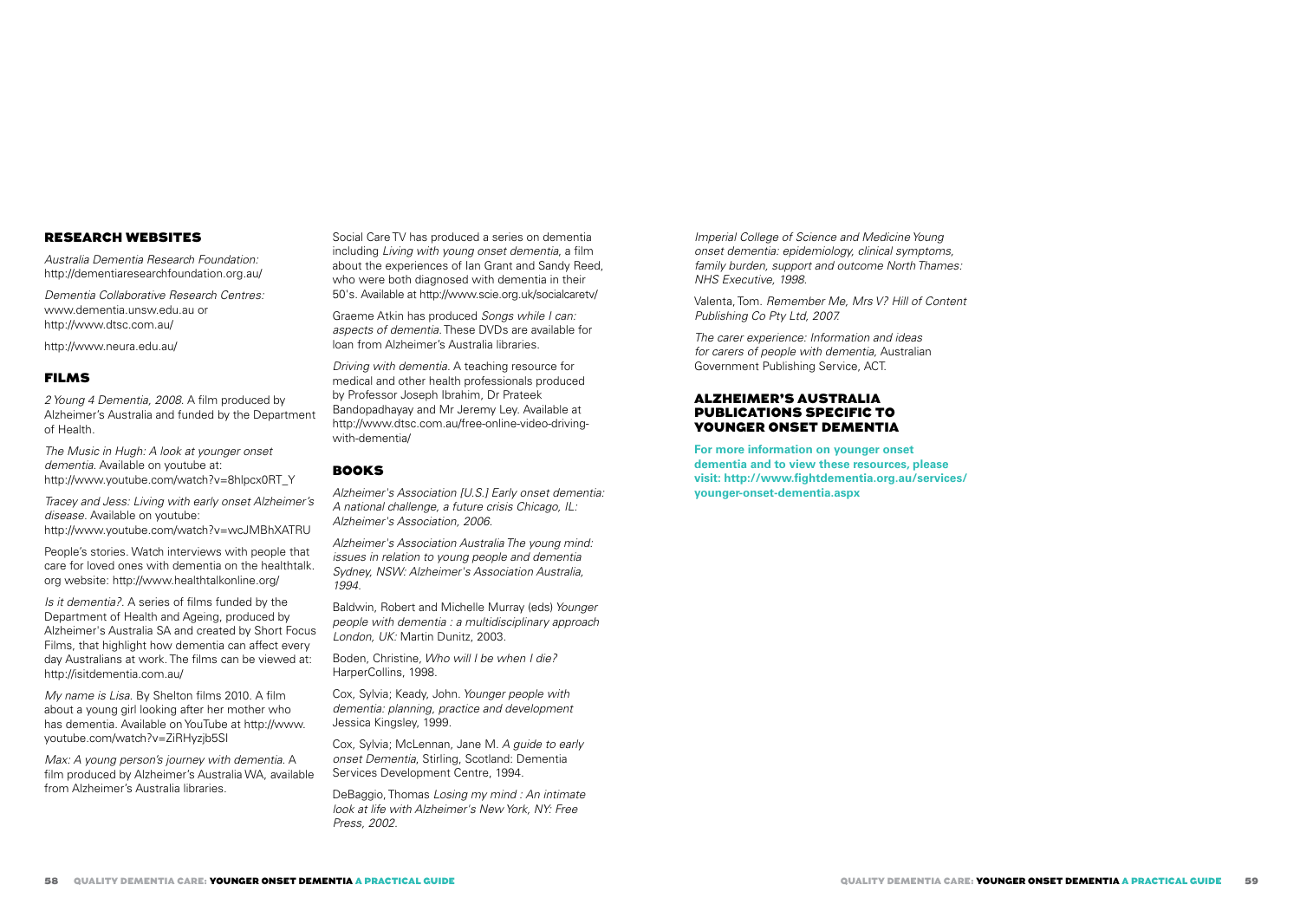## GLOSSARY

#### **Acetylcholine:** This is a chemical (a

neurotransmitter) which is found within our brain. It works to transmit messages from one brain cell (neuron) to another brain cell; this enables us to think. Acetylcholine is important in learning and remembering new information, due to its effects on enhancing attention and concentration.

**Acetylcholinesterase inhibitors:** This is a chemical which prevents acetylcholine from being broken down within the brain. This means that there is (a) more acetylcholine within the brain and that (b) the acetylcholine has longer to act (i.e., more time to transmit signals between brain cells). In Alzheimer's disease, this type of medication is used as there is believed to be a lack of acetylcholine within the brain which causes some of the symptoms.

**ADL's (Activities of Daily Living):** Daily activities which we all perform (e.g., bathing, dressing, grooming, housework, employment and leisure activities). These tasks vary in difficulty from the simple (e.g., grooming – brushing your teeth, combing your hair) to the complex (e.g., employment and leisure activities). This term is often used by health care professionals in the hospital or care environment to measure the level of support an individual requires.

**Anti-anxiety agents:** These are medications which are used to treat anxiety disorders and also as tranquilizers. There are many different types of anti-anxiety agents; your health professional will choose a specific type of medication based on the symptoms and their severity, side effects, other health conditions which you may have and any other medications you currently take. These medications can also be used to treat specific symptoms of BPSD including agitation and aggressive behaviours.

**Anti-depressants:** These are medications which are designed to help treat the various symptoms of depression. They can also be prescribed for other related conditions, such as anxiety, sleep disorders and chronic pain. There are many different types of antidepressants; your health professional will choose a specific type of medication based on the symptoms and their severity, side effects, other health conditions which you may have and any other medications you currently take.

**Anti-psychotics:** These are medications which are used to treat symptoms of psychosis, such as hallucinations and delusions. There are many different types of antipsychotics; your health professional will choose a specific type of medication based on the symptoms and their severity, side effects, other health conditions which you may have and any other medications you currently take. In people with dementia, antipsychotics may be used to treat symptoms of BPSD including agitation, aggression and psychotic symptoms (delusions and hallucinations).

**Behavioural and psychological symptoms of dementia (BPSD):** BPSD are a range of symptoms and behaviours that can occur in people with dementia. Behaviours can include wandering, verbal outbursts, agitation and disinhibition. There are also mood symptoms, which include anxiety, delusions, hallucinations and low mood. Such symptoms are considered to be "challenging" when they have negative implications (e.g. causing harm or distress) to the person with dementia or their carers.

**Cognition:** A person's thinking and memory skills. This includes their ability to concentrate, use and understand language, learn and remember new information, plan and problem solve.

**Delusion:** A delusion is a strong belief that is held even though there may be lots of evidence to suggest that it is false. Religious beliefs and alternative beliefs (e.g., aura reading, spiritual healing), for example, are not delusions, even though there may be a lack of evidence to support them. Delusions may be bizarre (e.g., "I believe that my brain has been removed") or non-bizarre (e.g., "My things have been stolen by the nurses"; "they are trying to harm me"). Delusions are another symptom of BPSD and may be related to unfamiliar environments, sensory overload or trying to "make sense" of things; for example, if a patient keeps losing their possessions but does not believe that they have a memory problem, they may believe that their things are being stolen.

**Dementia:** A progressive decline in a person's thinking and memory skills which is severe enough to interfere with their ability to carry out daily activities. There are many possible causes of dementia. The rate of decline can vary between individuals and types of dementia.

**Episodic memory:** memory for personal and autobiographical events

**Executive functioning:** Executive function can be thought of as the CEO or General Manager of the brain. This is an umbrella term which includes cognitive skills such as: planning and problem solving; organization; understanding alternative perspectives or points of view; time management; impulse control; self-regulation and multi-tasking. Executive function also involves something called social cognition, that is, our understanding of the social nuances and conventions in the roles around us. This includes things like appreciating jokes, understanding sarcasm and understanding other people's emotions.

**Frontal cortex:** The frontal cortex (or frontal lobe) is the largest area of our brain and is seated behind our forehead. The frontal cortex is involved with executive functioning and social cognition as well as with motor skills. It has many connections to other areas of the brain which are specialized for language and memory; if these connections are damaged you can see weaknesses in these areas.

**Glutamate:** This is a neurotransmitter found within the brain which is involved in learning and memory processes. Excessive amounts of glutamate are thought to be one way that brain cells become damaged and die, which is one explanation for the brain damage that occurs in Alzheimer's disease.

**Hallucination:** A hallucination is a perception of something (e.g., a noise, a voice, a figure or a taste) in the absence of a real object or stimulus. Hallucinations can involve any of the senses. These occur when the person is awake (i.e., they are not in a dream), cannot be controlled by the person (i.e., it's not their imagination or day dreaming) and can range in severity. Hallucinations are one symptom of BPSD and are commonly associated with Lewy Body Dementia and Parkinson's disease. Hallucinations can also occur when a person becomes delirious.

**IADL's (Instrumental Activities of Daily Living):**  These are daily activities which allow a person to live independently within the community, including, housework; managing medications; managing money; shopping; using the telephone and accessing the community (either through driving or using other forms of transport).

### **Mini-mental state examination (MMSE):** The

MMSE is a short, standardized assessment which is primarily used by GPs to make a quick assessment about a person's level of cognitive function. It assesses orientation to time and place; learning and memory; concentration and language. The MMSE can also be used to make a judgment about disease severity, monitor disease progression and to inform treatment decisions regarding medication.

**Mood stabilising agents:** These are medications which are used to treat rapid and intense mood swings, such as those found in bipolar disorder. Sometimes these medications are used to treat BPSD symptoms, such as agitation.

**Neuropsychologist:** A psychologist who has specialized in the study of cognition and holds an endorsement in this area. They have specialized training in cognitive assessment and diagnosis of disorders affecting the brain. Neuropsychologists use standardized assessment tools to assess a person's thinking and memory skills in order to determine their strengths and weaknesses.

**NMDA antagonists:** These are medications that reduce the action of receptors on brain cells which respond to a chemical called NMDA (N-Methyl-D-aspartate). One such medication is used in moderate-to-severe Alzheimer's disease, or in patients who have had reactions to other Alzheimer's treatments.

**Procedural memory:** our knowledge of how to perform a particular task, from the basic (e.g. tying a shoe; doing up a button) to the complex (e.g. how to drive a car).

**Semantic memory:** long-term memory for general knowledge; knowledge which we have learned over our lifetime (e.g. geography, sporting events etc.)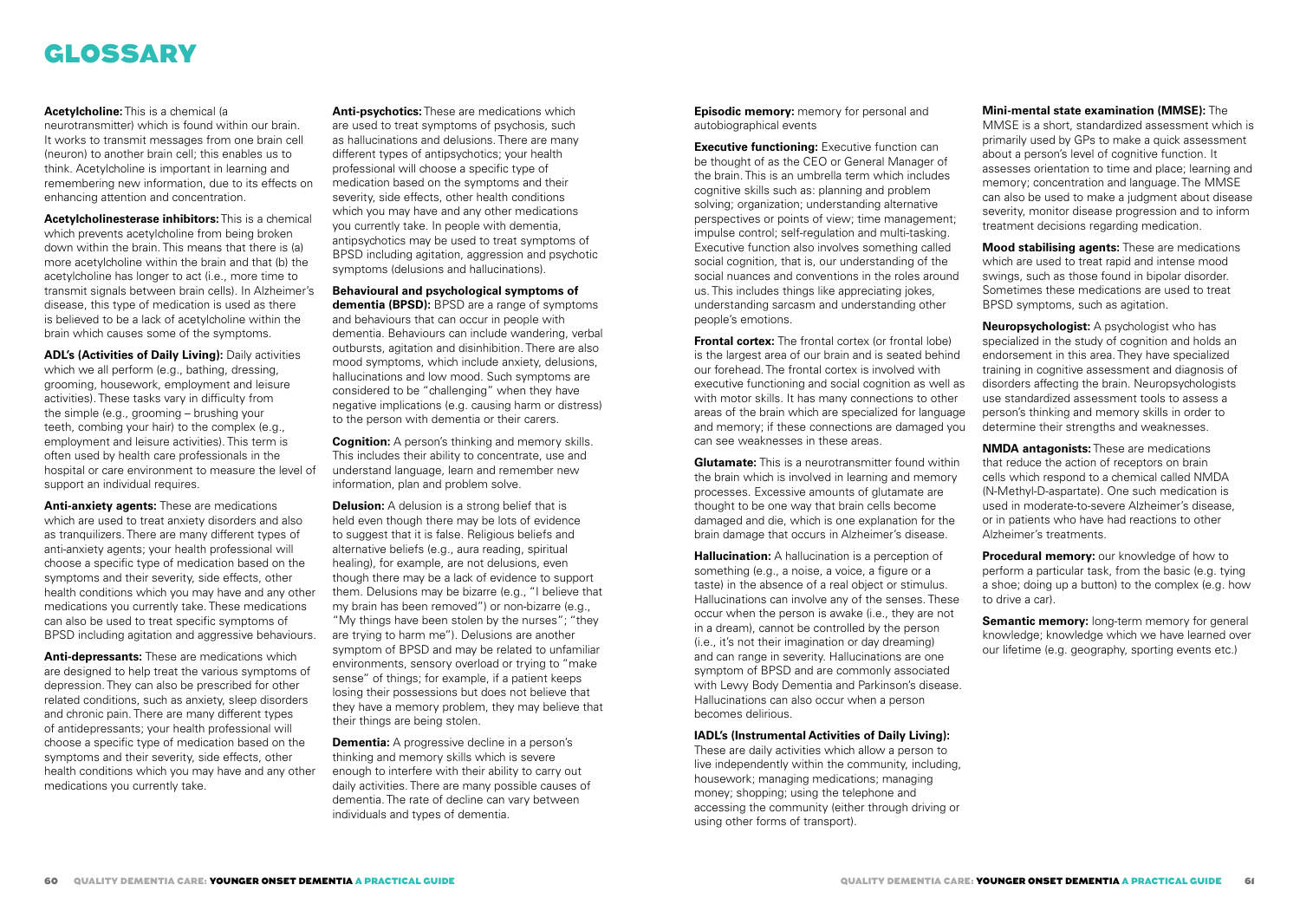## ALZHEIMER'S AUSTRALIA PUBLICATIONS

## **Quality Dementia Care Series**

- 1 Practice in residential aged care facilities for all staff. February 2007.
- 2 Practice for managers in residential aged care facilities. February 2007.
- 3 Nurturing the heart: creativity, art therapy and dementia. September 2007.
- 4 Understanding younger onset dementia. June 2013.
- 5 Younger onset dementia: a practical guide. February 2009.
- 6 Dementia and sexuality an important topic for all carers of a person with dementia. October 2010.
- 7 No time like the present: the importance of timely diagnosis. September 2010.
- 8a Relate, motivate, appreciate Introduction. July 2013.
- 8b Relate, motivate, appreciate: a Montessori resource. July 2013.

#### **Numbered Papers**

- 1 Dementia: A Major Health Problem for Australia. September 2001
- 2 **Quality Dementia Care.** February 2003
- 3 Dementia Care and the Built Environment. June 2004
- 4 Dementia Terminology Framework. December 2004
- 5 Legal Planning and Dementia. April 2005
- 6 Dementia: Can It Be Prevented? August 2005 (superseded by paper 13)
- 7 Palliative Care and Dementia. February 2006
- 8 Decision Making in Advance: Reducing Barriers and Improving Access to Advanced Directives for People with Dementia. May 2006
- 9 100 Years of Alzheimer's: Towards a World without Dementia. August 2006
- 10 Early Diagnosis of Dementia. March 2007
- 11 Consumer-Directed Care A Way to Empower Consumers? May 2007
- 12 Dementia: A Major Health Problem for Indigenous People. August 2007
- 13 Dementia Risk Reduction: The Evidence. September 2007
- 14 Dementia Risk Reduction: What do Australians know? September 2008
- 15 Dementia, Lesbians and Gay Men. November 2009
- 16 Australian Dementia Research: current status, future directions? June 2008
- 17 Respite Care for People Living with Dementia. May 2009
- 18 Dementia: Facing the Epidemic. Presentation by Professor Constantine Lyketsos. September 2009
- 19 Dementia: Evolution or Revolution? Presentation by Glenn Rees. June 2010
- 20 Ethical Issues and Decision-Making in Dementia Care. Presentation by Dr Julian Hughes. June 2010
- 21 Towards a National Dementia Preventative Health Strategy. August 2010
- 22 Consumer Involvement in Dementia Research. September 2010
- 23 Planning for the End of Life for People with Dementia Part 1. March 2011
- 24 Timely Diagnosis of Dementia: can we do better? September 2011
- 25 National Strategies to Address Dementia. October 2011
- 26 Evaluation of NHMRC data on the funding of Dementia Research in Australia. March 2012
- 27 Alzheimer's Organisations as agents of change. April 2012
- 28 Exploring Dementia and Stigma Beliefs. June 2012
- 29 Targeting Brain, Body and Heart for Cognitive Health and Dementia Prevention. September 2012
- 30 Modelling the Impact of Interventions to Delay the Onset of Dementia in Australia. November 2012
- 31 Dementia Friendly Societies: The Way Forward. May 2013
- 32 Cognitive Impairment Symbol: Creating Dementia Friendly Organisations. May 2013
- 33 Respite Review Policy Paper. May 2013
- 34 Wrestling with Dementia and Death. June 2013
- 35 Dementia Care: Person-centred, Palliative and Supportive. June 2013

**These documents and others available on www.fightdementia.org.au**